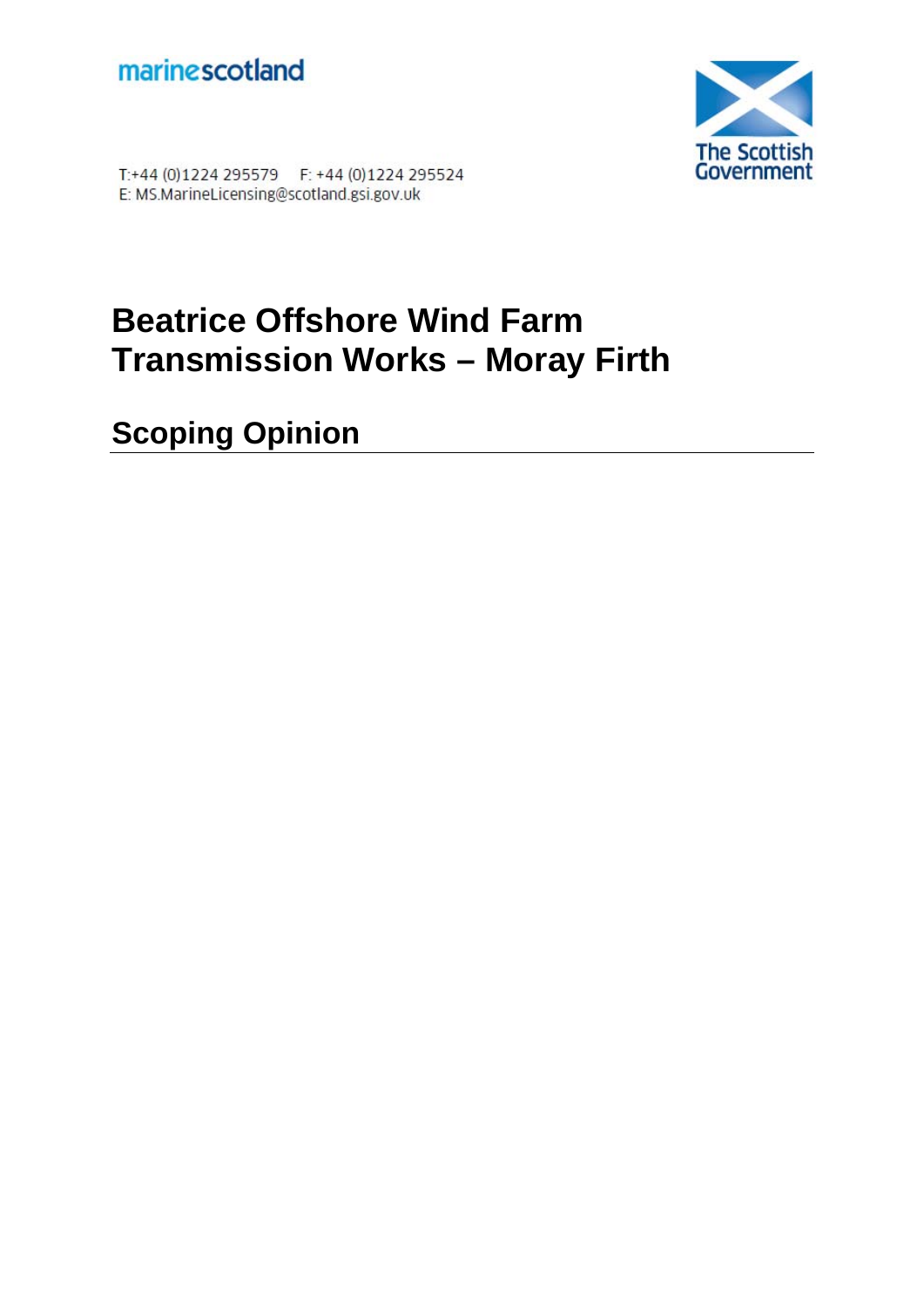# **Contents**

**Introduction** 

**Aim of Scoping Description of your Development Land use planning Natural Heritage General issues Contents of the Environmental Statement Archaeology and Cultural Heritage Navigation Ecology, Biodiversity and Nature conservation Water Environment Other Material Issues General Issues Annex 1 – Consultee Comments** 

**Checklist**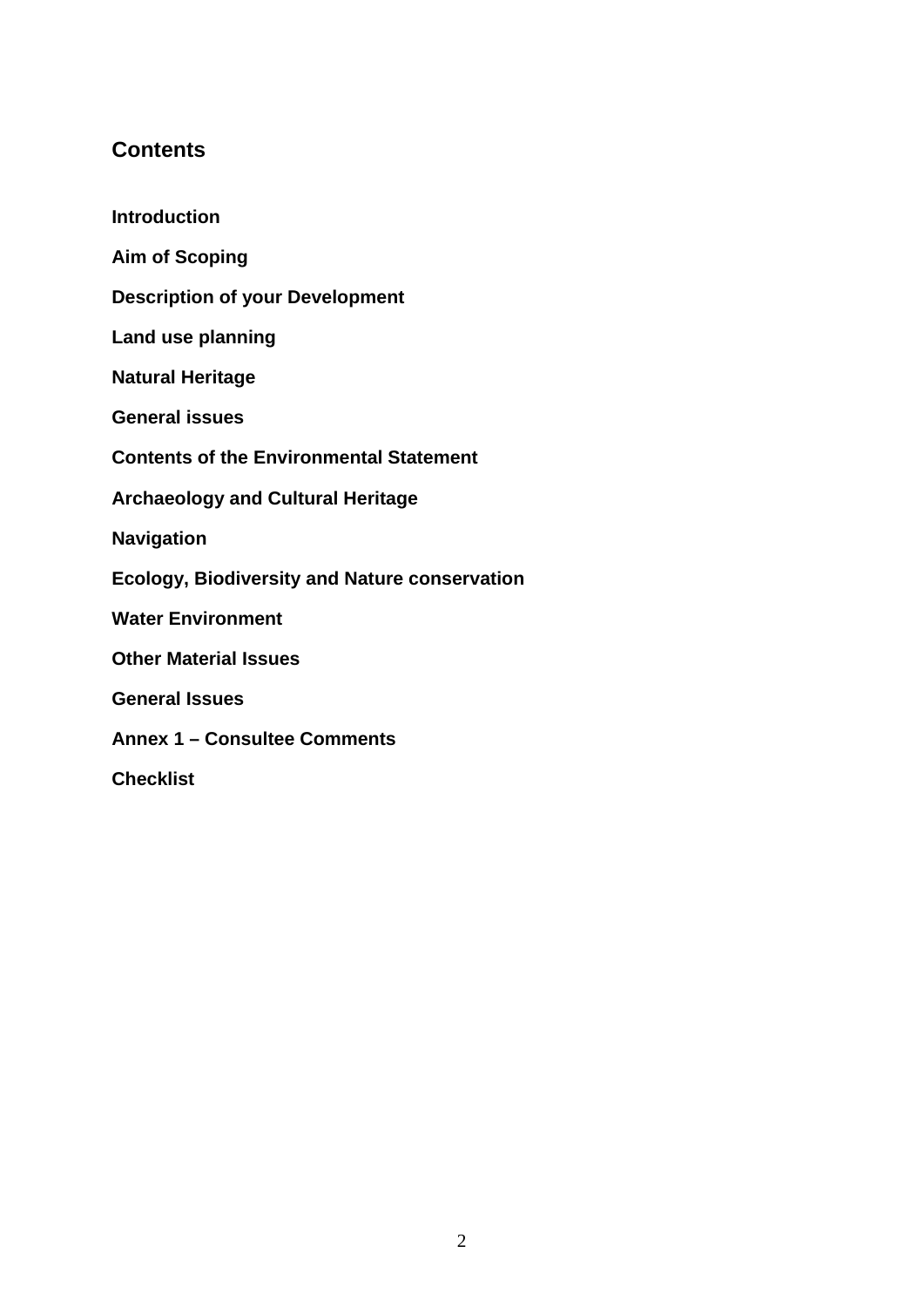# **THE ELECTRICITY WORKS (ENVIRONMENTAL IMPACT ASSESSMENT) (SCOTLAND) REGULATIONS 2000.**

# **SCOPING OPINION FOR THE PROPOSED SECTION 36 APPLICATION FOR THE BEATRICE OFFSHORE WIND FARM TRANSMISSION WORKS, MORAY FIRTH**

## 1. **Introduction**

I refer to your letter of  $31<sup>st</sup>$  May 2011 requesting a scoping opinion under Marine Works (EIA) Regulation 2007. In the view of Marine Scotland, as part of a project intending to generate over 1MW of energy, it was more appropriate to scope the above mentioned works under the Electricity Works (Environmental Impact Assessment) (Scotland) (EIA) Regulations 2000. This ensures that a single EIA will cover all aspects of the project.

Any proposal to construct or operate an offshore power generation scheme with a capacity in **excess of 1 megawatt** requires Scottish Ministers' consent under section 36 of the Electricity Act 1989.

Schedule 9 of the Act places on the developer a duty to "have regard to the desirability of preserving the natural beauty of the countryside, of conserving flora, fauna and geological and physiological features of special interest and of protecting sites, buildings and objects of architectural, historic or archaeological interest". In addition, the developer is required to give consideration to the Scottish Planning Policy on Renewable Energy other relevant Policy and National Policy Planning Guidance, Planning Advice Notes, the relevant planning authority's Development Plans and any relevant supplementary guidance.

Under the Electricity Works (Environmental Impact Assessment)(Scotland)(EIA) Regulations 2000, Scottish Ministers are required to consider whether any proposal for an offshore device is likely to have a significant effect on the environment. Scottish Ministers have considered your request for an opinion on the proposed content of the Environmental Statement (ES) in accordance with regulations and in formulating this opinion Scottish Ministers have consulted with the relevant organisations.

Please note that the EIA process is vital in generating an understanding of the biological and physical processes that operate in the area and that may be impacted by the proposed transmission works. We would however state that references made within the scoping document with regard to the significance of impacts should not prejudice the outcome of the EIA process.

It is important that any devices to exploit renewable energy sources should be accompanied by a robust assessment of its environmental impacts. The assessment should also consider how any negative environmental impacts could be avoided or minimised, through the use of mitigating technologies or regulatory safeguards, so that the quality and diversity of Scotland's wildlife and natural features are maintained or enhanced. Scottish Ministers welcome the commitment given in the report that the EIA process will identify mitigation measures in order to avoid, minimise or reduce any adverse impacts. Marine Scotland Licensing Operations Team (MS-LOT) would suggest that the range of options considered should be informed by the EIA process in order that these objectives can be achieved.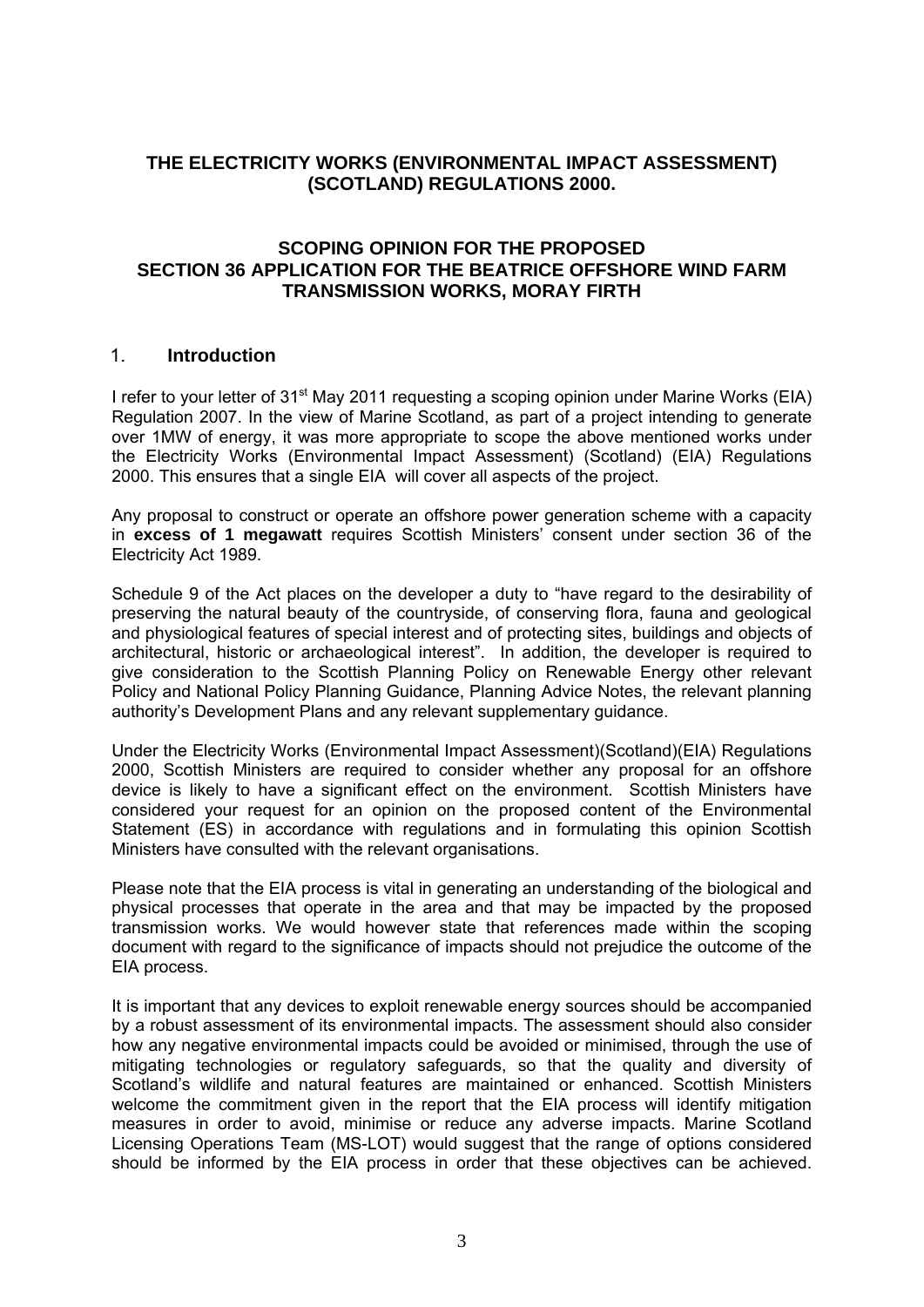Consultation with the relevant nature conservation agencies is essential and it is advised that this is undertaken as appropriate.

# **2. Aim of this Scoping Opinion**

Scottish Ministers are obliged under the EIA regulations to respond to requests from developers for a scoping opinion on outline design proposals.

The purpose of this document is to provide advice and guidance to developers which have been collated from expert consultees whom the Scottish Government (SG) has consulted. It should provide clear advice from consultees and enable developers to address the issues they have identified and address these in the EIA process and the ES associated with the application for section 36 consent.

# **3. Description of development**

The proposal is to connect the electricity generated by Beatrice Offshore Wind Farm into the existing National Grid infrastructure. The National Grid connection point for the Beatrice Offshore Wind Farm is Blackhillock, near Keith where capacity has been identified. To enable this connection the project requires approximately 65 km of subsea cable (either ac or dc, in either two or four trenches) to the landfall point and then approximately 24 km of probable underground cable to Blackhillock near Keith. All onshore aspects should be applied for through Town and Country Planning via the relevant Local Authority.

# **4. Land Use Planning**

The Scottish Government's planning policies are set out in the National Planning Framework, Scottish Planning Policy, Designing Places and Circulars.

The National Planning Framework is the Scottish Government's Strategy for Scotland's long term spatial development.

Scottish Planning Policy (SPP) is a statement of Scottish Government policy on land use planning and contains:

- the Scottish Government's view of the purpose of planning,
- the core principles for the operation of the system and the objectives for key parts of the system,
- statutory guidance on sustainable development and planning under Section 3E of the Planning etc. (Scotland) Act 2006,
- concise subject planning policies, including the implications for development planning and development management, and
- the Scottish Government's expectations of the intended outcomes of the planning system.

Other land use planning documents which may be relevant to this proposal include:

- PAN 42: Archaeology–Planning Process and Scheduled Monument Procedures
- PAN 45: 2002 Renewable Energy Technologies
- PAN 50: Controlling the Environmental Effects of Surface Mineral Workings
- PAN 51: Planning, Environmental Protection and Regulation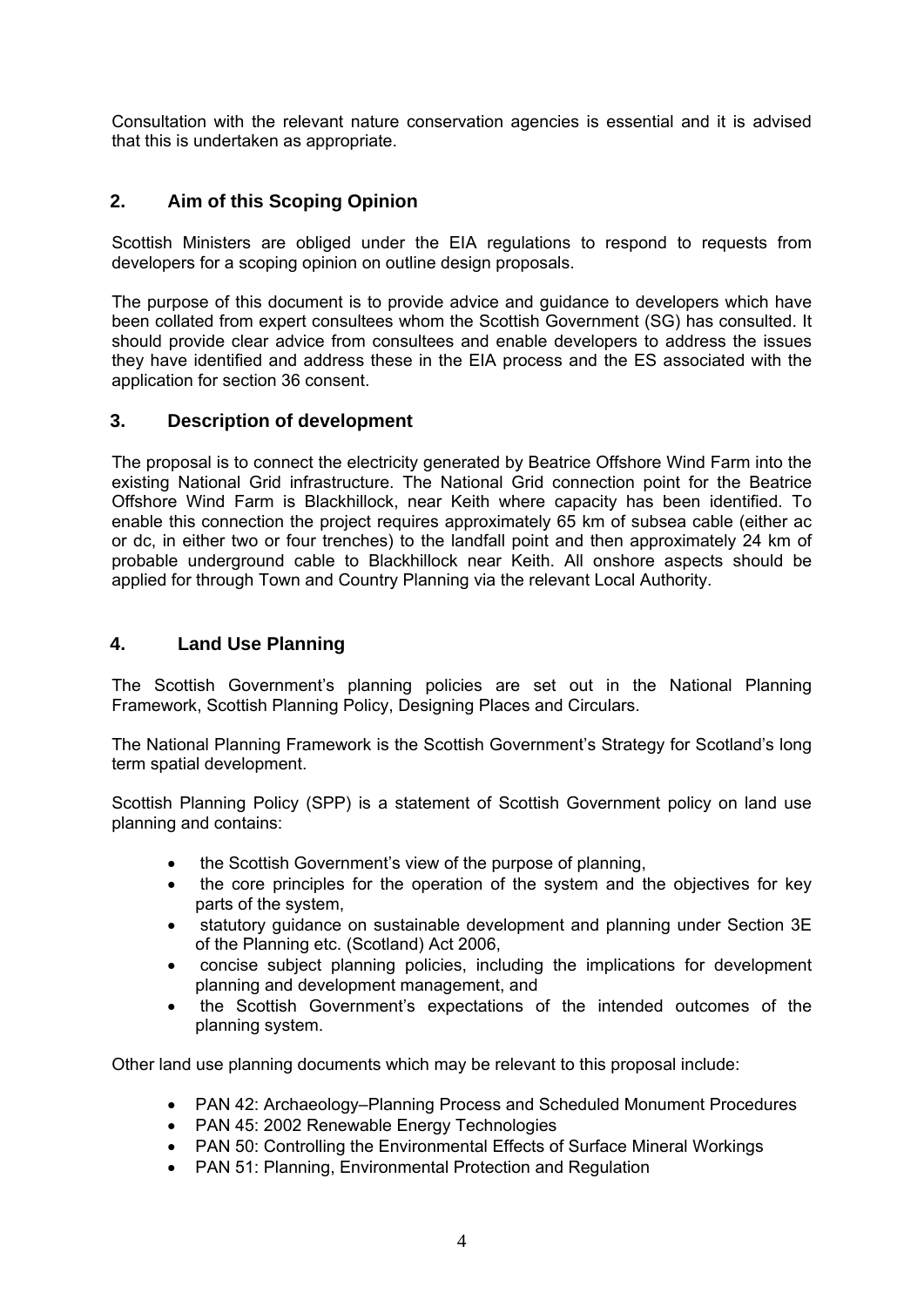- PAN 56: Planning and Noise
- PAN 58: Environmental Impact Assessment
- PAN 60: Planning for Natural Heritage
- PAN 62: Radio Telecommunications
- PAN 68: Design Statements
- PAN 69: Planning and Building Standards Advice on Flooding
- PAN 75: Planning for Transport
- PAN 79: Water and Drainage
- Marine Guidance Note 371 (M)
- The Highland Structure Plan
- West Highland and Islands Local Plan (WHILP).

# **5. Natural Heritage**

Scottish Natural Heritage (SNH) has produced a service level statement (SLS) for renewable energy consultation. This statement provides information regarding the level of input that can be expected from SNH at various stages of the EIA process. Annex A of the SLS details a list of references, which should be fully considered as part of the EIA process. A copy of the SLS and other vital information can be found on the renewable energy section of their website – www.snh.org.uk

## **6. General Issues**

## Economic Benefit

The concept of economic benefit as a material consideration is explicitly confirmed in the consolidated SPP. This fits with the priority of the Scottish Government to grow the Scottish economy and, more particularly, with our published policy statement "Securing a Renewable Future: Scotland's Renewable Energy", and the subsequent reports from the Forum for Renewables Development Scotland (FREDS), all of which highlight the manufacturing potential of the renewables sector. The application should include relevant economic information connected with the project, including the potential number of jobs, and economic activity associated with the procurement, construction operation and decommissioning of the development.

# **7. Contents of the Environmental Statement (ES)**

## Format

Developers should be aware that the ES should also be submitted in a user-friendly PDF format which can be placed on the Scottish Government website. A description of the methodology used in assessing all impacts should be included.

It is considered good practice to set out within the ES the qualifications and experience of all those involved in collating, assessing or presenting technical information.

#### Non Technical Summary.

This should be written in simple non-technical terms to describe the various options for the proposed development and the mitigation measures against the potential adverse impacts which could result. Within an ES it is important that all mitigating measures should be:

- clearly stated;
- fully described with accuracy;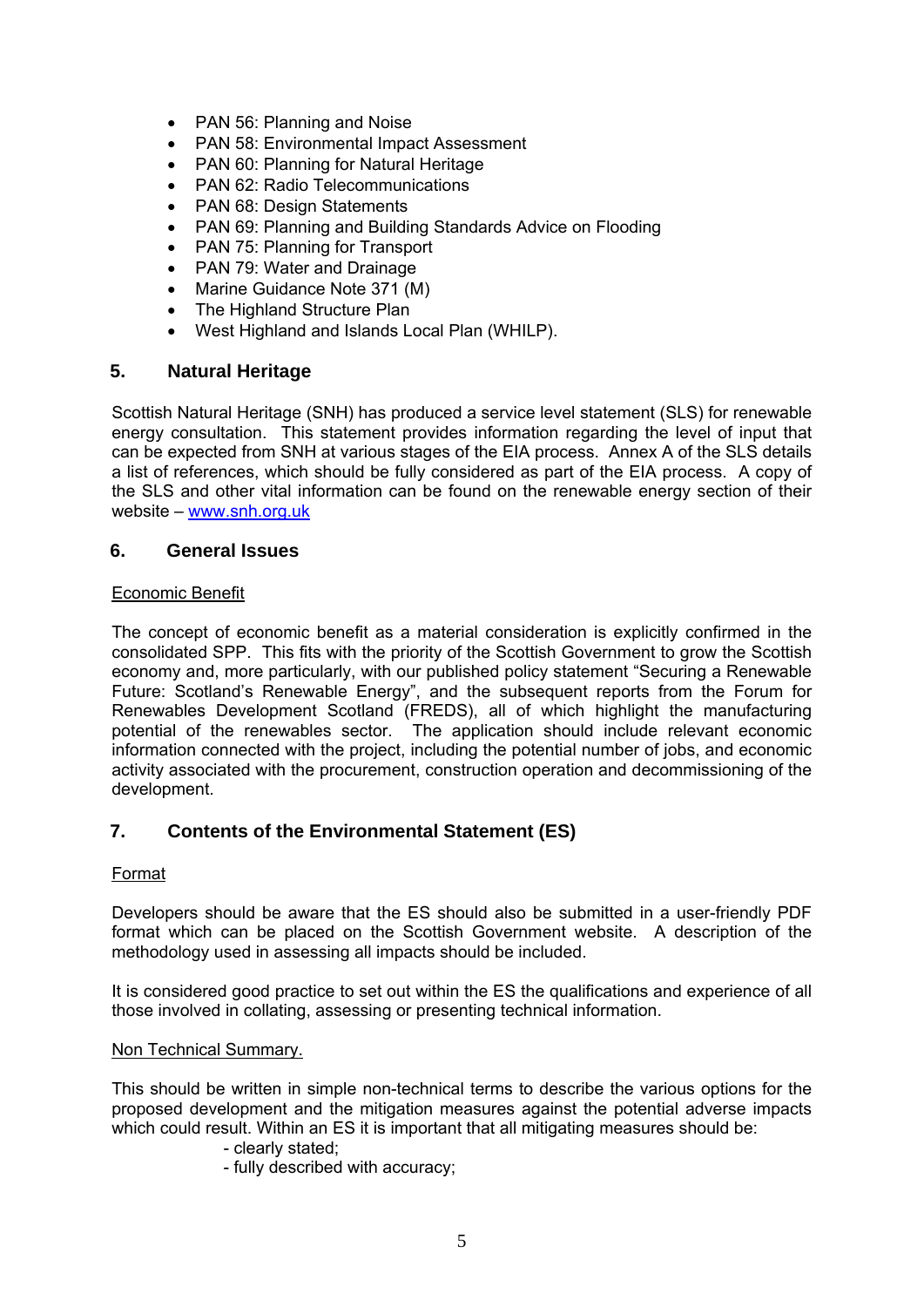- assessed for their environmental effects;
- assessed for their effectiveness;
- their implementation should be fully described;
- how commitments will be monitored; and
- if necessary, how they relate to any consents or conditions.

Given that the layout and design are still developing and evolving, the exact nature of the work that is needed to inform the EIA may vary depending on the design choices. The EIA must address this uncertainty so that there is a clear explanation of the potential impact of each of the different scenarios. It should be noted that any changes produced after the ES is submitted may result in the requirement of further environmental assessment and public consultation if deemed to be significant by the licensing authority.

# **Baseline Assessment and Mitigation**

Refer to Annex 1 for consultee comments on specific baseline assessment and mitigation.

## **8. Archaeology and Cultural Heritage**

#### General Principles

The ES should address the predicted impacts on the historic environment and describe the mitigation proposed to avoid or reduce impacts to a level where they are not significant. Historic environment issues should be taken into consideration from the start of the site selection process and as part of the alternatives considered.

National policy for the historic environment is set out in:

- Scottish Planning Policy *Planning and the Historic Environment* at*:* [http://www.scotland.gov.uk/topics/built-environment/planning/National-planning](http://www.scotland.gov.uk/Topics/Built-Environment/planning/National-Planning-Policy/themes/historic)[policy/themes/historic](http://www.scotland.gov.uk/Topics/Built-Environment/planning/National-Planning-Policy/themes/historic)
- The Scottish Historic Environment Policy (SHEP) sets out Scottish Ministers strategic policies for the historic environment and can be found at: <http://www.historic-scotland.gov.uk/index/heritage/policy/shep.htm>

Amongst other things, SPP paragraph 110–112, Historic Environment, stresses that scheduled monuments should be preserved *in situ* and within an appropriate setting and states that developments must be managed carefully to preserve listed buildings and their settings to retain and enhance any special architectural or historic features of interest. Consequently, both direct impacts on the resource itself and indirect impact on its setting must be addressed in any EIA undertaken for this proposed development. Further information on setting can be found in the following document: Managing Change in the Historic Environment [http://www.historic-scotland.gov.uk/managing-change-consultation](http://www.historic-scotland.gov.uk/managing-change-consultation-setting.pdf)[setting.pdf.](http://www.historic-scotland.gov.uk/managing-change-consultation-setting.pdf)

Historic Scotland recommend that you engage a suitably qualified archaeological/historic environment consultants to advise on, and undertake, the detailed assessment of impacts on the historic environment and advise on appropriate mitigation strategies.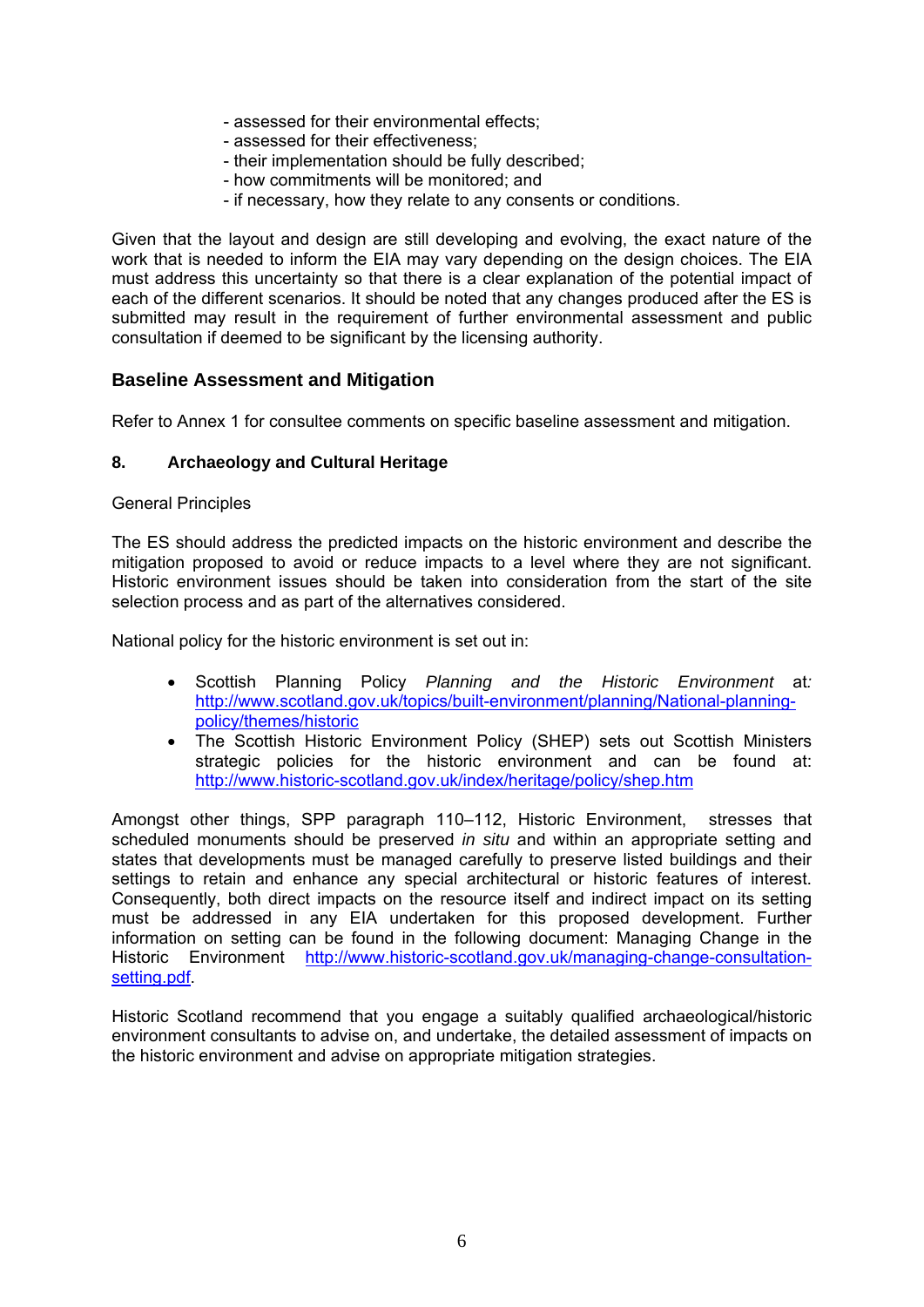# **Baseline Information**

Information on the location of all archaeological/historic sites held in the National Monuments Record of Scotland, including the locations and, where appropriate, the extent of scheduled monuments, listed buildings and gardens and designed landscapes can be obtained from [www.PASTMAP.org.uk](http://www.pastmap.org.uk/)

Data on scheduled monuments, listed buildings and properties in the care of Scottish Ministers can also be downloaded from Historic Scotland's Spatial Data Warehouse at <http://hsewsf.sedsh.gov.uk/pls/htmldb/f?p=500:1:8448412299472048421::NO>

For any further information on those data sets and for spatial information on gardens and designed landscapes and World Heritage Sites which are not currently included in Historic Scotland's Spatial Data Warehouse please contact [hsgimanager@scotland.gsi.gov.uk](mailto:hsgimanager@scotland.gsi.gov.uk). Historic Scotland are also available to provide any further information on all such sites.

# **9. Navigation**

The ES should include the following details on the possible impact on navigation for both commercial and recreational craft.

- Collision Risk
- Navigational Safety
- Risk Management and Emergency response
- Marking and lighting of Tidal Site and information to mariners
- Effect on small craft navigational and communication equipment
- Weather and risk to recreational craft which lose power and are drifting
- In adverse conditions
- Evaluation of likely squeeze of small craft into routes of larger
- Commercial vessels.
- Visual intrusion and noise

# **10. Ecology, Biodiversity and Nature Conservation**

Refer to Annex 1 for comments from advisors on ecology, biodiversity and nature conservation.

# **Species**

The ES should show that the applicants have taken account of the relevant wildlife legislation and guidance, namely

- Coast Protection Act 1949 section 34
- Council Directives on The Conservation of Natural Habitats and of Wild Flora and Fauna
- Conservation of Wild Birds (commonly known as the Habitats and Birds Directives)
- Wildlife & Countryside Act 1981
- Nature Conservation (Scotland) Act 2004
- Protection of Badgers Act 1992
- 1994 Conservation Regulations
- Scottish Executive Interim Guidance on European Protected Species
- Development Sites and the Planning System and the Scottish Biodiversity Strategy and associated Implementation Plans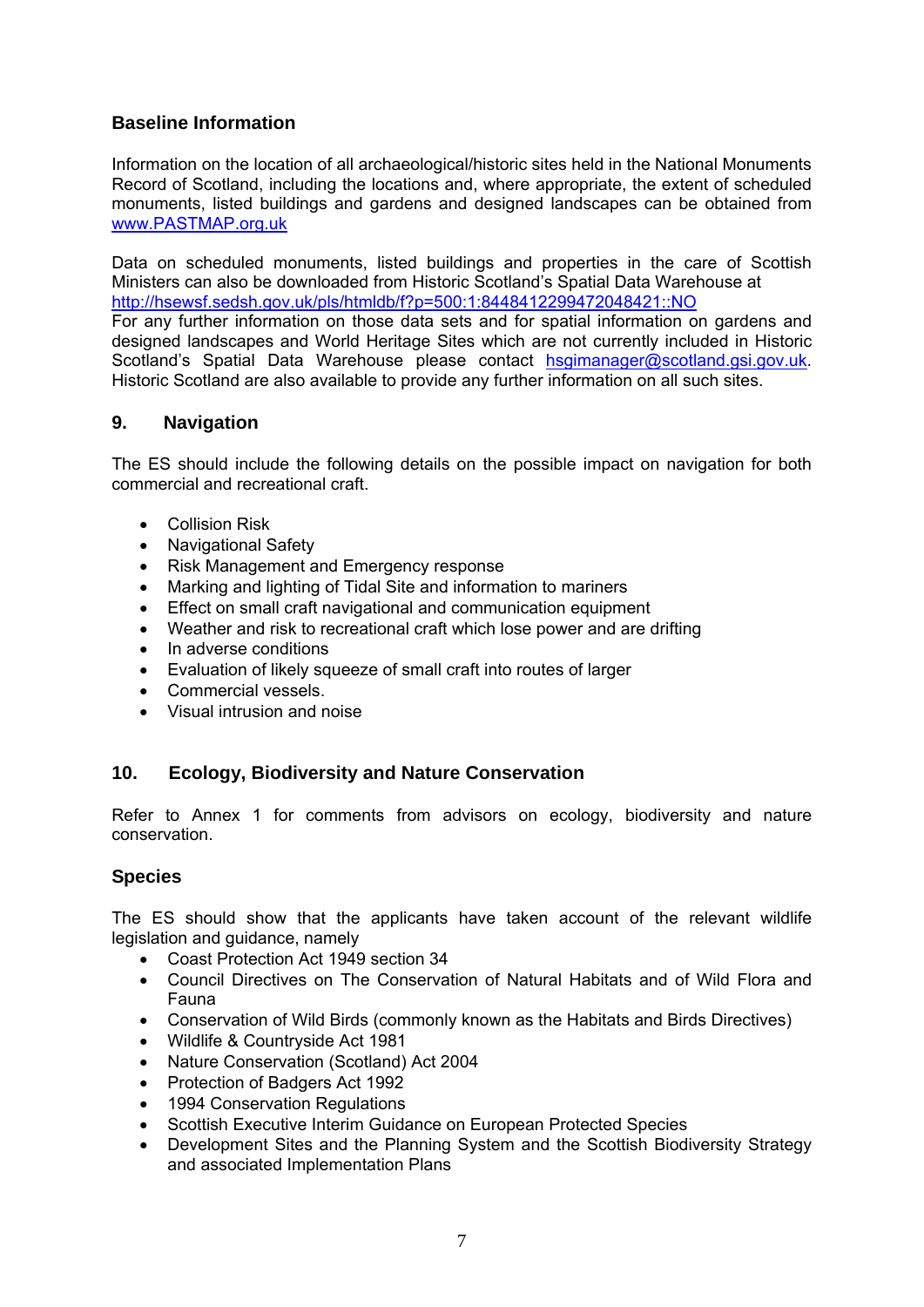In terms of the SG Interim Guidance, applicants must give serious consideration to/recognition of meeting the three fundamental tests set out in this Guidance. **It may be worthwhile for applicants to give consideration to this immediately after the completion of the scoping exercise.**

It needs to be categorically established which species are present on and near the site, and where, before the application is considered for consent. The presence of protected species such as Schedule 1 Birds or European Protected Species must be included and considered as part of the application process, not as an issue which can be considered at a later stage. Any consent given without due consideration to these species may breach European Directives with the possibility of consequential delays or the project being halted by the EC. Likewise the presence of species on Schedules 5 (animals) and 8 (plants) of the Wildlife & Countryside Act 1981 should be considered where there is a potential need for a licence under Section 16 of that Act.

# **11. Water Environment**

Developers are strongly advised to consult with the Scottish Environment Protection Agency (SEPA), at an early stage. SEPA are the regulatory body responsible for the implementation of the Controlled Activities Regulations (CAR), to identify if a CAR licence is necessary and clarify the extent of the information required by SEPA to fully assess any licence application.

All applications (including those made prior to 1 April 2006) made to Scottish Ministers for consent under section 36 of the Electricity Act 1989 to construct and operate a electricity generating station are required to comply with new legislation. In this regard MS-LOT will be advised by SEPA and will have regard to this advice in considering any consent under section 36 of the Electricity Act 1989.

SEPA produces a series of Pollution Prevention Guidelines (PPG), several of which should be fully utilised in preparation of an ES and during project development. These include SEPA's guidance note PPG6: Working at Construction and Demolition Sites, PPG5: Works in, near or liable to affect Watercourses, PPG2 Above ground storage tanks, and others, all of which are available on SEPA's website at http://www.sepa.org.uk/guidance/ppg/index.htm. SEPA would look to see specific principles contained within PPG notes to be incorporated within mitigation measures identified within the ES rather than general reference to adherence to the notes.

Prevention and clean-up measures should also be considered for each of the following stages of the development;

- Construction.
- Operation.
- Decommissioning.

Construction contractors may be unaware of the potential for impacts such as those listed below but, when proper consultation with the local fishery board is encouraged at an early stage, many of these issues can be averted or overcome.

- increases in silt and sediment loads resulting from construction works.
- point source pollution incidents during construction.
- obstruction to upstream and downstream migration both during and after construction.
- disturbance of spawning beds during construction timing of works is critical.
- drainage issues.
- sea bed and land contamination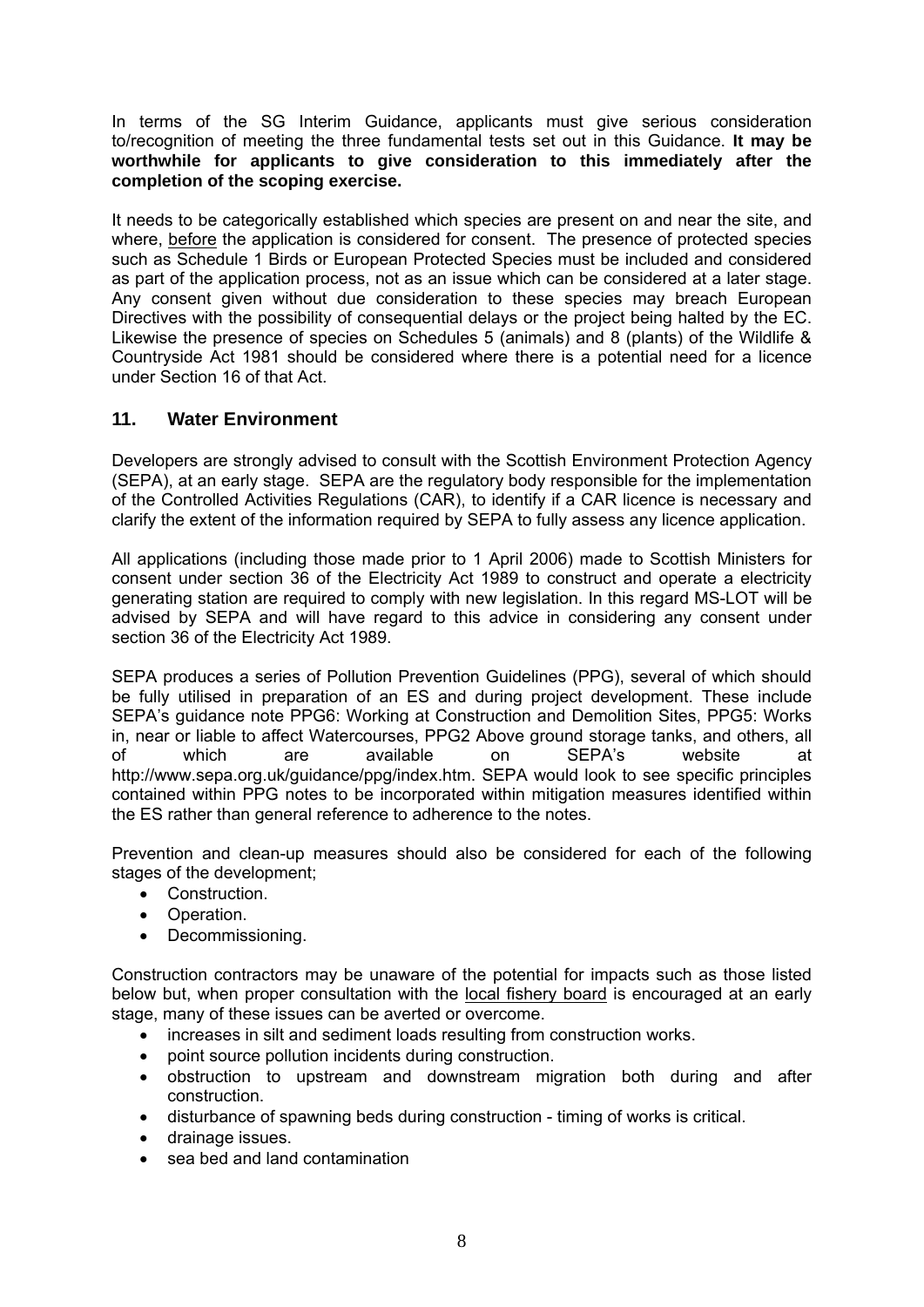The ES should identify location of, and protective/mitigation measures in relation to, all private water supplies within the catchments impacted by the scheme, including modifications to site design and layout.

Developers should also be aware of available CIRIA guidance on the control of water pollution from construction sites and environmental good practice [\(www.ciria.org](http://www.ciria.org/)). Design guidance is also available on river crossings and migratory fish (SE consultation paper, 2000) at<http://www.scotland.gov.uk/consultations/transport/rcmf-00.asp>.

# **12. Other Material Issues**

# **Traffic Management**

The ES should provide information relating to the preferred route options for delivering equipment etc. via the trunk road network. The EIA should also address access issues, particularly those impacting upon the trunk road network; in particular, potential stress points at junctions, approach roads, borrow pits, bridges, site compound and batching areas etc.

Where potential environmental impacts have been fully investigated but found to be of little or no significance, it is sufficient to validate that part of the assessment by stating in the report:

- the work has been undertaken, e.g. transport assessment;
- what this has shown i.e. what impact if any has been identified, and
- why it is not significant.

## **13. General ES Issues**

In the application for consent the applicant should confirm whether any proposals made within the ES, e.g. for construction methods, mitigation, or decommissioning, form part of the application for consent.

#### **Consultation**

Developers should be aware that the ES should also be submitted in a user-friendly PDF format which can be placed on the SG website. Developers are asked to issue ES directly to consultees. Consultee address lists can be obtained from the MS-LOT. MS-LOT also requires 8 hardcopies to be submitted for onward distribution.

Where the developer has provided Scottish Ministers with an ES, the developer must publish their proposals in accordance with part 4 of the Environmental Impact Assessment (Scotland) Regulations 2000. Marine Renewable energy consents information and guidance, including the specific details of the adverts to be placed in the press, can be obtained from Marine Scotland.

#### Gaelic Language

Where s36 applications are located in areas where Gaelic is spoken, developers are encouraged to adopt best practice by publicising the project details in both English and Gaelic.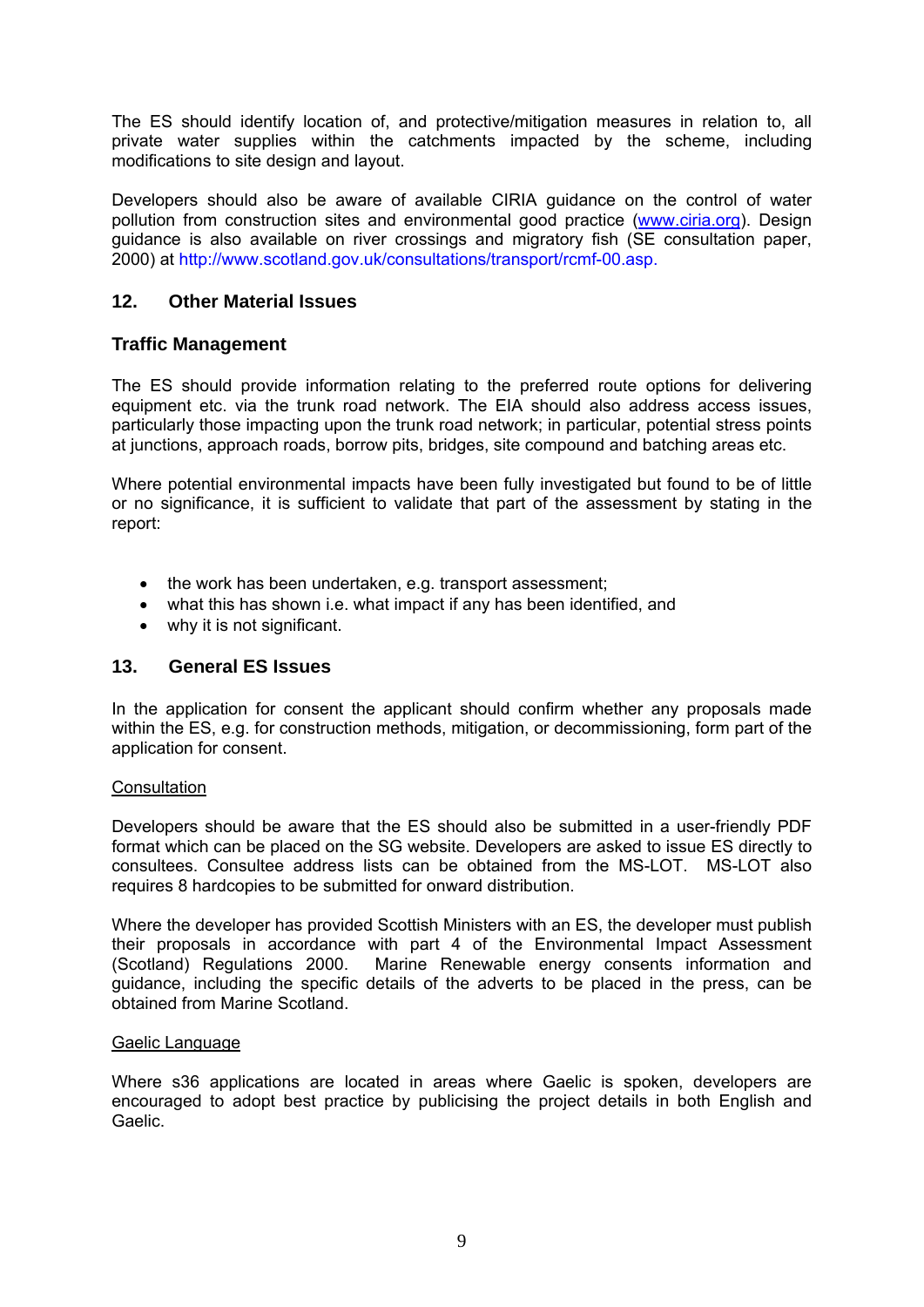#### Ordinance Survey (OS) Mapping Records

Developers are requested at application stage to submit a detailed OS plan showing the site boundary and all turbines, access tracks and onshore supporting infrastructure in a format compatible with the SG's Spatial Data Management Environment (SDME), along with appropriate metadata. The SDME is based around Oracle RDBMS and ESRI ArcSDE and all incoming data should be supplied in ESRI shape file format. The SDME also contains a metadata recording system based on the ISO template within ESRI ArcCatalog (agreed standard used by the SG); all metadata should be provided in this format.

#### Difficulties in Compiling Additional Information

Developers are encouraged to outline their experiences or practical difficulties encountered when collating/recording additional information supporting the application. An explanation of any necessary information not included in the ES should be provided, complete with an indication of when an addendum will be submitted.

#### Application and ES

A developer checklist is enclosed with this opinion to assist developers in consideration and collation of the relevant ES information to support their application. In advance of publicising the application, developers should be aware this checklist will be used by the licensing authority in consideration of formal applications.

#### Consent Timescale and Application Quality

In December 2007, Scottish Ministers announced an aspirational target to process new section 36 applications within a 9 month period, provided a Public Local Inquiry (PLI) is not held. This scoping opinion is specifically designed to improve the quality of advice provided to developers and thus reduce the risk of additional information being requested and subject to further publicity and consultation cycles.

Developers are advised to consider all aspects of this scoping opinion when preparing a formal application to reduce the need to submit further information in support of your application. The consultee comments presented in this opinion are designed to offer an opportunity to consider all material issues relating to the development proposals.

In assessing the quality and suitability of applications, the licensing authority will use the enclosed checklist and scoping opinion in assessment of the application. Developers are encouraged to seek advice on the contents of ES prior to applications being submitted, although this process does not involve a full analysis of the proposals. In the event of an application being void of essential information, the licensing authority reserve the right not to accept the application. Developers are advised not to publicise applications in the local or national press, until their application has been accepted by the licensing authority.

#### Judicial review

All cases may be subject to judicial review. A judicial review statement should be made available to the public.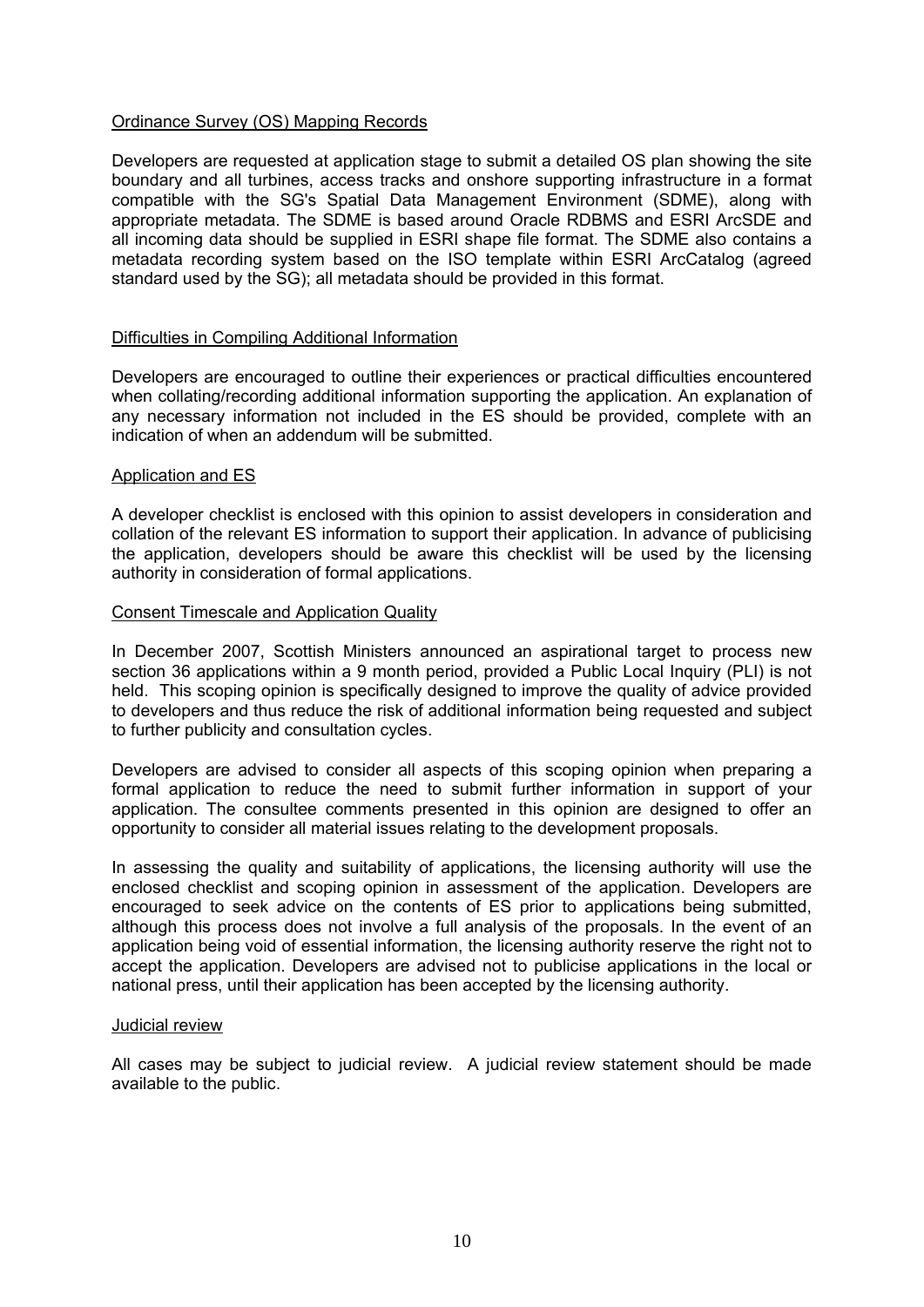Signed Roger May 06 October 2011 Authorised by the Scottish Ministers to sign in that behalf Enclosed - Developer Application Checklist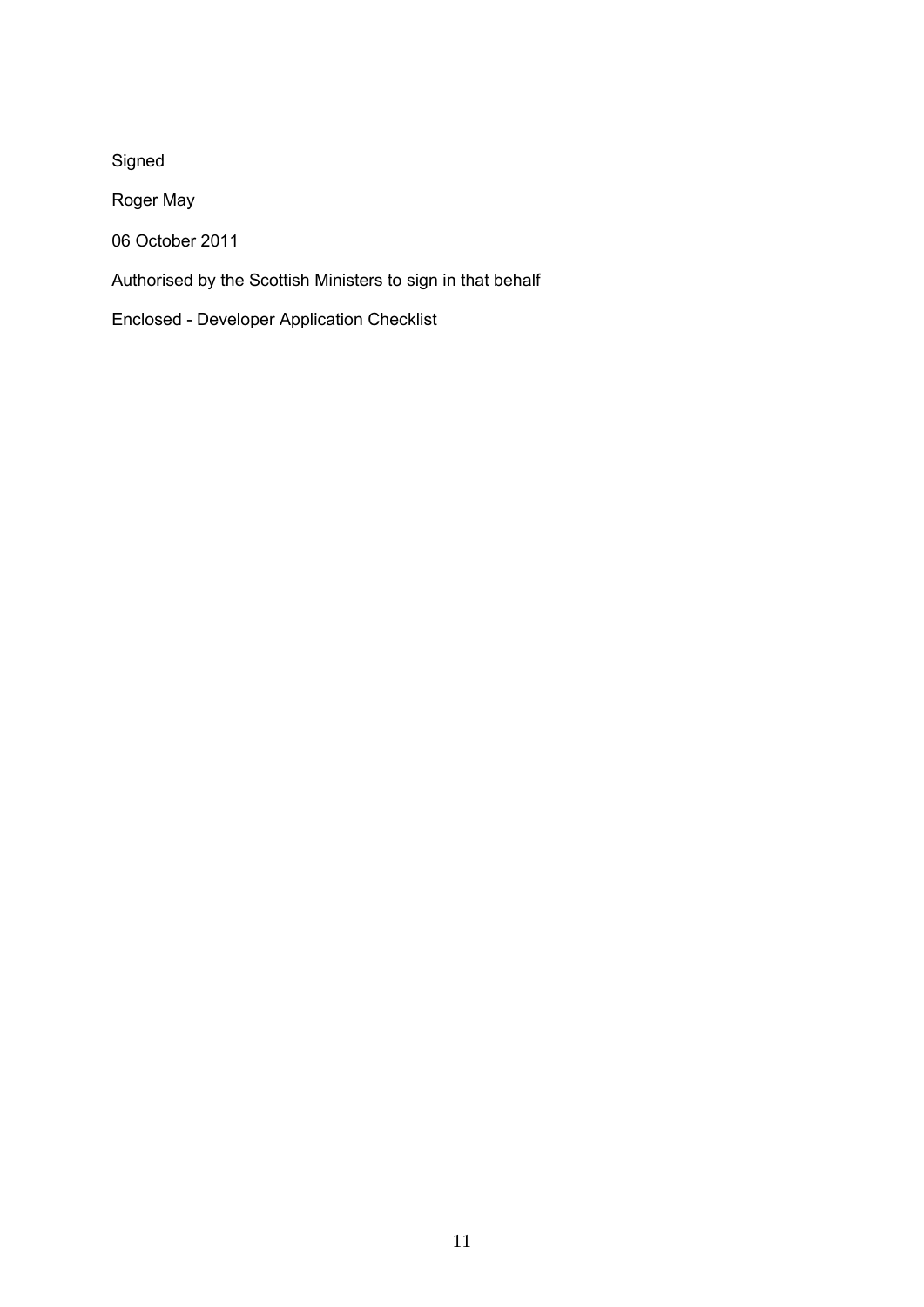# **Annex 1**

# **Consultee Comments Relating to Beatrice Offshore Wind Farm Transmission Works, Moray Firth**

The following organisations provided a scoping opinion in relation to the Beatrice Offshore Wind Farm Transmission Works, Moray Firth:

# **Statutory Consultees**

Scottish Environmental Protection Agency (SEPA) Scottish Natural Heritage (SNH)

## **Non Statutory Consultees**

BT Network Radio Communication (BT) Civil Aviation Authority (CAA) Defence Infrastructure Organisation Health and Safety Executive (HSE) Historic Scotland Inshore Fisheries Group (IFG) Joint Radio Company Ltd (JRC) Maritime & Coastguard Agency (MCA) Marine Scotland National Air Traffic Services (NATS) Northern Lighthouse Board (NLB) Royal Yachting Association (RYA) Scotland Royal Society for the Protection of Birds (RSPB) Scottish Government Planning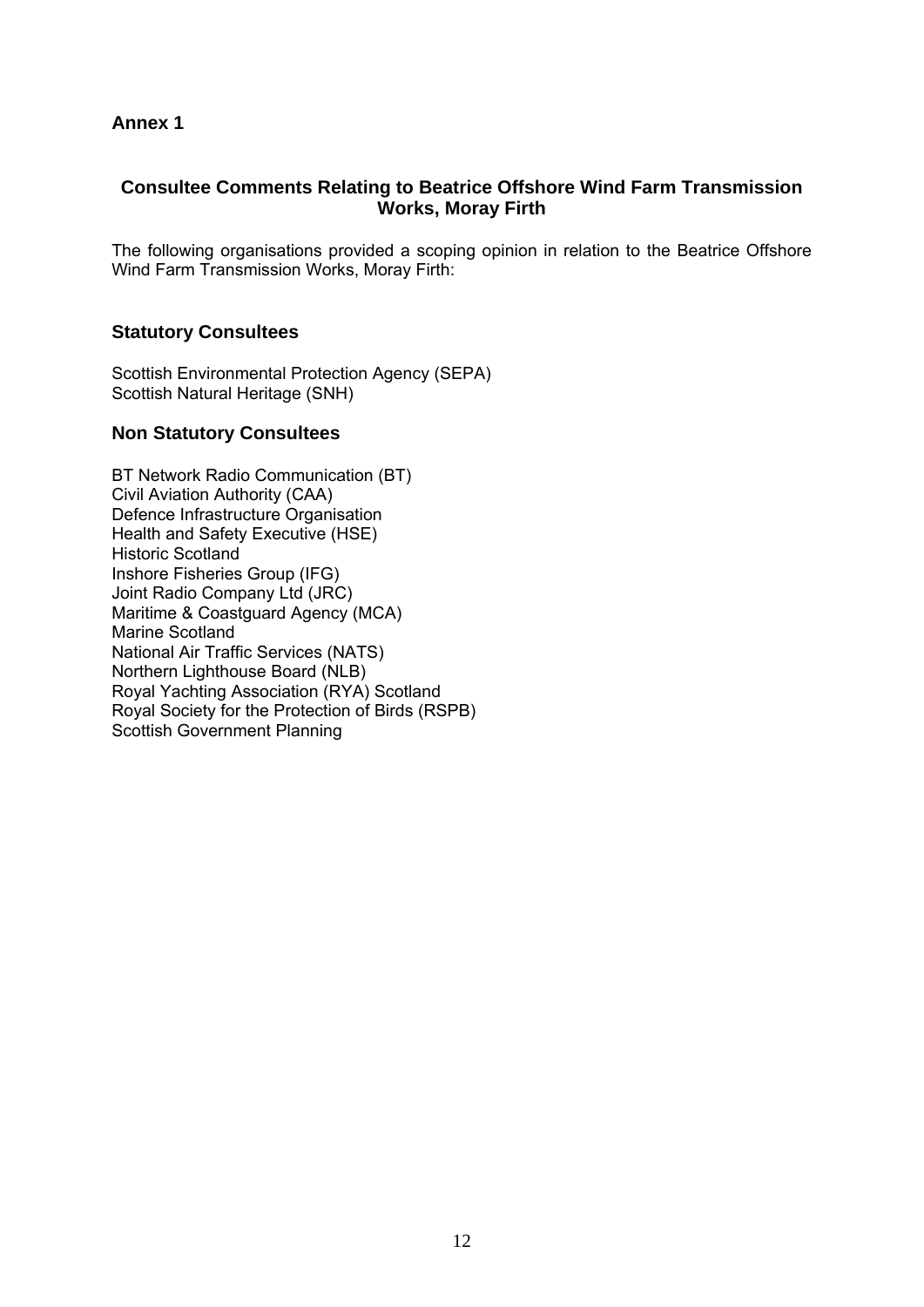# **Scottish Environmental Protection Agency**

Please note that all of the issues below should be addressed in the ES, but there may be opportunities for several of these to be scoped out of detailed consideration. The justification for this approach in relation to specific issues should be set out within the ES.

However to assist the preparation of the ES we consider following to be of high significance in terms of our remit – water environment, coastal processes, seabed marine life, marine and land waste and disposal.

## **1. Scope of the ES for all elements of the proposals**

1.1 We note that the transmission works will comprise the offshore cable, onshore cable and substation. As such, the development will be subject to a range of different consenting regimes. We would encourage you to consider producing a single ES which covers all aspects of the proposed development. This will enable a full assessment of the potential effects of the development as a whole, rather than assessing certain details of the development individually.

## **2. Water Framework Directive and River Basin Management Planning**

- 2.1 The ES should identify if the impacts of the proposal are likely to lead to deterioration of the water environment or present opportunities for improving the water environment. Please note that the Water Framework Directive (WFD) and Scotland's River Basin Management Plan (RBMP) refer to all surface waters including marine waters to 3 nautical miles. The planning authority should take this into account in considering the application, as, in order to meet the requirements of the Water Framework Directive (200/60/EC), planning authorities are designated "responsible authorities" by the Water Environment and Water Services (Designation of Responsible Authorities and Functions) Order 2006. Responsible authorities must carry out their statutory functions in a manner that secures compliance with the objectives of the Directive (i) preventing deterioration and (ii) promoting improvements in the water environment in order that all water bodies achieve "good" ecological status by 2015.
- 2.2 In order to assist both applicants and planning authorities, we have made information available on our website. RBMPs have been prepared to support the successful implementation of the Directive and include measures set against individual water bodies which require to be implemented if "good" status is to be achieved. The GIS interactive map (<http://gis.sepa.org.uk/rbmp/>) (complete with user guide) or the RBMP data download function, both available on the RBMP section of our website ([http://www.sepa.org.uk/water/river\\_basin\\_planning.aspx](http://www.sepa.org.uk/water/river_basin_planning.aspx)), should be used in assessing any development proposal. The map enables a search for individual water bodies by grid reference, place name or postcode. The data download tool allows water body information to be filtered by planning authority. Both the map and data download tool hold data sheets relating to each individual water body. The water body data sheets set out the water body's ecological status, any pressures upon it, measures set up to resolve any issues and targets for any improvement needed. As responsible authorities, planning authorities should promote measures already agreed in respect of relevant water bodies as well as considering other opportunities for the proposals in question to contribute to Directive objectives.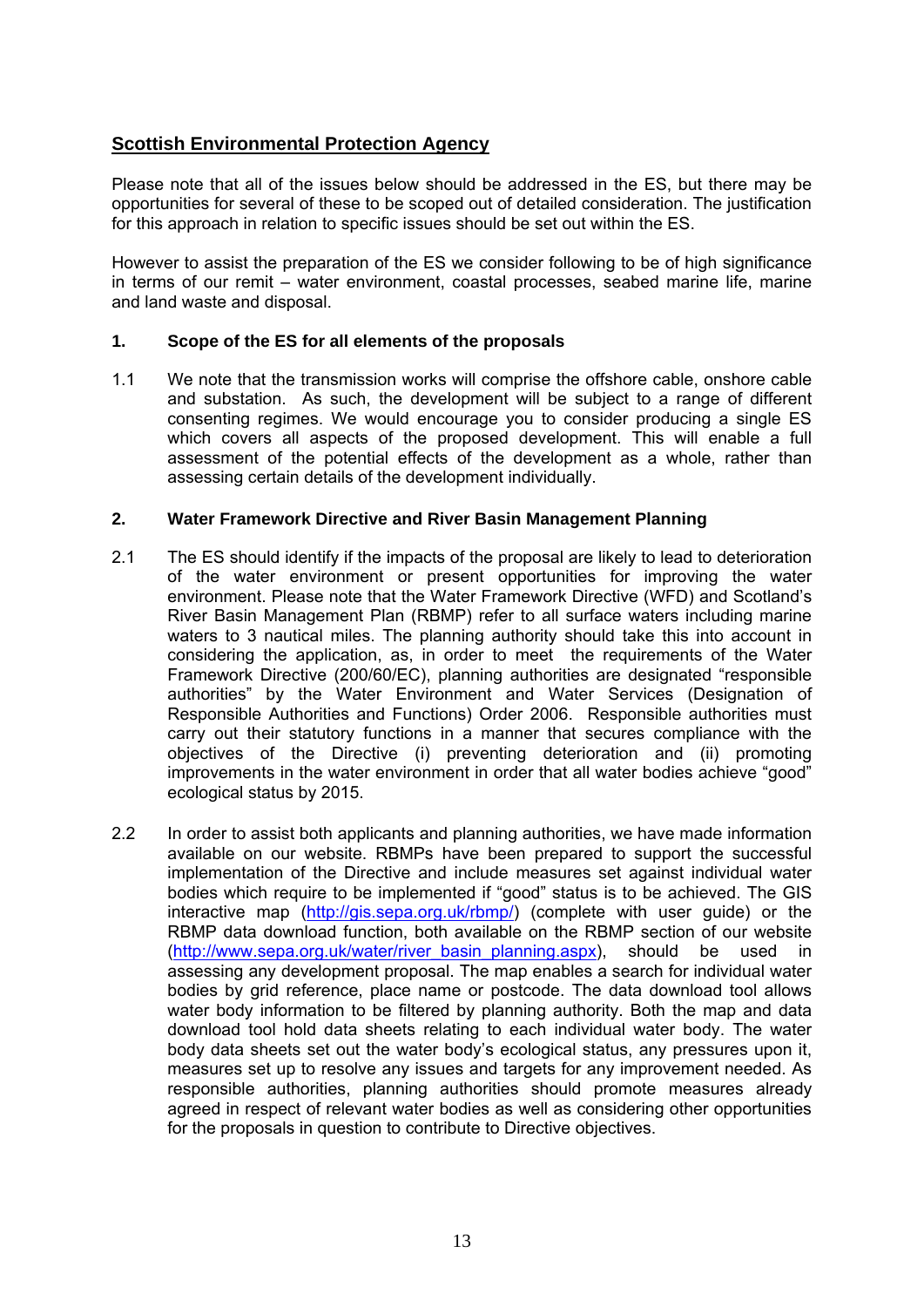2.3 All coastal water out to three nautical miles seaward from the Scottish territorial baseline falls under the Directive which requires them to be considered in terms of their chemical, ecological and hydromorphological status. Water body data sheets are available on the RBMP section of our website for the Lossiemouth to Port Gordon (200147), Portgordon to Findochty (200146) and Findochty to Knock Head (200497) water bodies.

# **3. Coastal Processes**

- 3.1 Coastal processes should be assessed as part of the ES. This should include a baseline assessment to identify the coastal and sedimentary processes operating in the area. The baseline assessment should identify the following features and processes in the environment:
	- Sediments (e.g. composition, contaminants and particle size);
	- Hydrodynamics (waves and tidal flows);
	- Sedimentary environment (e.g. sediment re-suspension, sediment transport pathways, patterns and rates and sediment deposition);
	- Sedimentary structures (e.g. protected banks);
	- Typical suspended sediment concentrations
- 3.2 Developers will then be able to ascertain if they are required to supplement or quantify the available data with in-field surveys and what mitigation measures are required.

# **4. Marine ecological interests**

- 4.1 An assessment of the intertidal and subtidal habitats and species found along the cable route should be submitted. This should include any UK Biodiversity Action Plan habitats and species (e.g. Modiolus modiolus). Information on the extent and abundance of any important habitats and species including the introduced non-native Magellan mussel (*Aulaomya ater*) should be included in the ES. Additional information on the UK Biodiversity Action Plan is available at: [http://jncc.defra.gov.uk/page-5155.](http://jncc.defra.gov.uk/page-5155)
- 4.2 We also recommend the ES should assess risks of introduction of marine non-native species and biosecurity principally in terms of bringing ships and materials into the area and we encourage the developer to draw up a protocol or method statement to remove the risk of introducing marine non-natives into this area either during the development of this project or during the construction, operational, maintenance or decommissioning phases of the project. Given that the accidental introduction of marine non-native has been highlighted as a risk for water body degradation SEPA recommends that controls should be included in development planning for marine non-native species in line with WFD and Marine Strategy Framework Directive objectives. [An example of guidance that may be drawn upon is the non-natives advice produced by the Oil & Gas industry: [www.ogp.org.uk/pubs/436.pdf](http://www.ogp.org.uk/pubs/436.pdf)]. Further information can also be found on the SNH website at [http://www.snh.gov.uk/land](http://www.snh.gov.uk/land-and-sea/managing-coasts-and-sea/marine-nonnatives/)[and-sea/managing-coasts-and-sea/marine-nonnatives/](http://www.snh.gov.uk/land-and-sea/managing-coasts-and-sea/marine-nonnatives/).
- 4.3 During the construction phase, it is important that good working practice is adopted and that habitat damage is kept to a minimum and within defined acceptable parameters. These should be controlled through an environmental management plan.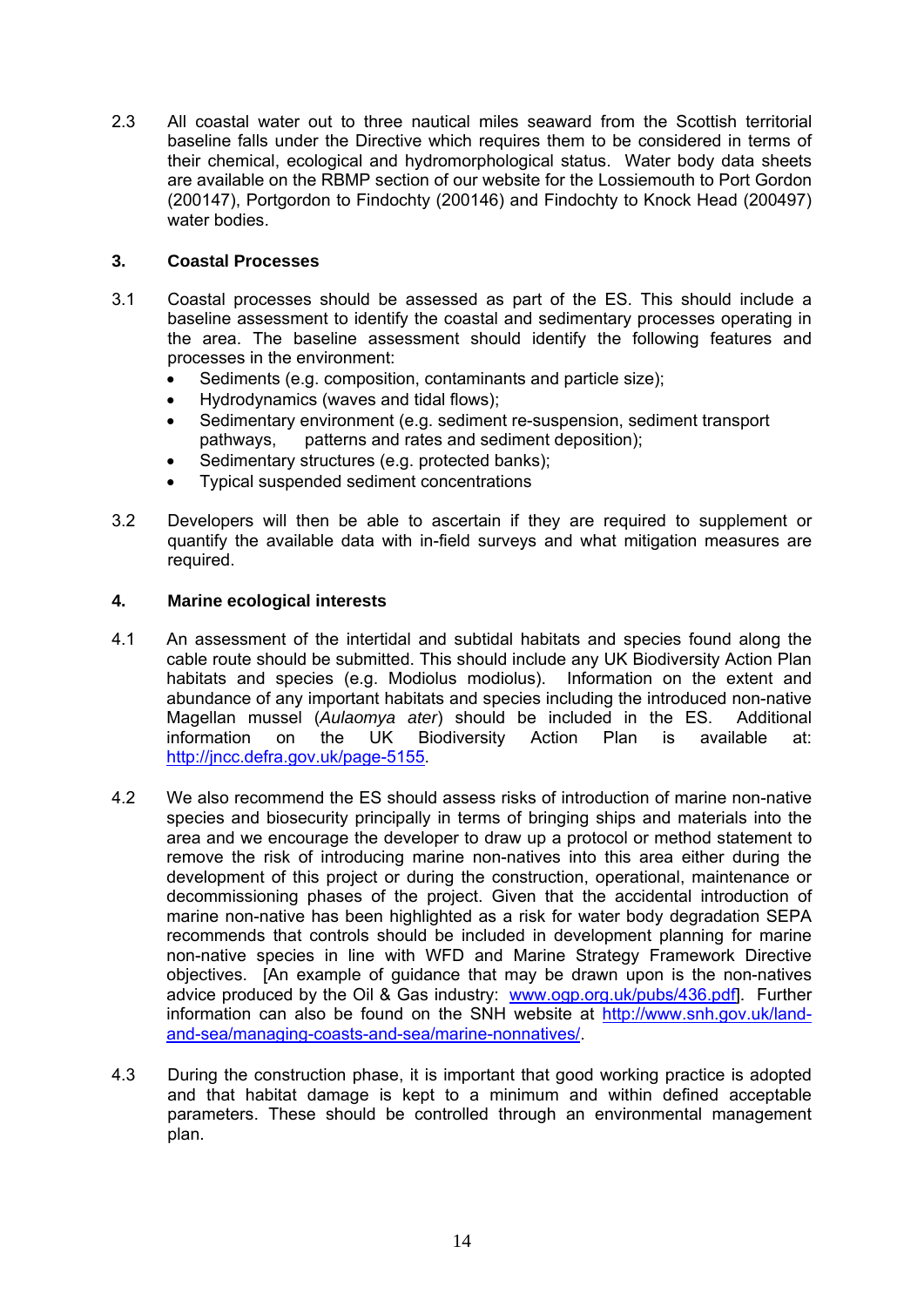- 4.4 Advice on designated sites and European Protected Species should be sought from SNH. For marine and transitional Special Areas of Conservation (SAC) and Special Protected Areas (SPA), these are WFD Protected Areas. Therefore, their objectives are also RBMP objectives. In this case, SNH may contact us for input on the consultation.
- 4.5 For the marine benthos, we would recommend that it could be useful to include Priority Marine Features (PMF) along with UKBAP interests. A draft list is currently with the Scottish Government for consultation, and due out later in 2011.

## **5. Terrestrial Non-native species**

- 5.1 It is anticipated that invasive non-native species (INNS) are noted on field surveys to allow measures to be taken during engineering and other works to prevent the spread of INNS which may affect biodiversity of the burns and adjacent habitats and spread disease. Please note the national framework in link below. [http://www.invasivespeciesscotland.org.uk/invasive\\_non\\_native\\_species/legislative\\_f](http://www.invasivespeciesscotland.org.uk/invasive_non_native_species/legislative_framework.asp) [ramework.asp](http://www.invasivespeciesscotland.org.uk/invasive_non_native_species/legislative_framework.asp)
- 5.2 A link is also provided for the Deveron District Bio-Security Plan which is focussed on particular species of relevance to freshwaters and fish health. [http://www.invasivespeciesscotland.org.uk/FileLibrary/Plans/Deveron%20Biosecurity](http://www.invasivespeciesscotland.org.uk/FileLibrary/Plans/Deveron%20Biosecurity%20Plan%20Final%20Oct%2009.pdf) [%20Plan%20Final%20Oct%2009.pdf](http://www.invasivespeciesscotland.org.uk/FileLibrary/Plans/Deveron%20Biosecurity%20Plan%20Final%20Oct%2009.pdf)
- 5.3 *Baseline data*

 Information on ecological data collected by SEPA for those burns/rivers which are legible on Figure 43 of the scoping report is provided as an attachment to this response. In addition all monitoring sites for Deveron and Banff are included in anticipation that those may also be required. This initial data availability search focussed on 2005 onwards, but there is data for before 2005 for many of the invertebrate sites and for sites also not listed. Please contact SEPA Ecology, Aberdeen if it becomes apparent there are gaps in baseline data for some watercourses. Please note the attached Excel spreadsheet SEPA baseline data & INNS recorded. Note that the latter also includes information on bankside plant species which fall under the INNS category. These INNS records do not represent comprehensive records, but opportunistic recording while on site visits for other purposes, but are included as a starting point. Some baseline data which may be of some assistance in relation to Biological elements present in watercourses and invasive species.

5.4 In relation to any relation to impacts on the water environment and water dependant ecosystems, section 4.3.1 page 72 Desk Based assessment please note that the Moray Council Biodiversity Action Plan (BAP) is referenced, whereas the BAP falls under the North East Scotland Biodiversity Action Plan area and species and habitat action plans relevant to Moray & Aberdeenshire can be located here. <http://www.nesbiodiversity.org.uk/>

# **6. Wetland ecology (including groundwater dependent terrestrial ecosystems)**

6.1 A Phase 1 habitat survey should be carried out for the whole site and the guidance 'A Functional Wetland Typology for Scotland' (currently available for free download on the SNIFFER website) used to help identify all wetland areas. National Vegetation Classification should be carried out for any wetlands identified. Results of these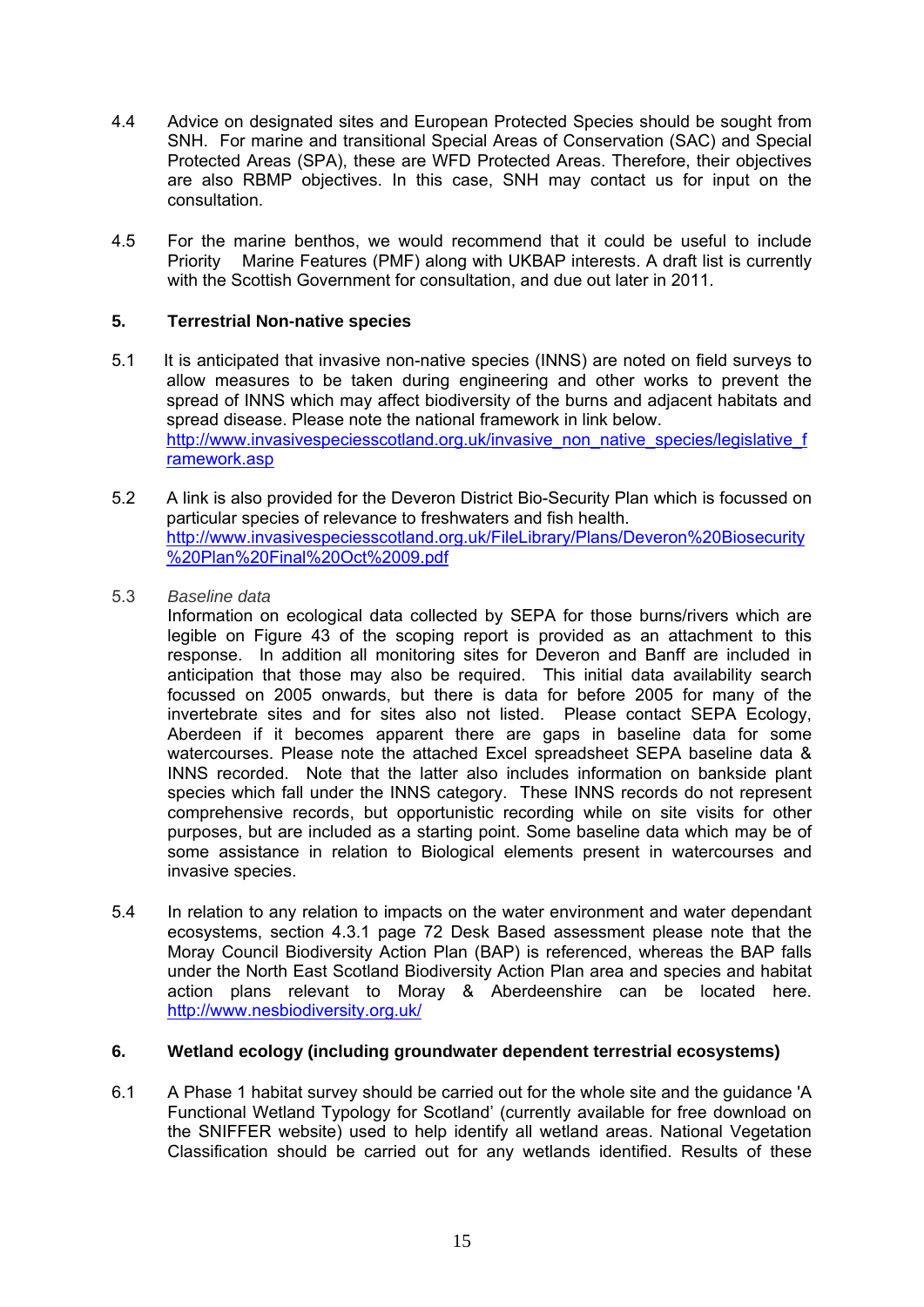findings should be included in the ES, including appropriate maps with the location of infrastructure clearly marked.

- 6.2 Generally the layout of the site should be designed to avoid impacts on all wetlands. Peatland (active blanket bog in particular) should be avoided. If impacts on wetlands are likely then details of appropriate mitigation measures are required
- 6.3 Groundwater dependent terrestrial ecosystems are specifically protected under the Water Framework Directive. The results of the National Vegetation Classification survey and Appendix 2 of our [Planning guidance on windfarm developments](http://www.sepa.org.uk/idoc.ashx?docid=e2f23e2a-8db8-4c9d-8495-11228b266430&version=-1) can be used to identify if wetlands are groundwater dependent terrestrial ecosystems. If any groundwater dependent terrestrial ecosystems are located within a radius of (i) 100m from roads, tracks and trenches or (ii) 250m from borrow pits and foundations the likely impact of these features will require further assessment. This assessment should be carried out whether or not the features in (i) and (ii) occur within or outwith the site boundary in order that micrositing and small changes to site layout do not necessitate further National Vegetation Classification work being carried out during unfavourable weather conditions. The results of this assessment and measures that will be taken to ensure the proposals do not have an unacceptable impact should be included in the ES
- 6.4 Infrastructure that is within 100m or 250m and likely to have an unacceptable impact on groundwater dependent terrestrial ecosystems identified as highly sensitive (in Appendix 2 of our Planning Guidance on windfarm developments) should be reconsidered. Further detailed studies will be required if infrastructure remains within the buffer zones.

## **7. Disruption to Peatlands**

- 7.1 If there are peatland or mire systems present, the ES or planning submission should demonstrate how the layout and design of the proposal, including any associated borrow pits, hard standing and roads, avoid impact on such areas where possible. For areas where avoidance is impossible details of how impact is minimised and mitigated should be provided, including a detailed map of peat depth for all construction elements that affect peatland habitats. The peat depth survey should include details of the basic peatland characteristics. Peatland impacts that should be considered include those from waste management, drainage, dewatering, excavation and pollution.
- 7.2 By adopting an approach of minimising disruption to peatland, the volume of excavated peat can be minimised and the commonly experienced difficulties in dealing with surplus peat waste reduced. The generation of surplus peat waste is a difficult area which needs to be addressed from the outset given the limited scope for re-use. Landscaping with waste peat (or soil) may not be of ecological benefit and consequently a waste management exemption may not apply, and the position regarding disposal of waste peat within borrow pits can be very difficult. Early discussion of proposals with us is essential, and an overall approach of minimisation of peatland disruption should be adopted.

#### **8. Construction Environmental Management Document (CEMD) and pollution prevention**

8.1 One of our key interests in relation to major developments is pollution prevention measures during the periods of construction, operation, maintenance, demolition and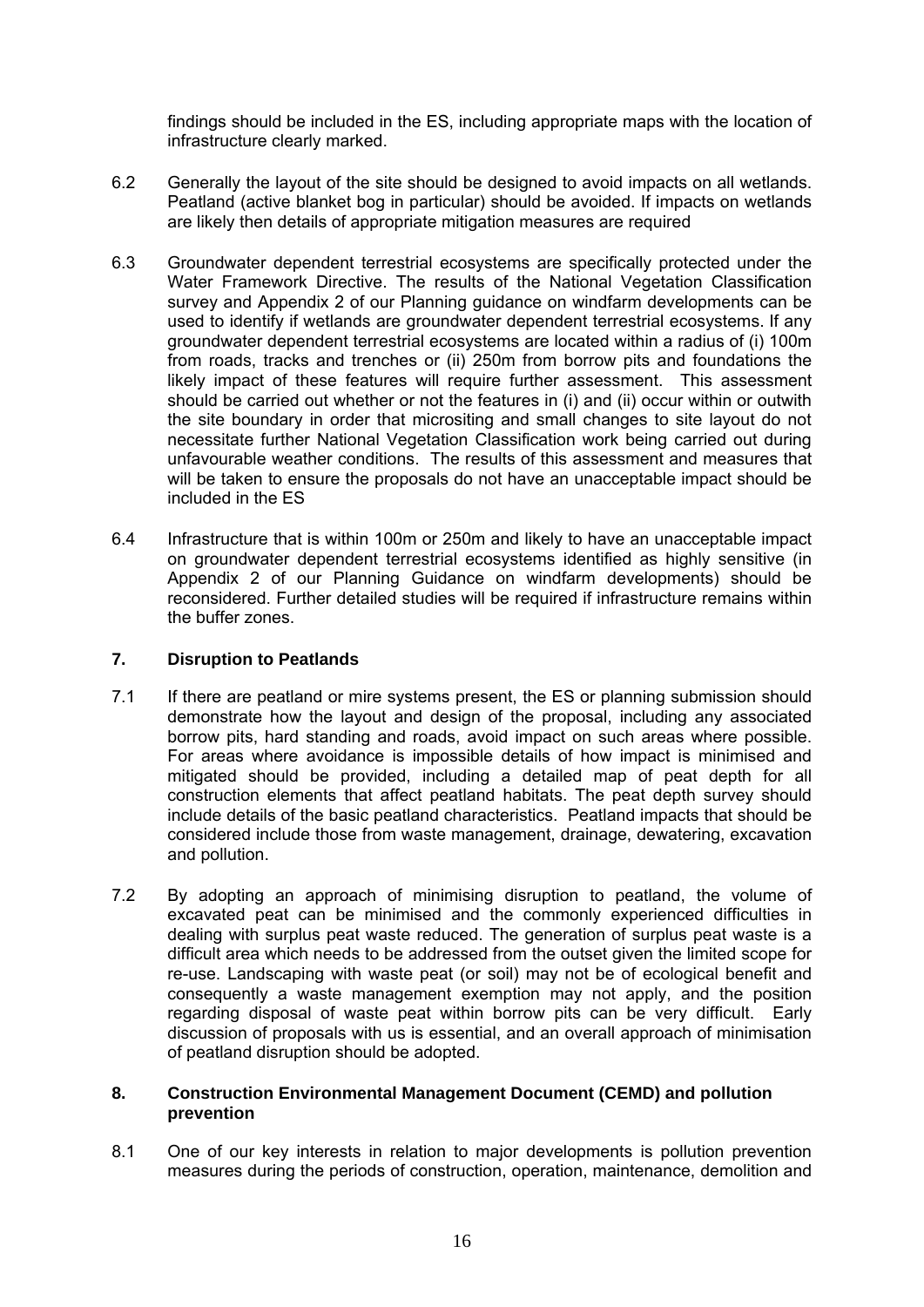restoration. The construction phase includes construction of access roads and any other site infrastructure.

- 8.2 We advise that the applicant, through the EIA process or planning submission, should systematically identify all aspects of site work that might impact upon the environment, potential pollution risks associated with the proposals and identify the principles of preventative measures and mitigation. This will establish a robust Project Environmental Management Process (PEMP) for large scale (e.g. Major and Environmental Impact Assessment Projects (EIA). A draft Schedule of Mitigation should be produced as part of this process. This should cover all the mitigation measures identified to avoid or minimise environmental effects. Details of the specific issues that we expect to be addressed are available on the Pollution Prevention and Environmental Management section of our [website](http://www.sepa.org.uk/planning/construction_and_pollution.aspx).
- 8.3 A key issue for us is the timing of works. Therefore, the Schedule of Mitigation should include a timetable of works that takes into account all environmental sensitivities, such as fish spawning, which have been raised by SEPA, SNH or other stakeholders. Timing should also be planned to avoid construction of roads, dewatering of pits and other potentially polluting activities during periods of high rainfall. We can provide useful information such as rainfall and hydrological data through our

## [Access to Information Team.](http://www.sepa.org.uk/about_us/access_to_information.aspx)

- 8.4 A Construction Environmental Management Document (CEMD) is a key management tool to implement the Schedule of Mitigation. We recommend that the principles of the CEMD are set out in the ES drawing together and outlining all the environmental constraints and commitments, proposed pollution prevention measures and mitigation as identified in the ES.
- 8.5 The CEMD should form the basis of more detailed site specific Construction Environmental Management Plans (CEMPs) which along with detailed method statements may be required by planning condition or, in certain cases, through environmental regulation. This approach provides a useful link between the principles of development which need to be outlined at the early stages of the project and the method statements which are usually produced following award of contract (just before development commences).
- 8.6 We recommend that the detailed CEMD is submitted for approval to the determining authority at least two months prior to the proposed commencement (or relevant phase) of development to order to provide consultees with sufficient time to assess the information. This document should incorporate detailed pollution prevention and mitigation measures for all construction elements potentially capable of giving rise to pollution during all phases of construction, reinstatement after construction and final site decommissioning. This document should also include any site specific CEMPs and Construction Method Statements provided by the contractor as required by the planning authority and statutory consultees. The CEMD and CEMP do not negate the need for various licences and consents, e.g. CAR and PPS, if required. The requirements from the obtained licences and consents should be included within the final CEMPs.

#### **9. Site layout and nature of construction for marine developments**

9.1 The ES should contain plans giving detailed information on the site layout, including details of all onshore and offshore components such as access tracks, buildings and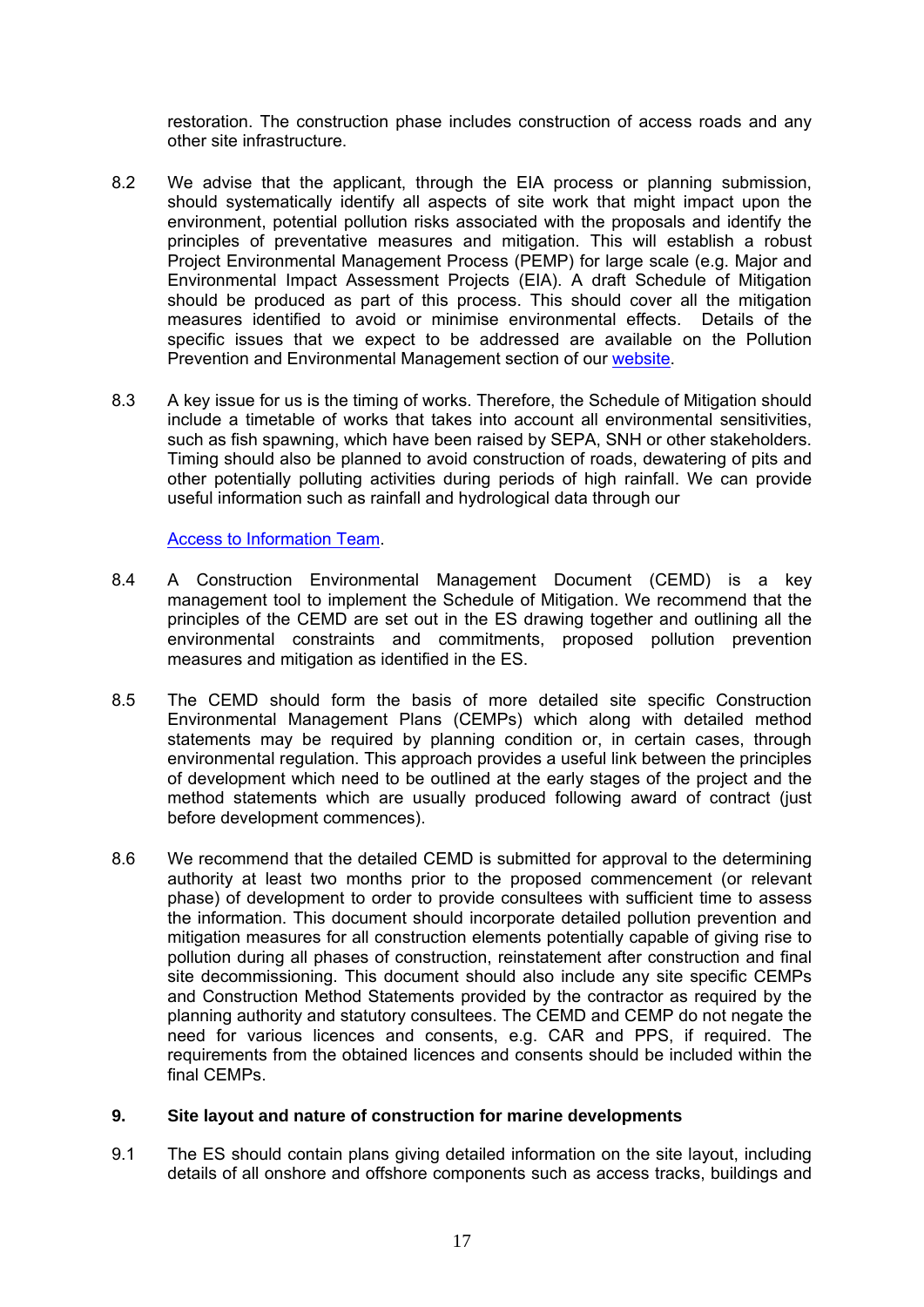subsea cabling. These plans should be supported by a statement detailing the development, as well as reasons for the choice of site and design of the development. Depending on the types and scale of construction the information below may be required.

9.2 With regard to Section 2.4 in the scoping report and the neighbouring BOWL and SHETL developments opportunities to share trenches and combine cabling should be considered so as to reduce the footprint and cumulative impacts of these developments on the marine environment.

## **10. Offshore water abstractions and discharges**

10.1 Sensitive water uses, such as bathing waters and shellfish growing waters, and associated potential impacts should be assessed. The proximity to existing discharges and designated areas (i.e. estuarine abstractions and cooling water discharges), should also be assessed.

#### **11. Land reclamation and construction**

11.1 A site plan and cross sections showing the location of all the engineering activities, including temporary works, in the marine environment will be required. Depending upon the scale and nature of the works, there may be a need to carry out hydrodynamic modelling to predict the impacts of construction activities on water quality, as well as coastal processes in the longer term. Any potential impacts from suspended sediment should be compared to natural background levels and water quality standards (e.g. Shellfish Waters Directive). Any proposed mitigation should also be detailed in the ES.

## **12. Timing and duration of project**

- 12.1 All submissions should include information on likely timing and duration of the project, possible long-term locational and/or operational impacts and short-term construction impacts**.**
- 12.2 The local authority is the responsible authority for local air quality management under the Environment Act 1995; however we recommend that this development proposal is assessed alongside other developments that are also likely to contribute to an increase in road traffic. This increase will exacerbate local air pollution and noise issues, particularly at busy junctions and controlled crossing points. Consideration should therefore be given to the cumulative impact of all development in the local area in the ES or supporting information. Further guidance regarding these issues is provided in NSCA guidance (2006) entitled

[Development Control: Planning for Air Quality.](http://www.environmental-protection.org.uk/assets/library/documents/Development_Control_planning_for_air_quality.pdf)

12.3 Excavation works, particularly through drilling and blasting, may cause nuisance to adjacent land users due to the generation of dust and noise. Comments from the local authority environmental health officers should be sought on the potential nuisance to adjacent land users during the construction and decommissioning phases of the project.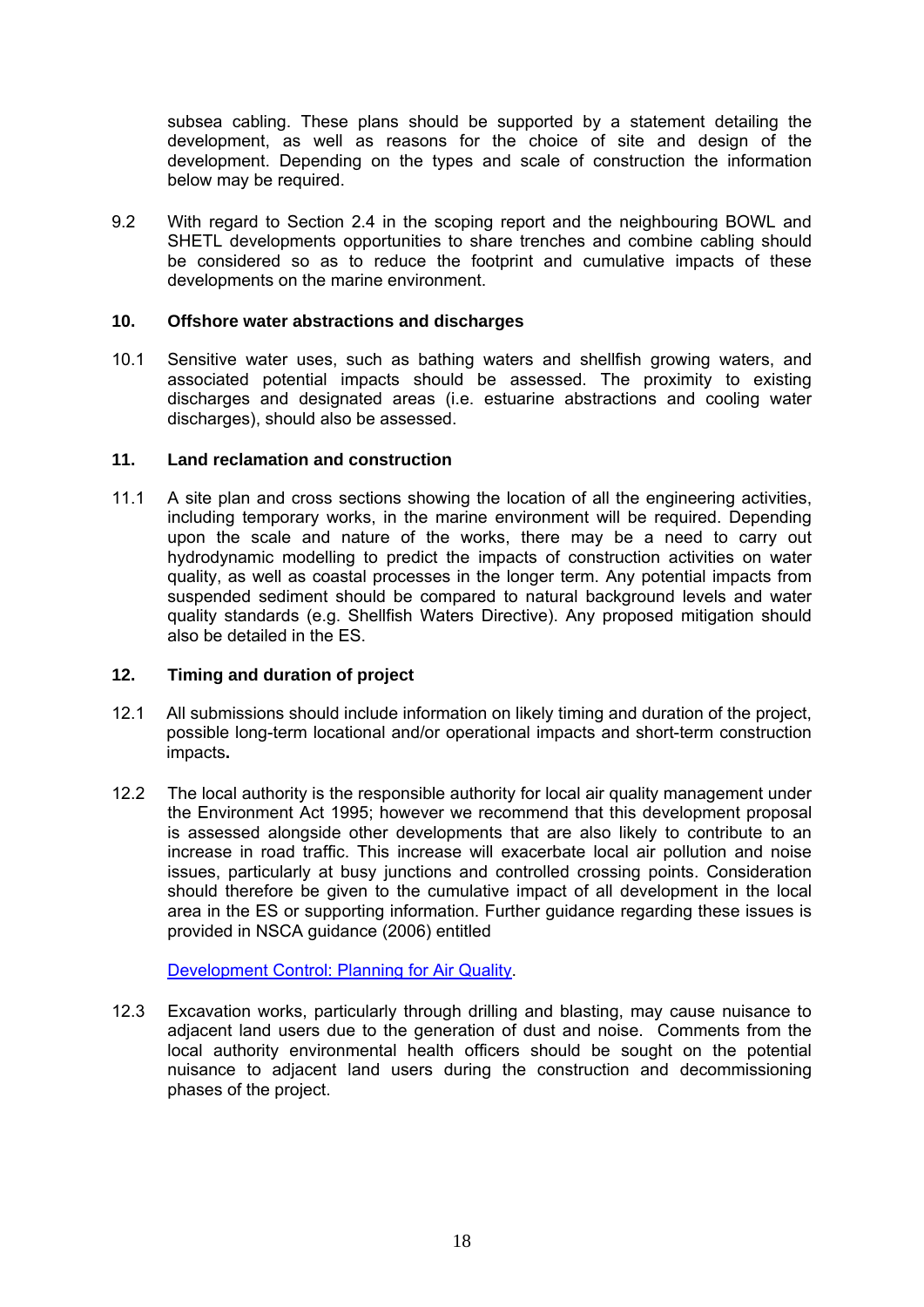#### **13. Onshore engineering activities in the water environment**

- 13.1 In order to meet the objectives of the [Water Framework Directive](http://www.sepa.org.uk/water/water_regulation.aspx), the on shore components of the development should be designed wherever possible to avoid engineering activities in the water environment. The water environment includes burns, rivers, lochs, wetlands, groundwater and reservoirs. We prefer the water environment to be left in its natural state, with engineering activities such as culverts, bridges, watercourse diversions, bank modifications or dams avoided wherever possible. Where watercourse crossings are required, bridging solutions or bottomless or arched culverts which do not affect the bed and banks of the watercourse should be used. If the proposed engineering works are likely to exacerbate flood risk, then a flood risk assessment should be submitted in support of the planning application and we should be consulted.
- 13.2 Scottish Planning Policy states "Culverts are a frequent cause of local flooding, particularly if the design or maintenance is inadequate. Watercourses should not be culverted as part of a new development unless there is no practical alternative and existing culverts should be opened whenever possible. If culverts are unavoidable, they should be designed to maintain or improve existing flow conditions and aquatic life. A culvert may be acceptable as part of a scheme to manage flood risk or where it is used to carry a watercourse under a road or railway" (Paragraph 211). Planning applications should be determined in line with this planning policy.
- 13.3 A site survey of existing water features and a map of the location of all proposed engineering activities in the water environment should be included in the ES or planning submission. A systematic table detailing the justification for the activity and how any adverse impact will be mitigated should also be included. The table should be accompanied by a photograph of each affected water body along with its dimensions. Justification for the location of any proposed activity is a key issue for us to assess at the planning stage. The detailed design of engineered structures in the water environment will be considered under regulations administered by us. Where flood risk may be an issue, this will need to be addressed at the planning stage.
- 13.4 Further guidance on the design and implementation of crossings can be found in our [Construction of River Crossings Good Practice Guide.](http://www.sepa.org.uk/water/water_regulation/guidance/idoc.ashx?docid=813bf507-416f-4186-96d1-7ea4f963884f&version=-1) Best practice guidance is also available within the water [engineering](http://www.sepa.org.uk/water/water_regulation/guidance/engineering.aspx) section of our website.

#### **14. Groundwater**

- 14.1 Cable laying, roads, foundations and other construction works and can disrupt groundwater flow and impact on groundwater abstractions. To address this risk a list of groundwater abstractions sources both within and outwith the site boundary, within a radius of i)100 m from cable trenches, roads and tracks iii) 250 m from borrow pits and foundations) should be provided. Further details can be found in our [Planning guidance on windfarm developments](http://www.sepa.org.uk/idoc.ashx?docid=e2f23e2a-8db8-4c9d-8495-11228b266430&version=-1).
- 14.2 If groundwater abstractions are identified within the 100m and 250 m radii from development infrastructure, then either the applicant should ensure that the route or location of engineering operations avoid this buffer area or further information and investigations will be required to show that impacts on abstractions are acceptable. We hold some information on groundwater quality in the area which may be relevant and which is available on request through our Freedom of Information Service.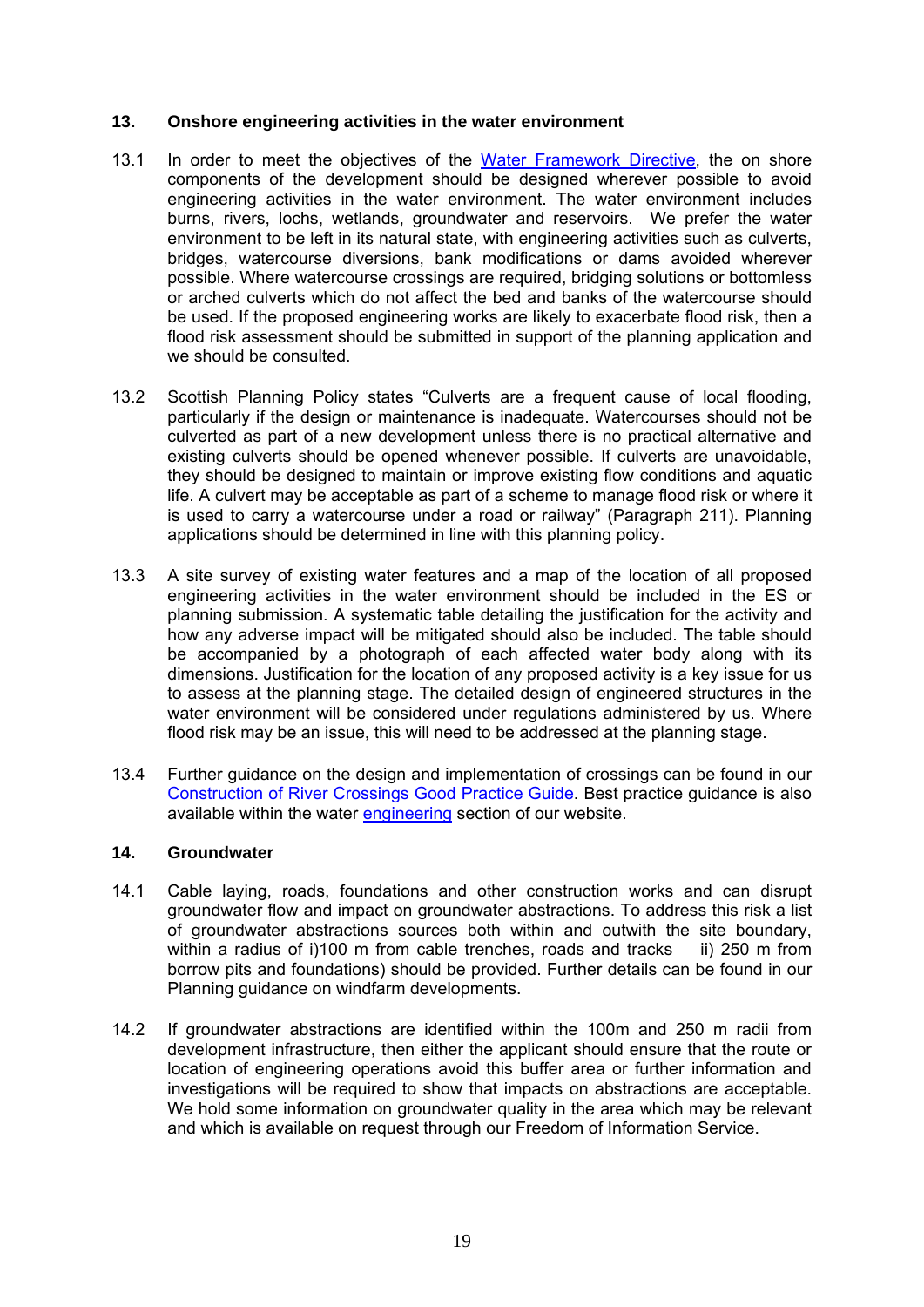## **15. Onshore water abstraction**

- 15.1 Where water abstraction is proposed we request that the ES, or planning submission, details if a public or private source will be used. If a private source is to be used the information below should be included. Whilst we regulate water abstractions under The Water Environment (Controlled Activities) (Scotland) Regulations 2011 we require the following information to determine if the abstraction is feasible in this location:
	- Source eg ground water or surface water;
	- Location eg grid ref and description of site;
	- Volume eg quantity of water to be extracted;
	- Timing of abstraction e.g. will there be a continuous abstraction;
	- Nature of abstraction e.g. sump or impoundment;
	- Proposed operating regime e.g. details of abstraction limits and hands off flow;
	- Survey of existing water environment including any existing water features; and
	- Impacts of the proposed abstraction upon the surrounding water environment.
- 15.2 If other development projects are present or proposed within the same water catchment then we advise that the applicant considers whether the cumulative impact upon the water environment needs to be assessed. The ES or planning submission should also contain a justification for the approach taken.

## **16. Borrow pits**

- 16.1 Detailed investigations in relation to the need for and impact of such facilities should be contained in the ES or planning submission. Where borrow pits are proposed, information should be provided regarding their location, size and nature including the depth of the borrow pit floor and the final reinstated profile.
- 16.2 The impact of such facilities (including dust, blasting and impact on water) should be appraised as part of the overall impact of the scheme. Information should cover, in relation to water; at least the information set out in [Planning Advice Note PAN 50](http://www.scotland.gov.uk/Publications/1996/10/17729/23424)   [Controlling the Environmental Effects of Surface Mineral Workings](http://www.scotland.gov.uk/Publications/1996/10/17729/23424) (Paragraph 53). In relation to groundwater, information (Paragraph 52 of PAN 50) only needs to be provided where there is an abstraction or groundwater dependent terrestrial ecosystem within 250m of the borrow pit. Additional information on groundwater is provided in Section 14.
- 16.3 Details of the proposed depth of the excavation compared to the actual topography, the proposed restoration profile, proposed drainage and settlement traps, turf and overburden removal and storage for reinstatement should be submitted. The reinstatement of borrow pits can raise significant waste management issues and it is essential that any proposals are discussed with our regulatory teams as part of the development of the scheme to ensure that such proposals are feasible in terms of cost and regulatory requirements.

## **17. Waste management**

17.1 Details of how waste will be minimised at the construction stage should be included in the ES preferably as part of the CEMD, demonstrating that: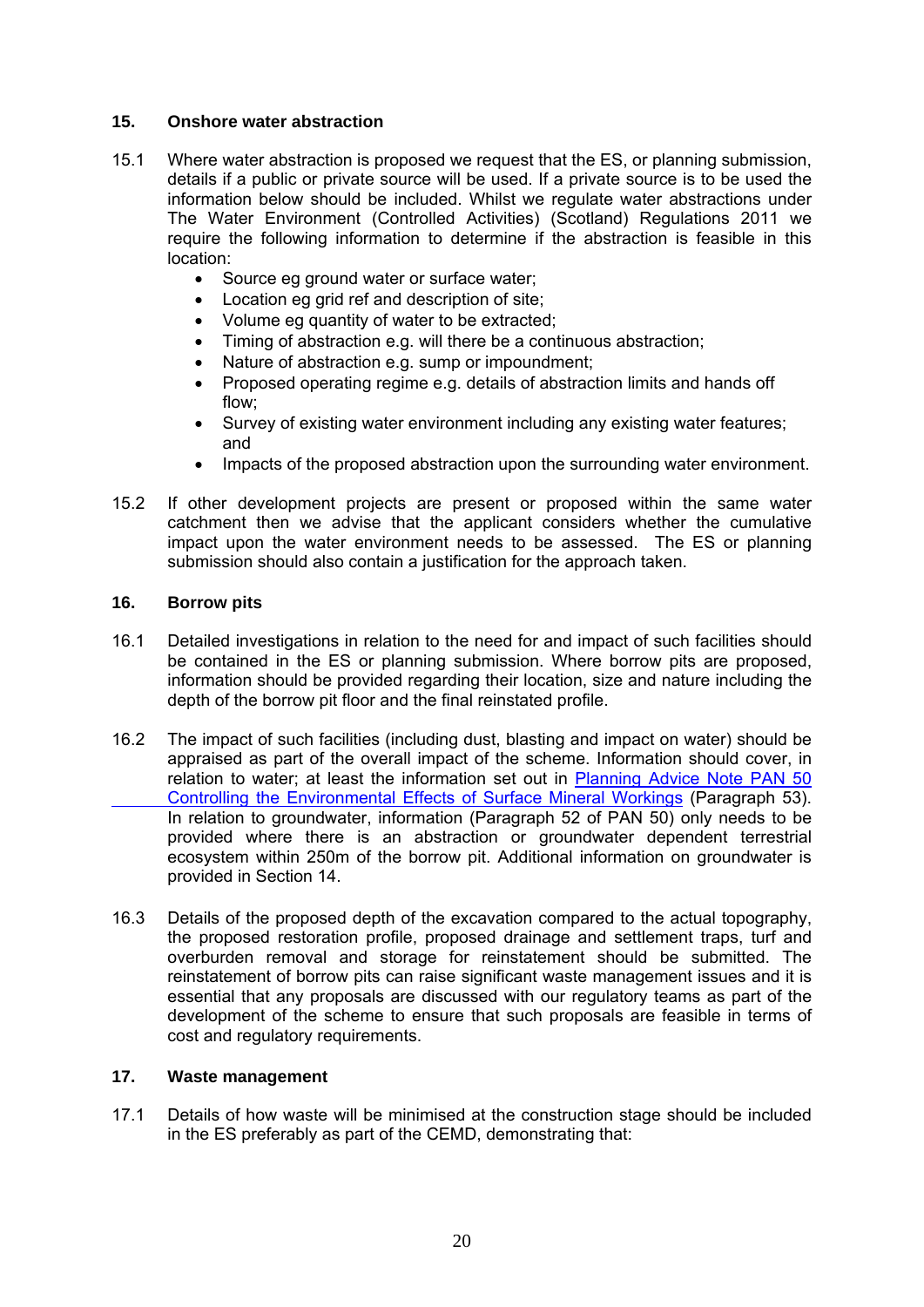- Construction practices minimise the use of raw materials and maximise the use of secondary aggregates and recycled or renewable materials;
- Waste material generated by the proposal is reduced and re-used or recycled where appropriate on site
- 17.2 To do this effectively all waste streams and proposals for their management should be identified. Accordingly, we recommend that a site specific site waste management plan is developed to address these points. This is in accordance with the objectives of Scottish Planning Policy and the [National Waste Plan](http://www.sepa.org.uk/waste/moving_towards_zero_waste/national_waste_plan.aspx) which aim to minimise waste production and reduce reliance on landfill for environmental and economic reasons.
- 17.3 Advice on how to prepare a site waste management plan is available on the NetRegs  [website](http://www.netregs-swmp.co.uk/) and from [Envirowise](http://www.envirowise.gov.uk/uk/Our-Services/Publications/GG899-Site-Waste-Management-Plan-SWMP-Regulations-Guide-.html) who also provide free advice on resource efficiency. Further advice on the reuse of demolition and excavation materials is available from the [Waste and Resources Action Programme.](http://www.aggregain.org.uk/) Further guidance can also be found on our [website](http://www.sepa.org.uk/planning/waste_management.aspx). Information on waste prevention and waste minimisation is available on SEPA's waste minimisation webpage at [www.sepa.org.uk/waste/resource\\_efficiency.aspx](http://www.sepa.org.uk/waste/resource_efficiency.aspx).

## **18. Air quality**

- 18.1 The local authority is the responsible authority for local air quality management under the Environment Act 1995, and therefore we recommend that Environmental Health within the local authority be consulted. They can advise on the need for this development proposal to be assessed alongside other developments that could contribute to an increase in road traffic. They can also advise on potential impacts such as exacerbation of local air pollution and noise issues, particularly at busy junctions and controlled crossing points. They can advise on the cumulative impact of all development in the local area in the ES or planning submission. Further guidance regarding these issues is provided in NSCA guidance (2006) entitled [Development](http://www.environmental-protection.org.uk/assets/library/documents/Development_Control_planning_for_air_quality.pdf)   [Control: Planning for Air Quality](http://www.environmental-protection.org.uk/assets/library/documents/Development_Control_planning_for_air_quality.pdf).
- 18.2 Excavation works, particularly through drilling and blasting, may cause nuisance to adjacent land users due to the generation of dust and noise. Comments from local authority Environmental Health Officers should be sought on the potential nuisance to adjacent land users during the construction and decommissioning phases of the project.

## **19. Flood risk**

19.1 The site should be assessed for flood risk from all sources in line with Scottish Planning Policy (Paragraphs 196-211). Further information and advice can be sought from your Local Authority technical or engineering services department, [Scottish](http://www.scottishwater.co.uk/portal/page/portal/SWE_PGP_ABOUT_US/SWE_PGE_ABOUT_US/SWE_AU_CONTACT_US)  Water and from our [website](http://www.sepa.org.uk/planning/flood_risk.aspx). Our [Indicative River & Coastal Flood Map \(Scotland\)](http://www.sepa.org.uk/flooding/flood_map.aspx) is also available to view online. If a flood risk is identified then a flood risk assessment should be carried out following the guidance set out in the Annex to the [SEPA](http://www.sepa.org.uk/flooding/idoc.ashx?docid=%205768590c-8a08-41ee-bad9-47640aa1b08a&version=-1)   [Planning Authority flood risk protocol](http://www.sepa.org.uk/flooding/idoc.ashx?docid=%205768590c-8a08-41ee-bad9-47640aa1b08a&version=-1). Our [Technical flood risk guidance for](http://www.sepa.org.uk/flooding/flood_risk/idoc.ashx?docid=d5f02ffd-d027-4724-9f9f-76fdc7d33aab&version=-1)   [stakeholders](http://www.sepa.org.uk/flooding/flood_risk/idoc.ashx?docid=d5f02ffd-d027-4724-9f9f-76fdc7d33aab&version=-1) outlines the information we require to be submitted as part of a Flood Risk Assessment, and methodologies that may be appropriate for hydrological and hydraulic modelling. Further guidance on assessing flood risk and planning advice can be found at our [website](http://www.sepa.org.uk/planning.aspx).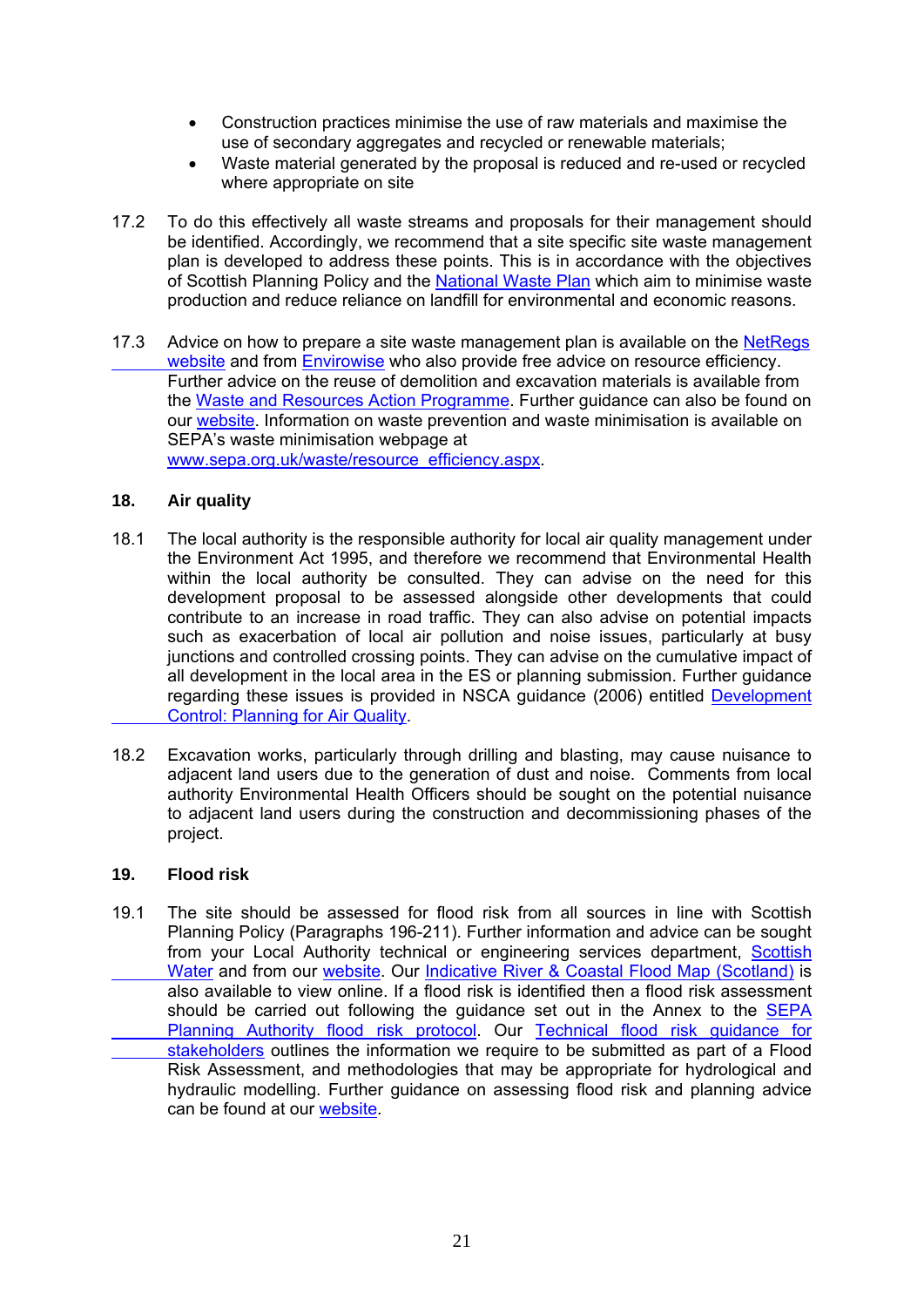#### **20. Regulatory advice**

20.1 Details of regulatory requirements and good practice advice for the applicant can be found on our website at [www.sepa.org.uk/planning.aspx.](http://www.sepa.org.uk/planning.aspx)

## **Scottish Natural Heritage**

Our advice below relates to the potential impacts from the offshore section of the transmission works required to connect the proposed Beatrice offshore windfarm to the National Grid.

We provide advice relating to:

- Hydrodynamic Processes & Coastal Geomorphology: p15 25 of applicant's scoping report.
- Benthic Ecology: p28 30 of scoping report.
- Fish of Conservation Concern: p31 37 of scoping report.
- Marine Mammals: p37 42 of scoping report.
- Ornithology: p42 43 of scoping report.
- Landscape, Seascape and Visual Impact Assessment: p45 of scoping report.

Our advice on each of these interests includes our consideration of potential cumulative impacts.

While Figure 2.2 (p14) shows the extent of the proposed study area for the Beatrice offshore cable, it would be helpful to have greater clarity on the specific route options that are being considered. There are a number of cables being proposed in the Moray Firth, including the SHETL HVDC link, and the export cable(s) for the Round 3 offshore windfarm zone. We recommend liaison between the various parties involved, to try and take a more strategic approach to planning these routes – including the cable landfall points. On Figure 2.2 it would also be helpful to present the proposed cable route options for the first development phase of the Round 3 offshore windfarm zone.

We have also had a number of discussions with the applicant and Marine Scotland regarding the use of a Rochdale envelope for the proposed Beatrice windfarm. Such an approach allows the applicant to retain flexibility in their consent application, if project details have not been confirmed by the time of application. With regard to the transmission works, does the applicant propose to use a Rochdale envelope? If so, to which project details will this apply? We recognise the importance of allowing some flexibility with regard to project design in the marine environment, however, it needs to be carefully balanced against increasing complexity of assessment.

In conjunction with the information to be gathered on the proposed cable route through geophysical, geotechnical and benthic survey work, we highlight that it would be helpful to have confirmed details on the following technical aspects relating to the installation and operation of the offshore export cable for the Beatrice windfarm:

- Type of cable (DC or AC?).
- Rate of cable-laying.
- Method of cable-laying (jetting? ploughing?).
- Footprint of area affected by cable laying.
- Method of cable protection (trenching? rock armouring?).
- Footprint of area affected by cable protection.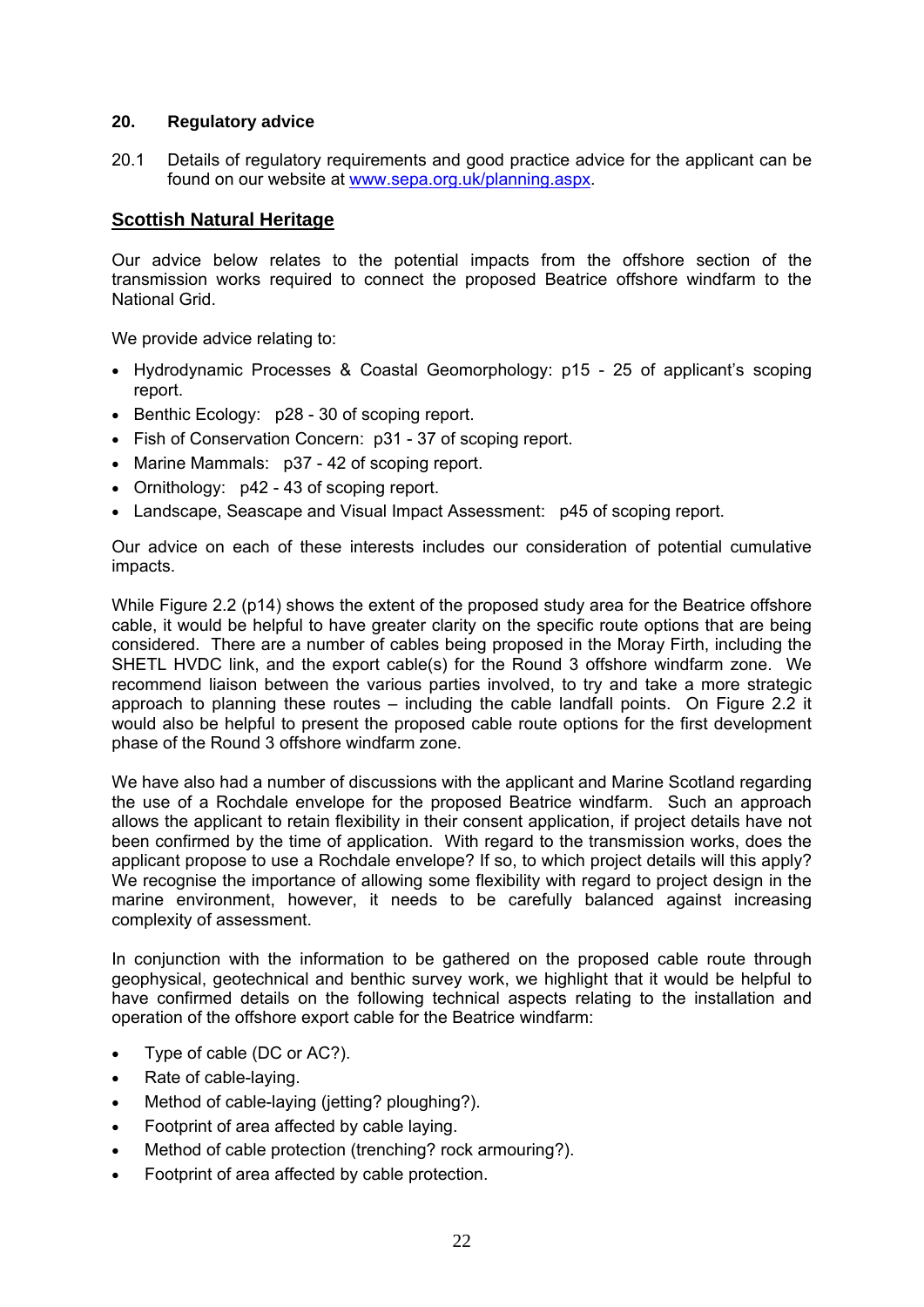- Duration of cable-laying (how long will it take?).
- Direction of cable-laying (offshore in? inshore out?)
- Number and types of vessels to be used in cable-laying operations.
- Routes of vessels to cable works.
- Estimation of electromagnetic fields (EMF) potentially arising from cables.
- Estimation of noise emissions from cable-laying works.
- Anticipated lifespan of cable in this location (using any proposed method(s) of protection).

Having confirmed details and understanding of these technical aspects will be helpful for Environmental Impact Assessment (EIA) and any Habitats Regulations Appraisal (HRA) relating to the proposed offshore cable works.

Potential cumulative impacts may also need consideration in respect of EIA and HRA: we can advise further in this regard as part of our ongoing dialogue with BOWL and MORL through the Moray Firth Offshore Wind Developers' Group (MFOWDG). We highlight below the studies and modelling work, jointly commissioned by BOWL and MORL, which may be relevant to the offshore cable works for each proposal.

#### Hydrodynamic Processes & Coastal Geomorphology

We are aware that the applicant, BOWL, along with MORL – the developer for the Moray Firth offshore windfarm zone – have commissioned a joint study "Proposed Methodology for Coastal Processes EIA for the Beatrice and Moray Firth Offshore Wind Farm Developments". It remains unclear whether the offshore cable routes and landfall points will be addressed in this study, and the scoping report for the Beatrice transmission works does not mention it.

As we previously advised (please see our response to the joint study, dated 14 January 2011), we **strongly recommend** that the direct, indirect and cumulative effects of the cable landfalls are considered within the joint study. It is important that any cable route through the 'wave base' (the region where waves actively affect the seabed) is carefully chosen, as well as the cable landfall point itself.

Section 3.2.1 of the scoping report (p23) should cross reference to Section 4.2.1. As indicated in the latter section (p62), consideration will need to be given to the geological interests of Spey Bay SSSI and the Cullen to Stakeness Coast SSSI. As we have previously recommended – in our scoping advice to the Beatrice windfarm proposal, dated 14 May 2010 – we think that employing an experienced coastal geomorphologist should help in the assessment of the suitability of potential landfall options, particularly if geological SSSI interests may be affected.

Given the number of proposed cables requiring landfall there is the potential for cumulative impact. We would welcome early dialogue with the applicant in this regard, and recommend their ongoing liaison with MORL and discussion with SHETL. With regard to Spey Bay SSSI, the confirmed cable landfall point for the Shetland HVDC connection is in this SSSI. We would welcome further dialogue with the applicant with regard to their proposals. We advise that the potential effects of sea level rise (amongst other climate change variables) should be considered within the planning of this development (known as 'future-proofing'), particularly in respect of the cable landfall, and possibly also with regard to the onshore substation, dependent on location.

We confirm that the proposed cable-laying works can be scoped out of any HRA required for the Marine and coastal habitats of the Moray Firth, Dornoch Firth and Culbin Bar Special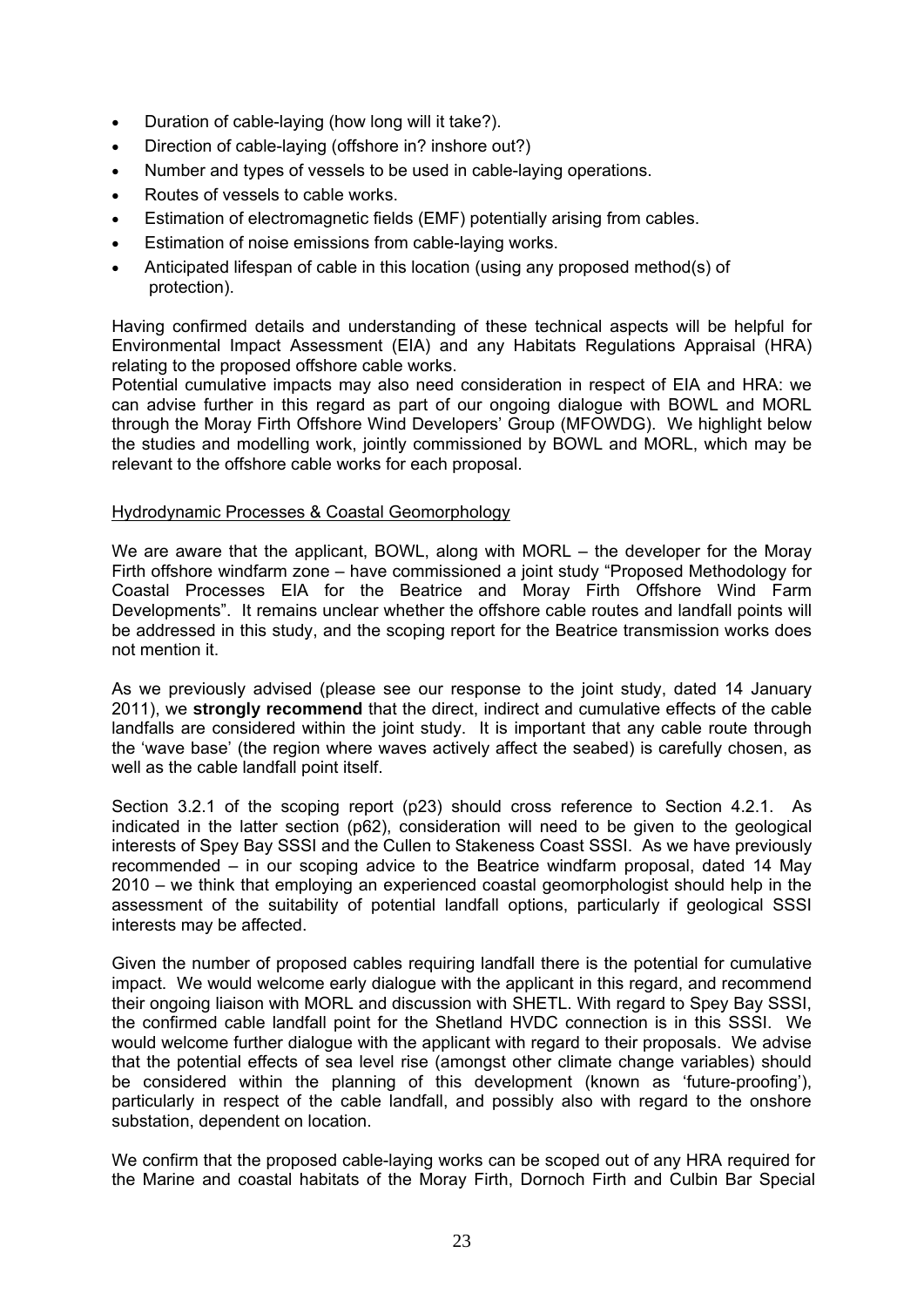Areas of Conservation (SACs). The advice we provided in Appendix E of our scoping response to the Beatrice windfarm (letter dated 14 May 2011) relates only to the turbines and their foundations: we confirm that the proposed export cable does not require consideration in this regard.

#### Benthic Ecology

We have separately received a copy of the applicant's proposed benthic survey methodology and provided our advice on this in an email dated 6 June 2011. Our principle recommendation is that during survey work the applicant checks for habitats and species listed as Priority Marine Features, as well as checking for Annex I habitats.

 SNH and JNCC are currently reviewing the lists of marine biodiversity and geodiversity features in order to help identify 'Priority Marine Features' including habitats and species for which MPAs could make a contribution to their conservation. SNH has drawn up a draft list of 'Priority Marine Features' (PMFs) in Scottish territorial waters, and JNCC is in the process of doing so for the offshore zone. The lists will be combined and submitted to Marine Scotland for their consideration and review later this year. In advance, further information on PMFs, including SNH's draft list, is available from:

[http://www.snh.gov.uk/protecting-scotlands-nature/safeguarding-biodiversity/priority-marine](http://www.snh.gov.uk/protecting-scotlands-nature/safeguarding-biodiversity/priority-marine-features/priority-marine-features/)[features/priority-marine-features/](http://www.snh.gov.uk/protecting-scotlands-nature/safeguarding-biodiversity/priority-marine-features/priority-marine-features/) 

We recommend that the submitted ES presents clear information on, and identification of. the main biotopes found along the chosen cable route (as well as along the other routes considered, for comparison). In this regard, the applicant has indicated that they will liaise with MORL in respect of benthic ecology: see Section 4.3.1, page 27 of the discussion document on cumulative impact assessment submitted jointly by BOWL and MORL. We also recommend that they liaise with SHETL in respect of the benthic survey work for the HVDC link.

This will be particularly important with regard to data-sharing and interpreting data in order to classify biotopes (see Section 4.3.7, page 32 of the discussion document). We have advised that this liaison should be formalised with regard to biotope classification, so that it is agreed and recorded consistently for the two windfarm sites and their proposed cable routes: please see our response to the discussion document, dated 26 May 2011. Any locations where there may be disagreement or differing interpretations of data should be highlighted for further discussion and/or consultation with ourselves and JNCC.

## **What potential impacts need to be considered?**

We agree with the scope of impacts to be considered as set out in the applicant's report (see Section 3.2.1, p23; Section 3.3.2, p29 and 30; and Section 3.3.3, p36):

- **Habitat loss:** the nature, extent and duration of habitats loss will primarily depend on the proposed method(s) of cable-laying and/or trench-digging, and/or whether cable protection is required (such as rock armouring). The EIA should consider loss of habitat once the technical aspects and proposed working methods have been confirmed (see introductory section above), and in the context of the biotopes recorded along the length of the cable route. If a Rochdale envelope approach is to be used, then habitat loss will need to be estimated for each option being considered, so that comparisons can be made.
- **Smothering effects / suspended sediment:** associated with the above impact, the applicant should consider the potential for benthic species to be smothered by sediment released from cable-laying and/or trench-digging (as discussed on p23 and p36 of the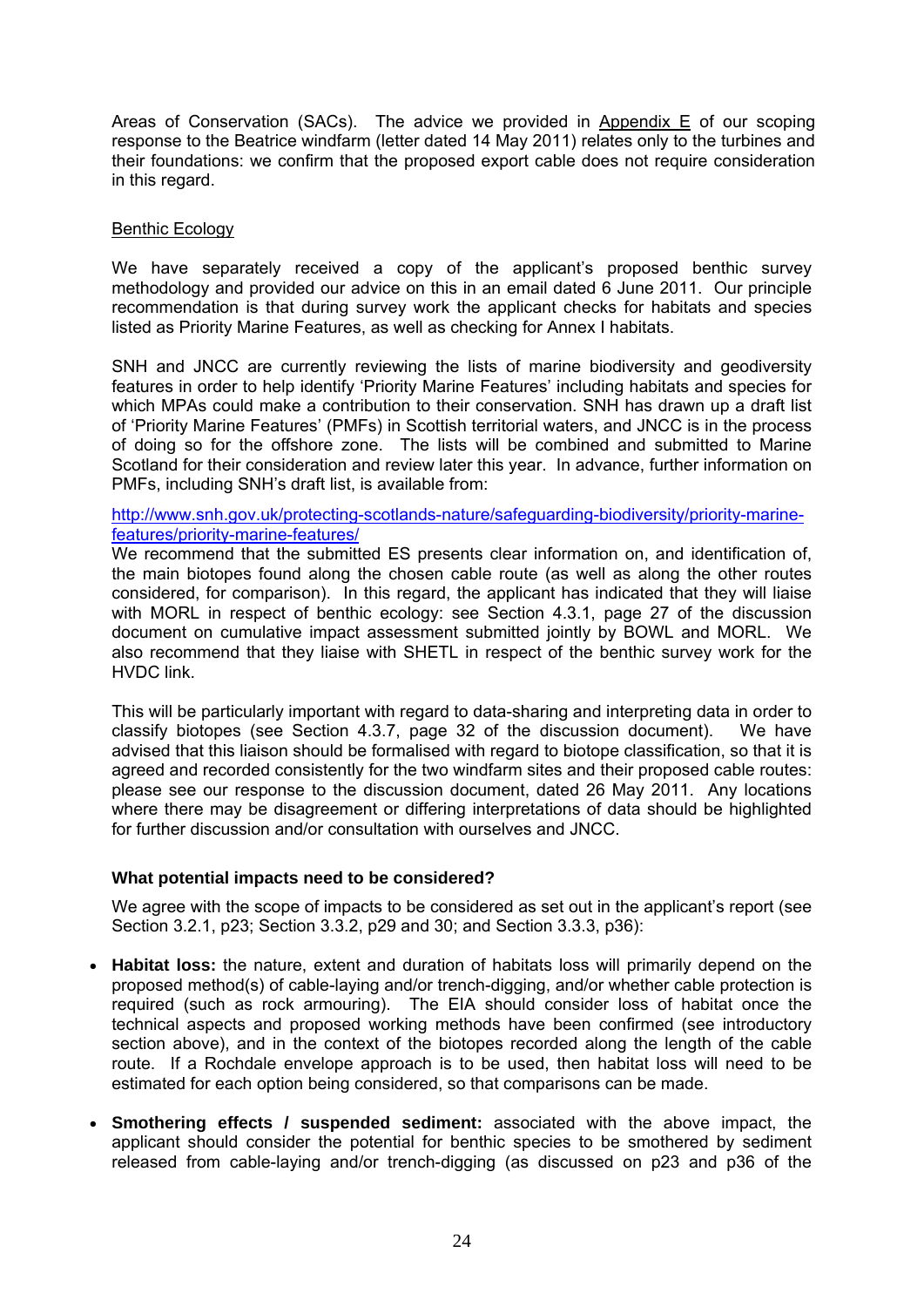scoping report). The potential for any buried contaminants to be released from such work should also be considered.

• **Electromagnetic effects:** the applicant will also need to consider the potential impacts on benthic communities from any thermal load or electro-magnetic fields (EMF) arising from the cables during operation (see further discussion in the next section).

#### Fish & Shellfish of Conservation Concern

In our scoping advice for the proposed Beatrice windfarm, we recommended that BOWL and MORL collaborate to address the possible cumulative and 'in combination' effects on fish and shellfish of conservation concern. As indicated in Section 4.4.9 (p45) of their cumulative impact discussion document, they intend to do so and will be including the proposed transmission works for Beatrice and for the Moray Firth Round 3 windfarm zone in their consideration.

As we advised in our response to this discussion document, dated 26 May 2011, the qualifying freshwater fish interests of the following Special Areas of Conservation should be considered:

Berriedale & Langdale Waters SAC River Evelix SAC River Moriston SAC River Oykel SAC River Spey SAC River Thurso SAC

We confirm that this advice on freshwater SAC qualifying interests updates that provided in our scoping response to the Beatrice windfarm site itself: the River Naver SAC and River Borgie SAC (to the north) and River Dee SAC (to the south) do not need further consideration in respect of the Beatrice offshore cable route, nor in respect of the proposed windfarm itself.

Other than this, the advice we provided on Habitats Regulations Appraisal in this previous scoping response (see Appendix E) remains current. Both BOWL and MORL should consider the effects of their offshore export cables on SAC fish interests, alongside consideration of construction impacts arising from the other offshore elements of each windfarm proposal including turbine placement and inter-array cabling (the cabling between the turbines).

The SAC fish species to consider are Atlantic salmon and sea lamprey, as well as any indirect effects to freshwater pearl mussel (which could arise from effects to salmonid species). SNH and JNCC have agreed – as discussed at our meeting with BOWL and MORL on 28 February 2011 – that the potential impacts to these SAC fish species can be considered through desk-based appraisal: the developers themselves are not required to undertake survey work in this regard.

Other fish and shellfish species of conservation concern – such as sea trout, European eel and other proposed PMFs – will need to be considered in the desk-based appraisal, as discussed below. Please also refer to the advice we gave in our scoping response to the windfarm, dated 14 May 2011.

#### **What potential impacts need to be considered?**

• **Smothering effects:** as discussed in the previous section for benthic ecology, the applicant should consider the potential for less mobile fish and shellfish species, and for the eggs of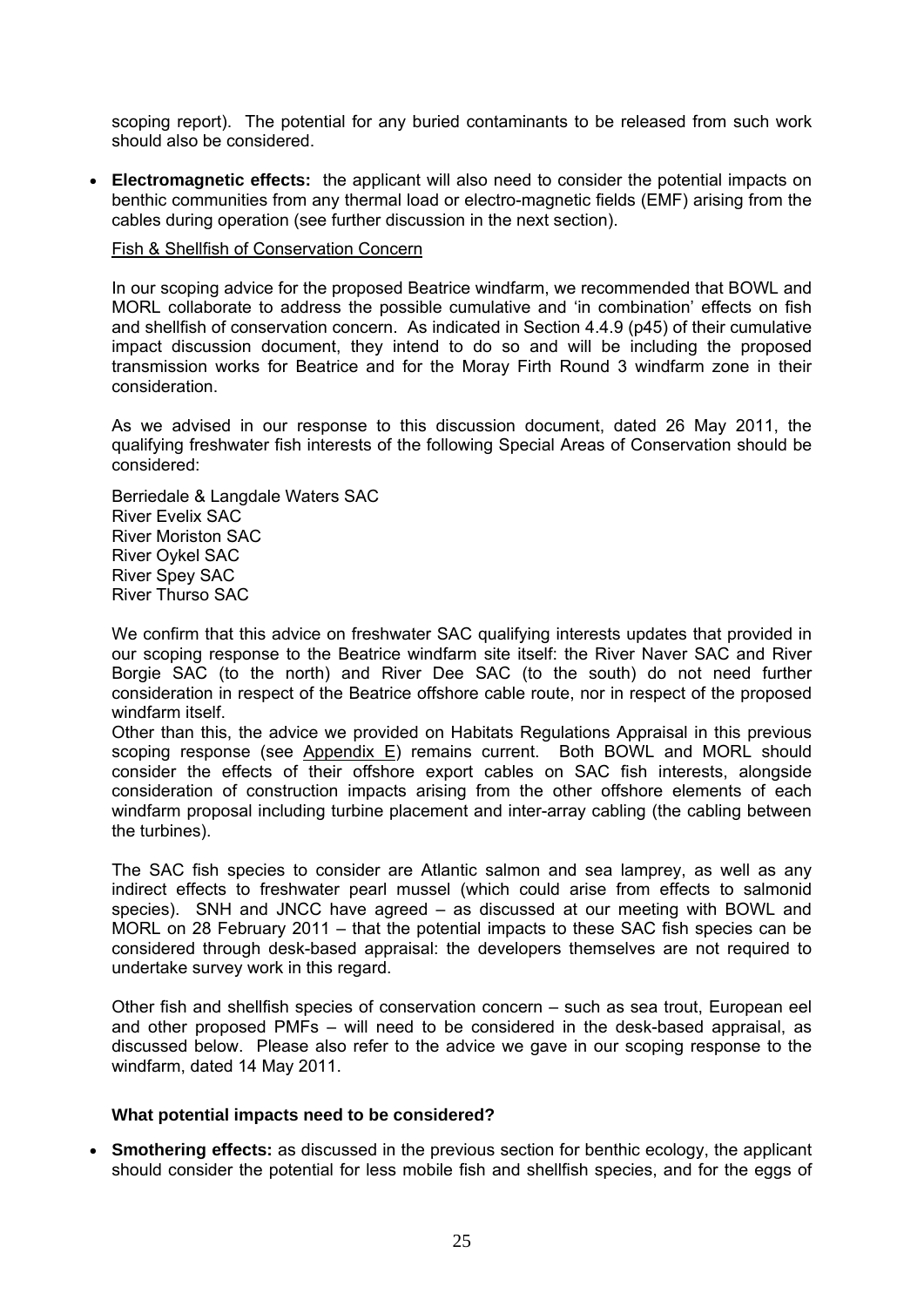species which spawn in the area, to be smothered by the sediment released from cablelaying and/or trench-digging works. Clarification of the footprint of the cable route and the timing / seasonality of operations would help in the assessment of these potential effects.

• **Construction noise:** we provided comment on the proposed methodology commissioned jointly by BOWL and MORL for underwater noise modelling in respect of Beatrice and the Moray Firth Round 3 windfarm proposals (advice sent by email on 20 April 2011). We recommend that this modelling work explicitly includes cable-laying and associated vessel activity as potentially noisy construction activities. This will ensure that these aspects are adequately considered with regard to the EIA and HRA processes.

If a Rochdale envelope approach is proposed, then the potential noise impacts arising from the full range of construction options for the offshore cable will need to be considered and compared.

For the offshore cable works we highlight that the qualifying interests of the River Spey SAC need particular attention. Other fish of conservation concern will also need to be addressed – including other species which use the area on migration, or for spawning or as a nursery ground, and those species which are less mobile such as shellfish.

- **Electromagnetic effects:** the response of fish and shellfish to electromagnetic fields (EMF) is poorly understood but will need consideration under EIA and HRA. It would be helpful if the applicant could estimate the EMF emissions from the chosen cable type (AC or DC) and compare this as follows:
	- 1. EMF emitted without any mitigation.
	- 2. Any residual EMF emitted after adoption of mitigation methods.

In particular, we seek to understand whether cable burial limits the strength, or reach, of EMF effects? Or may more advanced cable casing limit such effects? The adoption of precautionary mitigation may be particularly relevant in respect of reducing potential cumulative effects from the range of cables proposed in the Moray Firth.

If a Rochdale envelope approach is proposed for the Beatrice cable works, and the choice of cable type cannot be confirmed prior to a Section 36 application for consent, then the applicant will need to consider EMF transmissions from both cable types, AC and DC, in order for comparisons to be made.

The potential effects of EMF on the qualifying interests of the River Spey SAC needs consideration. Other fish and shellfish may also need consideration with regard to EMF – in particular we have highlighted elasmobranchs in our scoping advice to the Beatrice windfarm proposal (response dated 14 May 2010).

#### Marine Mammals

BOWL and MORL have jointly commissioned a review of available information on marine mammals in the Moray Firth: "Technical Report on Pre-consent Marine Mammal Data Gathering at the MORL and BOWL Windfarm Sites". While this report concentrates on the locations of the proposed windfarms, it is a useful collation of data which also has relevance to the proposed offshore cable works for each site.

Section 3.3.4 (p37 and p 39) of the scoping report identifies the key marine mammal species which need to be considered in respect of the Beatrice offshore cable works, although the reference to 'common porpoise' should be removed. Please also refer to Appendix E of our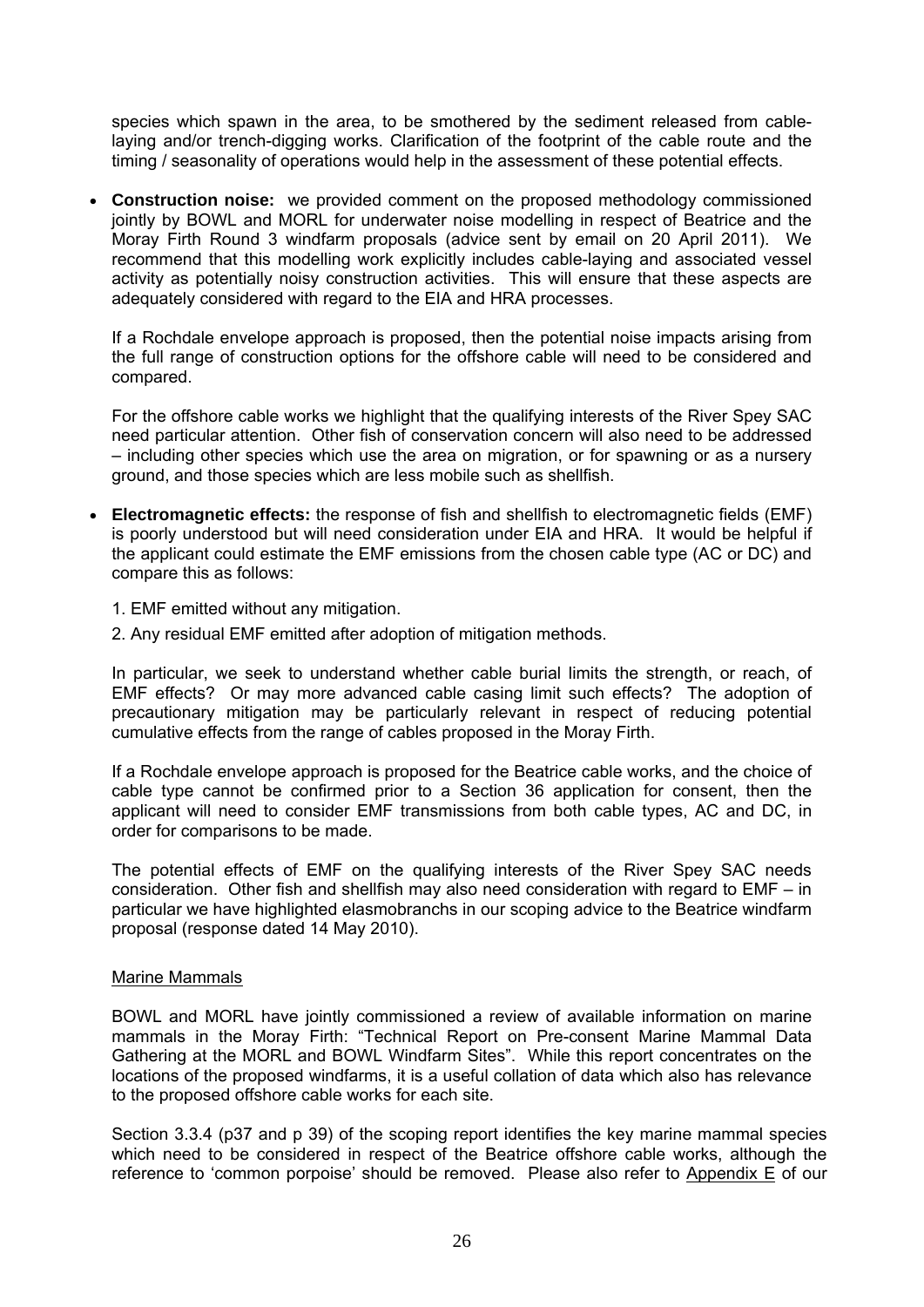scoping advice on the windfarm site, dated 14 May 2011, where we identify the SAC interests that may need consideration under HRA: bottlenose dolphin of the Moray Firth SAC, and common seals of the Dornoch Firth SAC.

#### **What potential impacts need to be considered?**

- **Construction noise:** noise arising from the offshore cable works and associated vessels will need consideration in respect of marine mammals. As discussed above, we strongly recommend that the offshore cable works are included in the scope of the joint study on underwater noise commissioned by BOWL and MORL for the Beatrice and Moray Firth Round 3 windfarm sites.
- **Effects of ducted propellors:** BOWL is aware of this concern because we have raised it in response to their recent applications for geophysical and geotechnical survey of the cable study area. This matter can be further considered in respect of the offshore cabling works once the applicant has confirmed the technical details of their proposal (see introductory section).
- **Indirect effects:** as well as any direct effects of construction noise on marine mammals, indirect effects – particularly the effects of noise on their prey species – will need consideration. In this regard the proposed underwater noise modelling should be helpful (and see further discussion under the section on 'Fish of Conservation Concern' above).

#### **Ornithology**

As agreed at our initial meeting with BOWL and MORL over their transmission works, held 28 February 2011, we consider that ornithological interests can be addressed through deskbased appraisal. While Section 3.3.5 of the applicant's report suggests scoping out ornithological interests, we do recommend that they are included for consideration under EIA and any HRA. We think a qualitative appraisal is likely to be helpful once the applicant has confirmed the technical details of their proposed offshore cabling works (see introductory section).

While we do not identify any requirement for boat-based survey in the cable study area, depending on the information available it may be necessary for the applicant to undertake foreshore counts at the proposed cable landfall point.

#### Landscape, Seascape and Visual Impact Assessment

As agreed at our initial meeting with BOWL and MORL over their transmission works, held 28 February 2011, we advise that landscape and visual interests can be scoped out of the EIA for the offshore cable works – as indicated in Section 3.4.1 (p45) of the applicant's report.

## **British Telecom (Radio Network Protection Team)**

We have studied this wind farm proposal with respect to EMC and related problems to BT point-to-point microwave radio links.

The conclusion is that, the Wind farm Project indicated should not cause interference to BT's current and presently planned radio networks.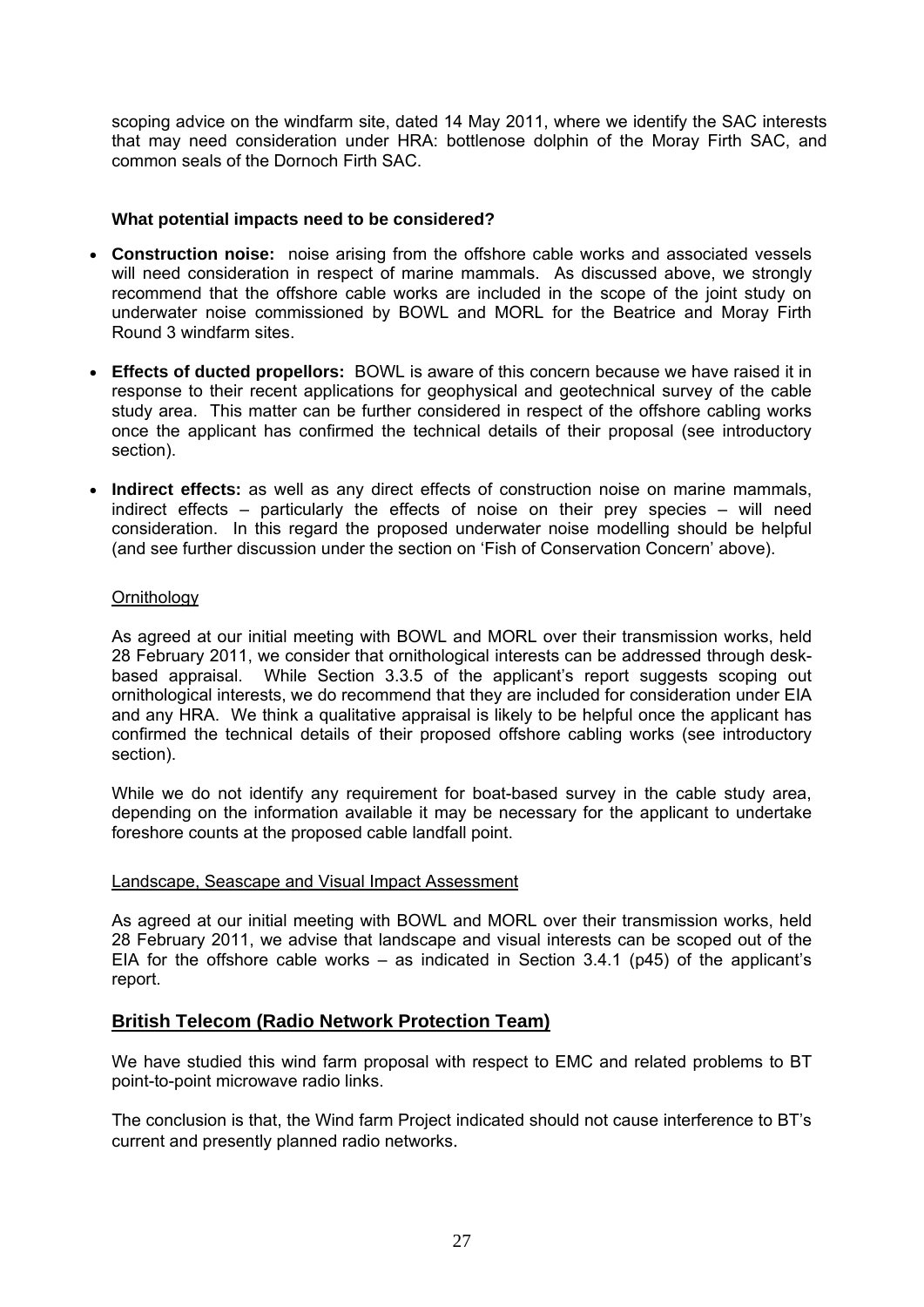# **Civil Aviation Authority**

We do not anticipate any aviation impacts associated with the onshore transmission works as the cables will be underground.

## **Defence Infrastructure Organisation**

I can confirm that we have no objections. However, the cable route runs through an area which is used by the Navy for their Joint Warrior Exercises. Therefore, I'd be grateful if you could provide information on the dates BOWL are planning to lay the cables when available.

# **Health and Safety Executive**

Environmental Impact Assessments are concerned with projects which are likely to have significant effects on the environment. HSE's principal concerns are the health and safety of people affected by work activities. HSE cannot usefully comment on what information should be included in the environmental statement of the proposed development. However, the environmental statements should not include measures which would conflict with the requirements of the Health and Safety at Work etc Act 1974 and its relevant statutory provisions

## **Historic Scotland**

This letter contains our comments for our historic environment interests. That is scheduled monuments and their setting, category A listed buildings and their setting, gardens and designed landscapes included in the Inventory and designated wreck sites. This letter falls into two parts, the first covers the offshore elements of the proposed transmission scheme and the second covers its onshore aspects.

## **Offshore cable**

We welcome the recognition on page 45 that some of the actions involved with cable installation and removal may have an impact on marine archaeology. In light of that, I recommend that archaeological analysis of geophysics is undertaken as this is consistent with guidelines set out in Historic Environment guidance for the offshore renewable energy sector. We would also encourage the analysis of any geotechnical surveys which we are gathered for other purposes as part of the EIA process. This could make a positive contribution to our knowledge and in this regard it would be helpful if the results were archived through the Royal Commission on the Ancient and Historical Monuments of Scotland.

## **Onshore cable route and substation**

We welcome recognition that the proposed onshore elements of the proposed development may have an impact on the historic environment. However, I note the intention as set out in the scoping report to assess the scheme's impact on these features as part of the landscape and visual impact assessment (L&VIA). I would strongly advise against this as although there is a relationship between some aspects of the two assessments, the assessment of setting is also different to L&VIA. It will be important that your cultural heritage advisor draws out these differences and reports them as part of the cultural heritage chapter in any Environmental Statement produced. An assessment of the impact of the scheme on Inventory Gardens and Designed Landscapes should also be included in the cultural heritage chapter as they are designated primarily for their cultural significance. This is reflected in the fact that the designation of these assets is undertaken by Historic Scotland. You may find our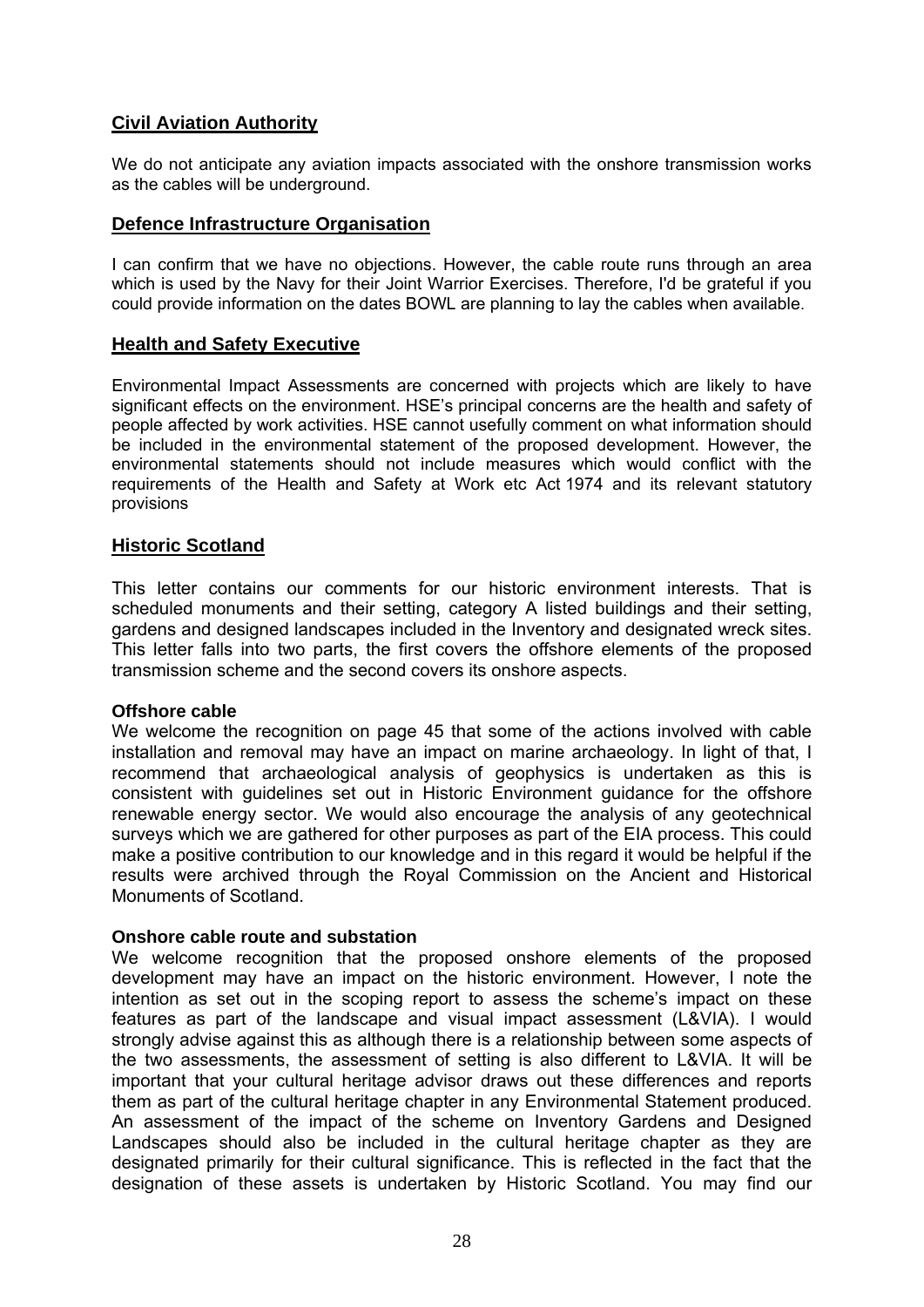Managing Change guidance on assessing the effect of new development on setting helpful in considering this issue further.

On a technical note and in relation to Inventory gardens and designed landscapes, I note that there appears to be an error on page 75 of the scoping report which states that there are no Inventory sites within the study area. The map on page 81 shows that the study area crosses the Cullen House garden and designed landscape. Any assessment undertaken should demonstrate how the proposed cable route will impact on the cultural significance of this site.

It is not clear from the scoping report if you have contacted the Moray Council Archaeologist for information and advice on issues including unscheduled archaeology. I would advise that you contact the Aberdeenshire archaeologist at Planning and Environmental Service, Aberdeenshire Council, Woodhill House, Westburn Road, Aberdeen AB16 5GB if you have not already done so.

I hope this letter has been helpful to you. I would be happy to provide further comments as your assessment progresses if you would find this useful.

# **Inshore Fishery Group**

The following comments are restricted to the marine aspects of the scoping exercise as they relate to inshore fisheries within the area. Notation follows that within the report and original text is in italics.

It should be noted that the MFIFG responded to the BOWL EIA Scoping Exercise Consultation (our letter of  $9<sup>th</sup>$  April 2010 to Stuart Szylak) and some key issues were raised regarding cabling within and export cabling from the site to shore. In this context it is considered that these two aspects should be considered as having potential cumulative and in combination effects, particularly with respect to EMF and thermal heat loss issues. It was made clear in our letter of  $9<sup>th</sup>$  April that it is the total package of developments which require to be considered in terms of any possible environmental impact.

## 1.4 OBJECTIVE OF THE SCOPING REPORT

This scoping report sets out the findings of the preliminary investigations into the potential environmental impacts and opportunities arising from the construction and operation of the Beatrice Transmission Works.

The only key Transmission Works component listed for the marine environment is Offshore Cable.

Based on an understanding that the individual turbines of the wind farm will generate in AC it is assumed that there would need to be a converter station or at least an interconnector to collect power before transmission through the export cable?

In past discussions it has been suggested that such a structure may well have to be located outwith the boundary of the wind farm site and effectively would be part of the export cable infrastructure. If this is the case it is considered that this should be considered as part of the Transmission Works and subject to this scoping exercise.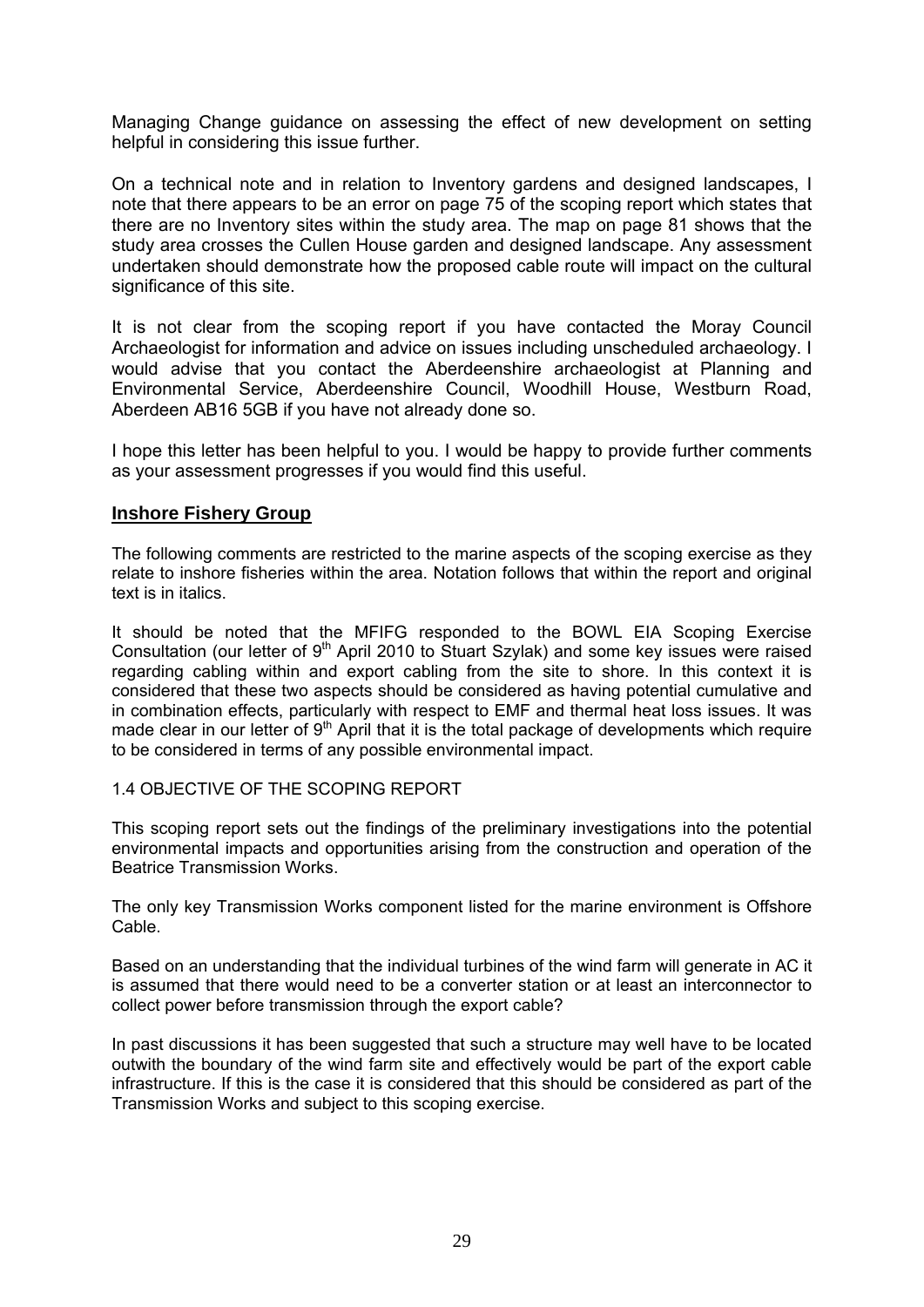#### 2.3 PROJECT DESCRIPTION

The wind farm requires an export cable to leave the Beatrice Offshore Wind Farm site and connect to the National Grid. ….. To enable this connection the project requires approximately 65 km of subsea cable to the landfall point …..

Dependent on the final power output of the wind farm there are two potential options for the cable to be used dependent on whether the power from the wind farm is transferred as Alternating Current (AC) or Direct Current (DC). DC will be favoured for higher power outputs (likely >600MW).

From the descriptions given the DC cabling option would appear to have a lower impact on the seabed namely two trenches each containing two cables within a corridor between 250 and 500 m wide. However, it is understood that such a set up would require the current to be ramped up to high voltage and converted from the AC produced by the turbines. Such a system would require a converter station and no mention is made of the scale or siting of such a structure or of the potential environmental impact of this.

One of the main problems in seeking to anticipate any environmental issues associated with the export cabling is the lack of clarity on the form of electrical energy transmission. Depending on whether it is AC or DC this has considerable potential to influence the area of seabed impacted and also possible EMF and thermal impacts on the environment. Equally depending on energy form there is the option for cable runs to be optimised to negate EMFs through orientation of cabling or depth of trenching.

#### **It is considered that there is a clear need to better define the development before seeking to produce an Environmental Statement.**

## 3 OFFSHORE CABLE ROUTE

#### 3.1 Introduction

The OSPAR Commission study "Assessment of the environmental impacts of cables" published in 2009 found that if sensitive benthic habitats and contaminated sediments were not disturbed that cable placement in Region II (the Greater North Sea) would be of low intensity in terms of environmental effects and that operationally the only potentially significant effects expected would relate to the generation of electromagnetic fields and heat.

3.2 Physical Environment 3.2.1 Coastal Processes and Geology Suspended Sediment Concentrations / Potential Impacts

It is not considered that there will be any significant impacts on the marine physical environment as a result of the operation of the cable. There is the potential (depending on design specification) for locally elevated temperature and/or electromagnetic fields but these would be unlikely to have any significant effect on physical environmental receptors but are considered later in relation to potential biological receptors.

3.3.2 Seabed Marine Life Potential Impacts

Potential impacts on benthic fauna during the operational phase include the following;

• Impacts on benthic communities related to thermal load on surrounding sediments and waters and the intermittent nature of these (Intermittent power supply which may occur from wind farms, which for example shut down in high wind, may result in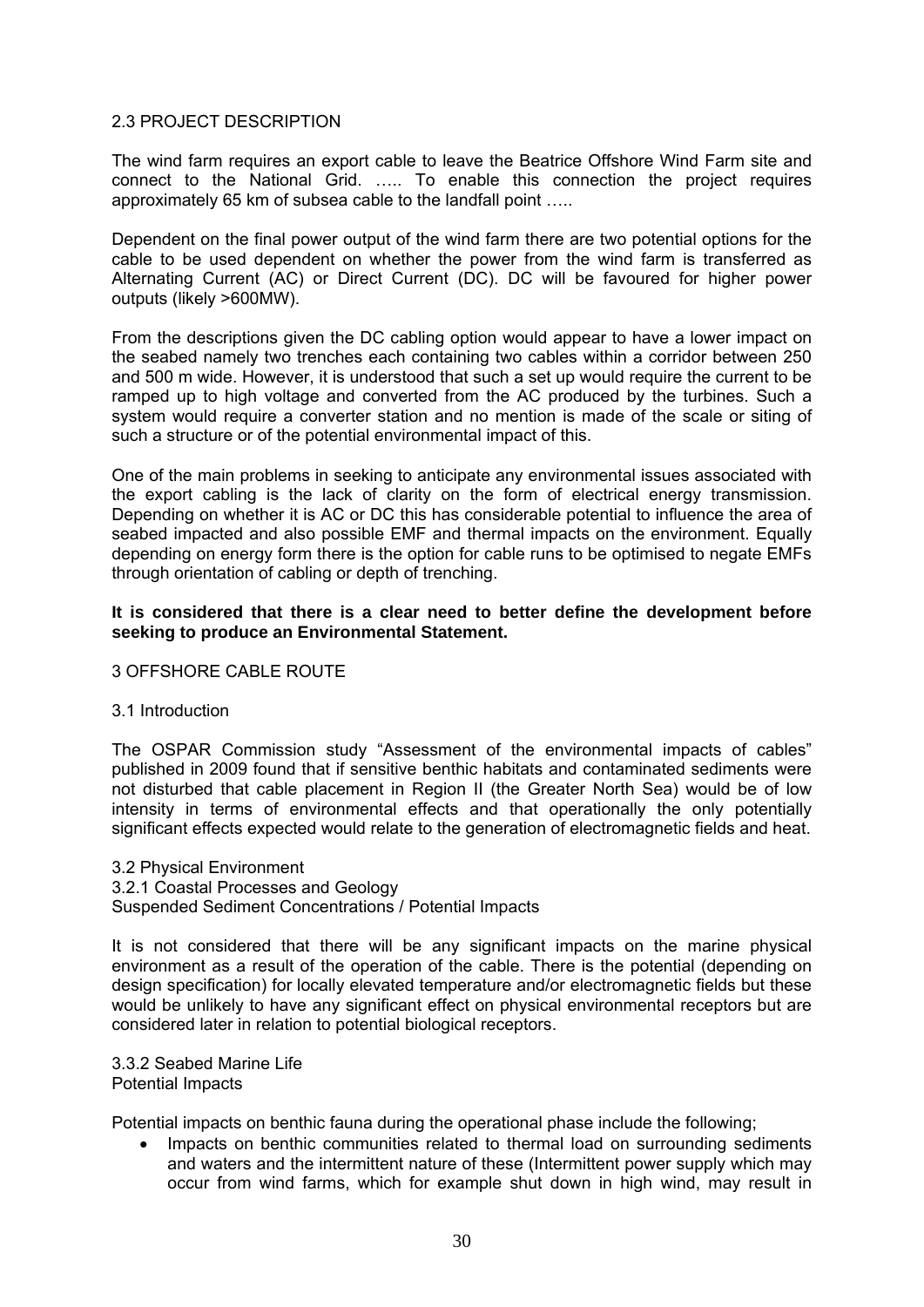intermittent EM field and thermal load associated with cables which will have different affects from a constant power supply)

• Impacts on benthic communities due to the presence of electro-magnetic fields and the intermittent nature of these.

While the Studies, Methods and Assessment suggested are supported they do not appear to be comprehensive enough to assess the potential environmental impact on the seabed community of EMFs and waste heat generated by any export cable configurations.

In the context of EMFs there is a need to establish if these are likely to interact with the migration of important shellfish stocks (please refer to the letter of  $9<sup>th</sup>$  April 2010 point 3.3.3). In addition the presence of fauna on a seasonal basis such as starfish and the potential impact of waste heat on their reproductive capacity and growth rate which may lead to predation on bivalve shellfish species needs to be considered (see also  $9<sup>th</sup>$  April correspondence).

3.3.3 Fish Ecology Baseline

It is considered that the king scallop should be added to the list of important fish species which have nursery or spawning grounds in the area of the export cable corridor. Important commercial stocks of the species are found on the Smith Bank with juveniles likely to recruit to the fishery from the immediate area. Such individuals are often associated with coarse sand gravel substrates and bryozoan/hydroid communities onto which they settle post plankton stages.

The inshore waters of the corridor area are also important spawning and egg laying areas for squid. This is an extremely important shellfish for the local fisheries with recruitment typically taking place inshore in early spring based on autumn/winter spawning and egg laying. The egg masses are found attached to biogenic and man made structures and surfaces and are often seen on creels and ropes in the area. It will be extremely important to gain an understanding of the spawning and recruitment processes and the potential impact of disturbance caused by the cable laying process or operation (further detail of the importance of squid can be found in our letter of  $9<sup>th</sup>$  April Section 3.3.4 Fish Ecology).

Potential Impacts

Potential impacts during construction / installation and decommissioning include the following;

• Localised seabed disturbance increase in suspended sediments during installation / removal of cable and seabed structures may in turn locally impact on fish feeding and spawning patterns.

Given the above and with particular respect to the spawning of squid stocks and the need for specific areas and substrate types for egg laying it is considered that there is likely to be a strong seasonal component to the impact of operations on spawning success within the area. Any such consideration should be identified with respect to the potential timing of cable laying operations.

During construction and decommissioning the impact on the demersal and pelagic fish populations in the Moray Firth is likely to be very small and is scoped out from further assessment.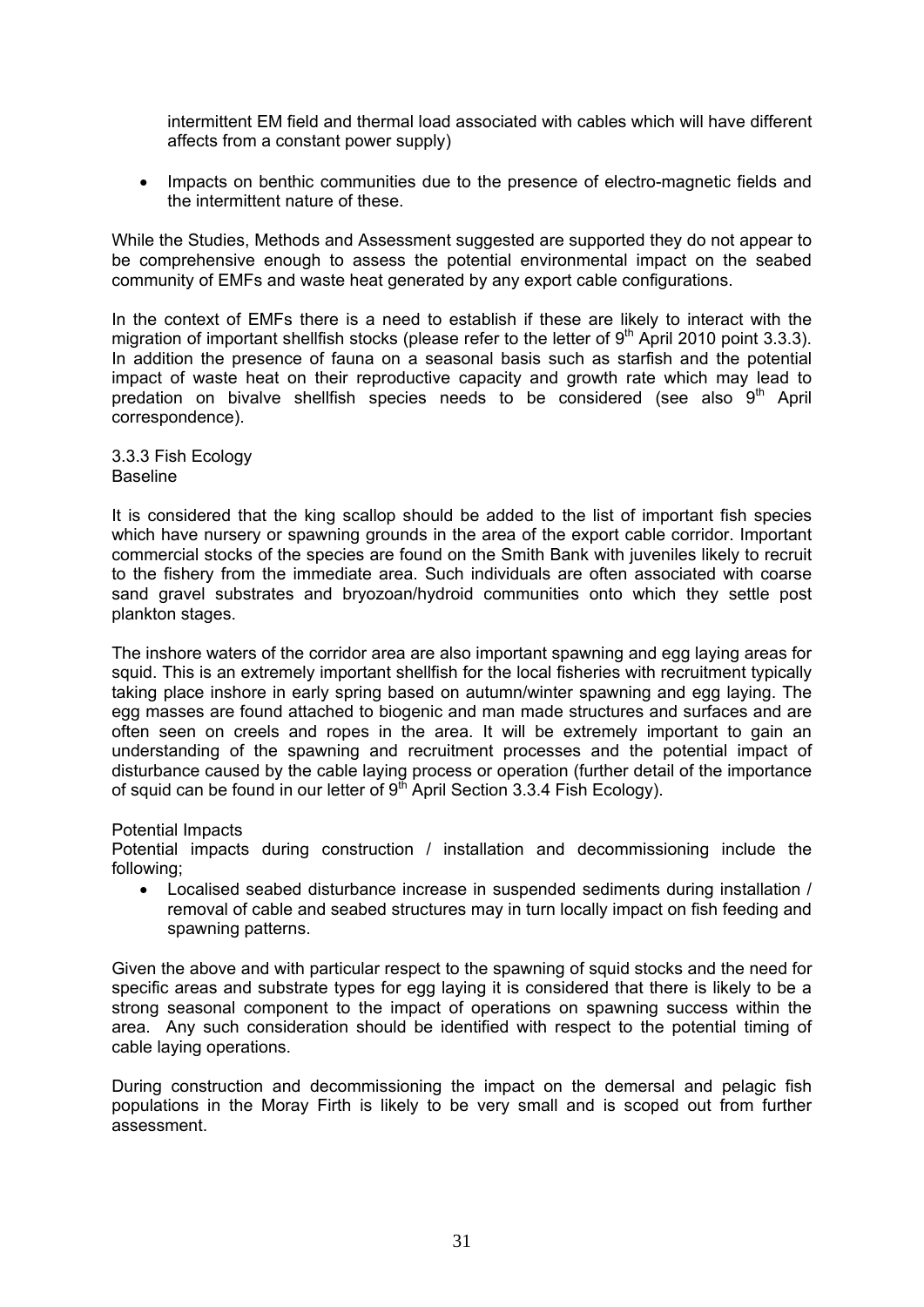Based on this statement it is assumed that shellfish stocks are not scoped out from further assessment. This is fully supported as the above species spawning and recruitment may be impacted by the construction works and this requires to be part of the EIA.

During operation there is the potential for electromagnetic fields to have some effect on sensitive fish populations both resident and transitory, a group being elasmobranch species which are sensitive to such fields.

With respect to shellfish species there is potential for lobster spawning migration to be impacted and this should be part of any assessment. In addition the impact on adult and juvenile squid migrations for both spawning when adults are found close to the seabed, and juvenile recruitment to the fishery, which involves an offshore migration, should be investigated. The sensitivity of cephalopod molluscs to EMFs appears to be largely unknown and requires to be established before assumptions are made.

#### Studies, Methods and Assessment

Following a review of available information on fish populations and ecology in the Beatrice Transmission Works corridor additional studies will be undertaken to assess the fish populations utilising the area.

The above is noted and it is considered that the prevalence of juvenile scallops and associated habitat type which is vulnerable to smothering by sediments should be evaluated together with any use of the area as a migratory route for lobster stocks. Such considerations obviously require the seasonal distribution of species to be evaluated across the corridor area. This is an important consideration with respect to the migration/ distribution and spawning of squid and the deposition of egg masses.

#### 3.4.5 Commercial Fisheries

Potential Impacts

Potential impacts during construction and decommissioning may include the following;

During construction / decommissioning fishermen will be excluded from the area around the cable laying vessel, cable and plough (or other sea bed equipment as utilised). This will potentially prevent fishermen from temporarily accessing parts of their regular fishing grounds. A cable installation rate  $1 - 1.5$  km per day, including for delays due to poor weather, is used for planning purposes by The Crown Estate in relation to installation of marine cables in sands and muds. As a result no one area would be expected to be excluded from access to fishermen for extended periods.

It is likely that where possible the cable will be buried limiting operational phase impacts on fixed or mobile gear fishing operations. In areas of hard ground the cable may require to be laid on the surface and/or under protective mattresses.

It is fully accepted that for operational safety reasons fishing vessel activity will be excluded from the cable corridor during construction. However, there is an issue with mobile gear safety following the disturbance of the seabed or with mitigation measures to protect the cable such as rock armouring or protective matting. These issues were raised in our letter of 9<sup>th</sup> April under section 3.4.5 Shipping and Navigation.

The trenching of cables into the seabed in areas of heavy clay has the potential to leave clay boulders exposed. If these are picked up and accumulate in mobile gear they become a safety risk during hauling or at least can cause gear damage. It is extremely important that the environmental impact of this is recognised and that mitigation measures such as over fishing of the trenched areas with heavy gear is planned for. In the context of areas of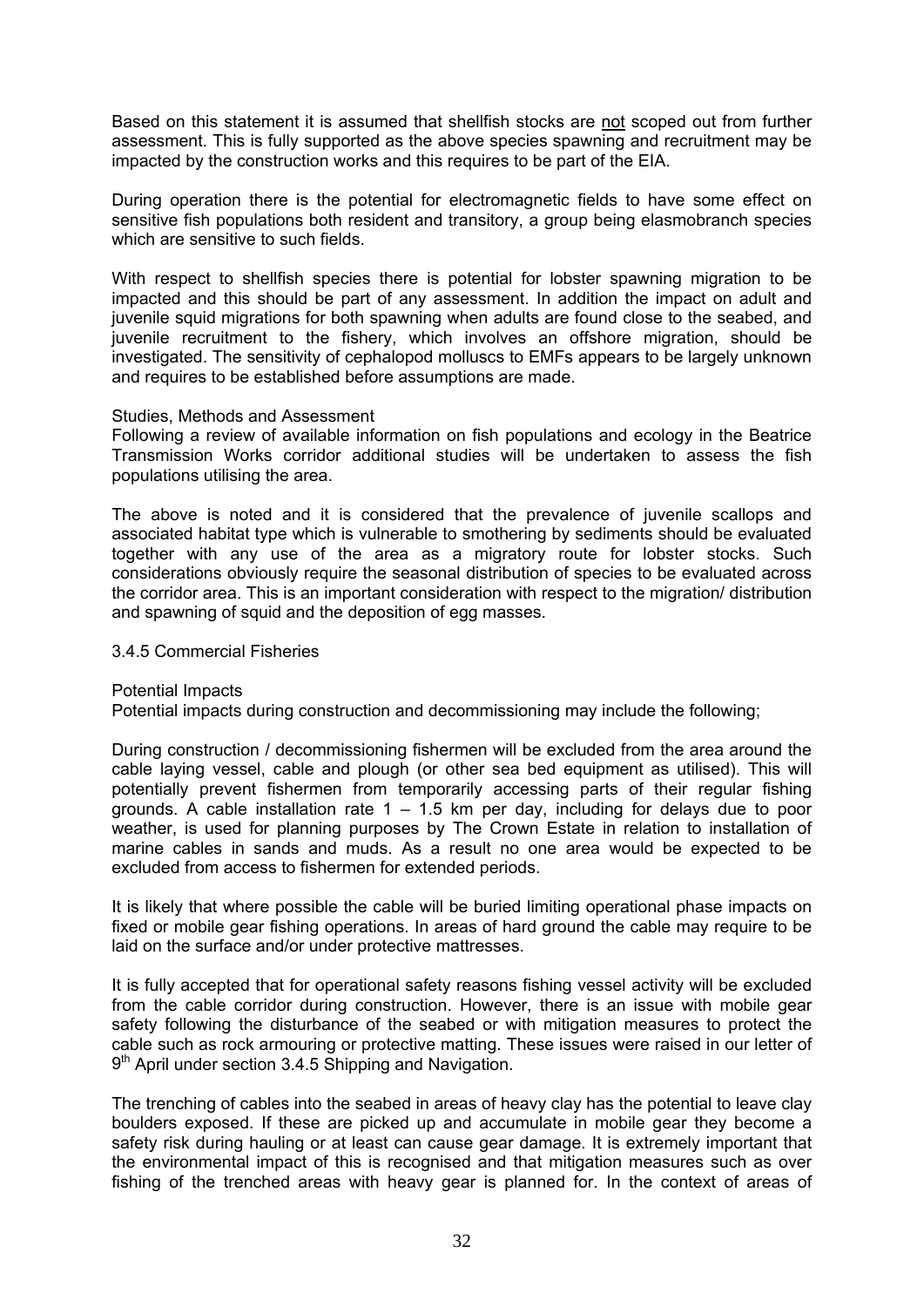seabed where cables are unable to be buried the use of matting or armouring must allow safe passage of fishing gear. These points need to be recognised within the EIA.

It should also be recognised that fishing activity with mobile gear for certain stocks is highly seasonal and as such timing of construction works may be able to avoid disruption to mobile gear activity. One good example of this is the inshore fishery for squid within the Transmission Works corridor. This is primarily a spring and early summer fishery with the stocks progressively moving further offshore. Timing of construction works inshore could effectively avoid conflict with this fishery.

I hope the above comments are useful in determining the scope of the EIA for the BOWL Transmission Works. If you require any further information regarding fishing activities in the area please do not hesitate to contact me.

I would be grateful if you would confirm as soon as possible the intended export cable configuration and the possibility of converter/interconnector stations being placed outside of the wind farm site boundary.

# **Joint Radio Company**

JRC analyses proposals for wind farms on behalf of the UK Fuel & Power Industry. This is to assess their potential to interfere with radio systems operated by utility companies in support of their regulatory operational requirements.

In the case of this proposed wind energy development, JRC does not foresee any potential problems based on known interference scenarios and the data you have provided. However, if any details of the wind farm change, particularly the disposition or scale of any turbine(s), it will be necessary to re-evaluate the proposal. Please note that due to the large number of adjacent radio links in this vicinity, which have been taken into account, clearance is given specifically for a location within 10m of the declared grid reference (quoted above).

In making this judgement, JRC has used its best endeavours with the available data, although we recognise that there may be effects which are as yet unknown or inadequately predicted. JRC cannot therefore be held liable if subsequently problems arise that we have not predicted.

It should be noted that this clearance pertains only to the date of its issue. As the use of the spectrum is dynamic, the use of the band is changing on an ongoing basis and consequently, you are advised to seek re-coordination prior to submitting a planning application, as this will negate the possibility of an objection being raised at that time as a consequence of any links assigned between your enquiry and the finalisation of your project.

JRC offers a range of radio planning and analysis services. If you require any assistance, please contact us by phone or email.

## **Maritime Coastguard Agency**

The optimum cable route based on the data provided does not appear logical; the ES should expand on the evidence base for the preferred potentially higher risk option both in terms of distance and traffic. Running the cable into Dunbeath would without the benefit of detailed data analysis appear to be a more appropriate route.

Overall, shipping appears relatively low, however there are distinct areas where shipping routes intersect the path of the cables particularly along the E/W tracks along the southern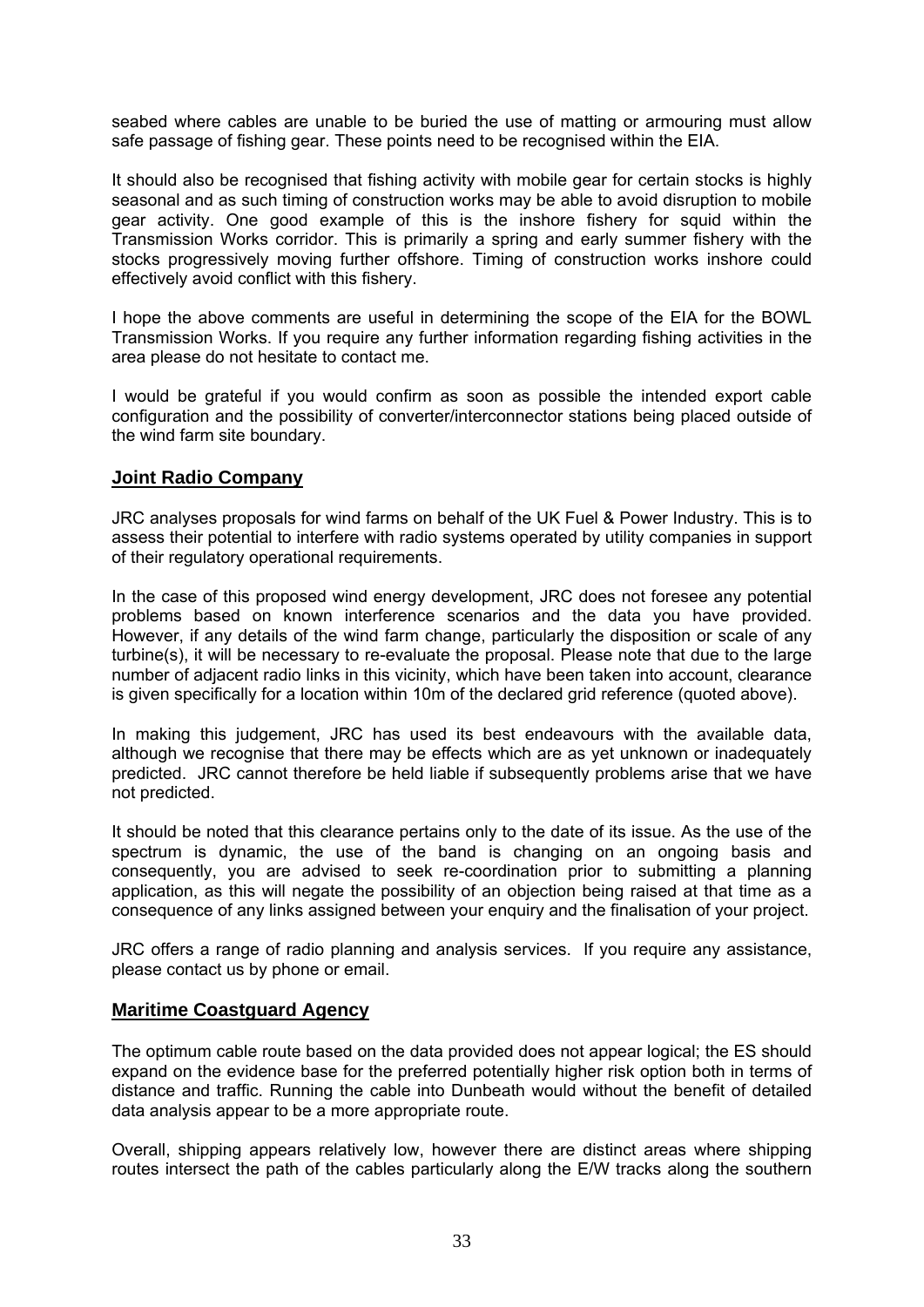coast of the Moray Firth. The traffic study and associated Navigational Risk Assessment will need to focus on these areas.

A Navigational Risk Assessment will need to be submitted in accordance with MGN 371 (and 372) and the DTI/DfT/MCA Methodology for Assessing Wind Farms. In particular reference to Annexe 2(4)vi, electro magnetic effects on ships compasses and navigation.

Particular attention should be paid to cabling routes and burial depth for which a Burial Protection Index study should be completed and, subject to the traffic volumes, an anchor penetration study may be necessary.

# **Marine Scotland**

Marine Scotland recognises that the full scope of the project has not yet been identified and would therefore expect the Environmental Statement to either resolve these issues or take the Rochdale envelope approach where the worst case scenarios are examined, especially with regard to either ac or dc voltages, EM fields and the number of cables and trenches required.

#### **Offshore Cable Construction (section 2.3)**

Marine Scotland advises that the three methods described for installing the cables offshore vary considerably. Trenching followed by backfilling can result in the loss of sediment depending on the duration between dredging and infilling. It is surprising that jet trenching is equally efficient for installing cables into mud and sand. Also the depth of installation for the cables offshore is not recorded. Please provide additional information as to how the different cable options will impact on the marine environment for example if there are likely to be differences in the potential electromagnetic interactions with sensitive species.

## **Coastal Processes and Geology (section 3.2.1)**

#### **Tidal Range**

Marine Scotland regards the use of the phrase "co-tidal chart" confusing. Co-tidal lines are lines of constant tidal phase, whereas Figure 3.1 shows tidal range and tidal current speeds. The tidal ranges quoted in the text are not really supported by Figure 3.1 as is indicated in the text. Figure 3.1 shows that within the Beatrice Transmission Works corridor, tidal range varies between 2.51 - 3.5 m at spring tides and 1.01 - 2 m at neap tides. If you have alternative tidal range values please cite them.

#### **Tidal Currents**

Marine Scotland noticed that the ABPmer et al. (2008) reference is not (1) as indicated (page 23). Clarification is sought on whether the quoted current speeds, like the tidal range values, are inferred from Figure 3.1, and whether they are representative of the whole transmission works corridor. Figure 3.1 shows that the current speeds during neaps are up to 1 m/s within the transmission works corridor. Please provide detail on what depth these currents are at, or whether they are depth average.

#### **Non-Tidal Influences of Sea Level and Currents**

Marine Scotland requests clarification on what is meant by "land - water interface".

#### **Wave Regime**

Figure 3.2 shows that the annual mean significant wave height is 1.01 - 1.75m, not "1.33 - 1.54m". It is unclear what is meant by "instantaneous significant wave heights". Marine Scotland understands that this means that for 10% of the year the significant wave height is 2 – 2.5m. If this is correct please give information on what 10% of the year this represents.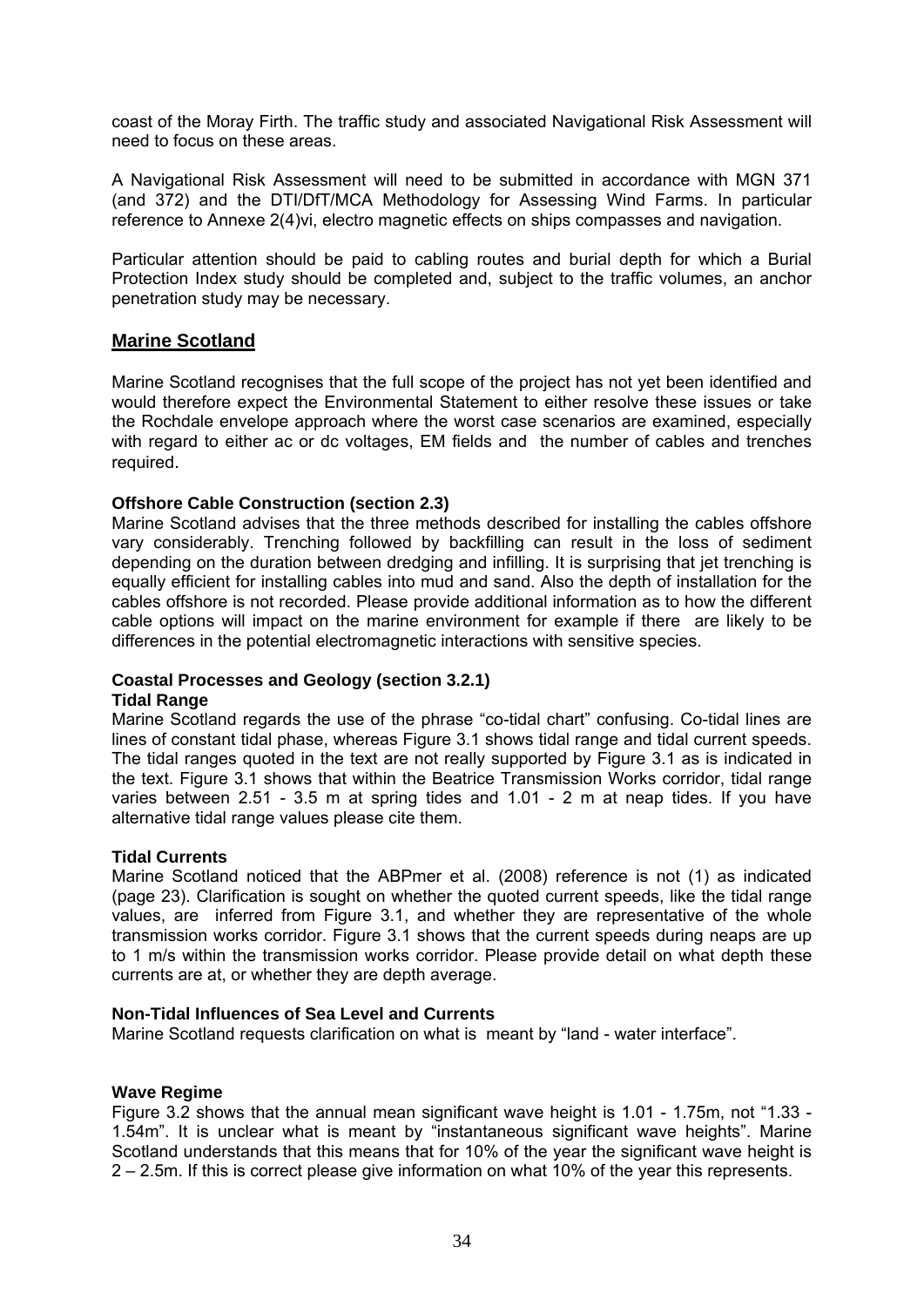The only mention of the met ocean equipment is in the last sentence on page 16. Marine Scotland requires clarification on whether these are deployed already, and how long will they be deployed for. Please state what an AWAC frame is and what it measures. Please also state what the point of the met ocean equipment is, what is measured, what the data shows, and how it will help you.

#### **Potential Impacts**

The potential impacts identified are relevant and appropriate. In addition to the text it would be useful for the impacts to be tabulated indicating whether the impacts are expected during construction, operation and/or removal.

## **Studies, Methods and Assessment**

Marine Scotland appreciates that a baseline assessment of sediment transport processes is proposed. Similar methods should be used to investigate possible changes in these processes due to the wind farm and the cables. Similarly, the levels of suspended particular matter (SPM) expected during the installation and removal of the cables should be predicted or modelled. If the levels are predicted to change during installation/operation/removal of the cables, then how this might impact on both physical and biological sensitive receptors should be considered as part of an EIA.

## **Seabed Marine Life (section 3.3.2)**

Marine Scotland suggests that when looking at mitigation measures for Electromagnetic Field (EMF) field/thermal load on surrounding sediments, the worst case should be covered i.e. what would the maximum field and thermal load be if there was a period of time that the turbines were shut down due to high wind. It would be useful if the developers/contractors mapped the distribution of *Modiolus* along the cabling route (page 29 para 5). It would be interesting to see if *Arctica* appear in the benthic surveys, as a small patch of live individuals were identified in the Moray Firth (Witbaard *et al* 2003). Potential changes in the sediments (loss of fines for example) should be considered as there is the potential for release of contaminants from disturbed sediments. Marine Scotland advises that sediment samples be collected for both particle size and chemical analysis. Marine Scotland requires that the cable route is towed using a standard sled capable of catching video and still images and that this is analysed by a qualified benthic specialist. This is to ensure that quantitative data is gathered.

#### **Fish Ecology (section 3.3.3)**

**Cod** – Marine Scotland believes that that there is a key nursery ground for cod at the proposed site. The exact patch would need to be investigated as the Moray Firth cod are a thought to be a distinct group. There have been high densities of 0-group cod found in the area. The cod spawning period would be from February through to April but the peak time would be between February and March. There may be some spawning occurring in mid to late January but this is less likely. Due to the patchy nature of these nursery grounds a finer scale sampling programme is recommended to further advise on relevance of the proposed area for cod. Investigation into noise associated with the cable work should be mentioned with regard to cod. Cod leck using noise during their mating pattern and may be disturbed if this is in a similar range to the noise of the development, or disturbed during breeding (if spawning is found to occur). Lecking would occur a couple of weeks before and during the peak spawning period. It is thought that male Cod arrive on the scene first and setup patches and produce a series of grunts to attract potential mates and to display reproductive fitness. This is continued through the spawning period as Cod can mate with several individuals. Investigation of this would be useful when carrying out the noise survey.

**Herring -** Again Marine Scotland advises that it would be preferable to avoid works during herring spawning periods (Aug-Sep). As the cable route comes south this may be less of an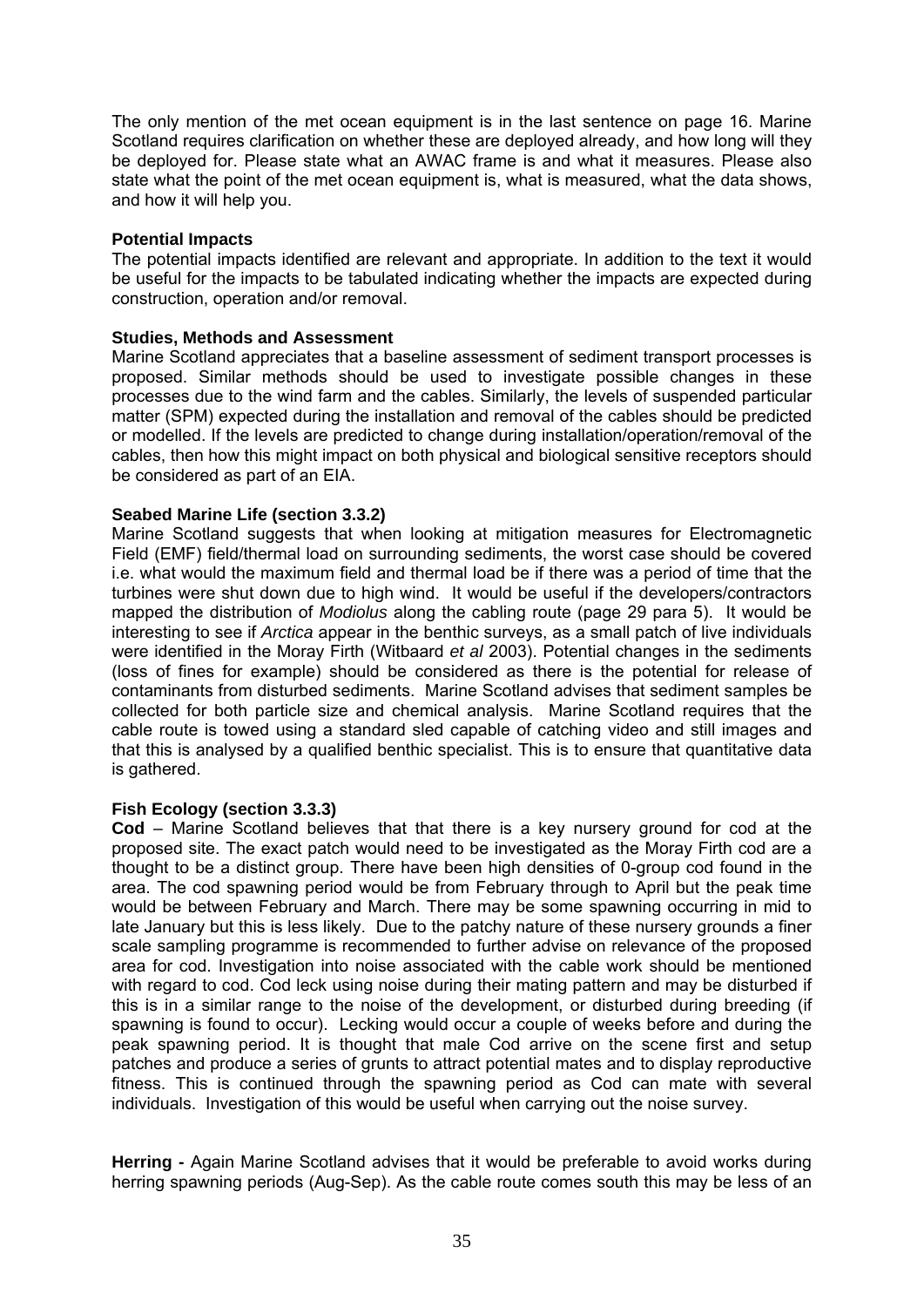issue as the sediment will be unsuitable for herring spawning as it moves into the muddier sediments associated with the Nephrops grounds.

**Sandeels** – Marine Scotland had identified patches of sandeels in and around the site and proposed routes. Providing a patch is not completely within the cable route then there should be the opportunity for decolonisation of the site. There are records of sandeels off Cullen, and these may be important for wintering seabirds from Shetland There may be some localised disturbance and suspended sedimentation but this should be limited due to the sediments involved.

**Diadromous and freshwater fish** - Offshore renewable developments have the potential to directly and indirectly impact diadromous fish of freshwater fisheries interest including Atlantic salmon, anadromous brown trout (sea trout) and European eel. These species use the coastal areas around Scotland for feeding and migration and are of high economic and / or conservation value. As such they should be considered during the EIA process. Developers should also note that offshore renewable projects have the potential to impact on fish populations at substantial distances from the development site.

In the case of Atlantic salmon information will be required to assess whether there is likely to be any significant effect of developments on rivers which are classified as Special Areas of Conservation (SAC's) for Atlantic salmon under the Habitats Directive. Where there is the potential for significant impact then sufficient information will be required to allow Marine Scotland to carry out an Appropriate Assessment.

In order that Marine Scotland is able to assess the potential impacts of marine renewable devices on diadromous fish and meet legislative requirements the developer should consider the site location (including proximity to sensitive areas), type of device, and the design of any array plus installation methodology. Specifically we request that developers provide information in the following areas:

- **1.** Identify use of the proposed development area by diadromous fish (salmon, sea trout and eels)
- *a.* Which species use the area? Is this for feeding or migration?
- *b.* At what times of year are the areas used?
- *c.* In the case of salmon and sea trout what is the origin / destination of fish using the area?
- **2.** Identify the behaviour of fish in the area
- *a.* What swimming depths do the fish utilise
- *b.* Is there a tendency to swim on or offshore
- **3.** Assess the potential impacts of deployed devices on diadromous fish during deployment, operation and decommissioning phases. Potential impacts could include:
- *a.* Strike
- *b.* Avoidance (including exclusion from particular rivers and subsequent impacts on local populations)
- *c.* Disorientation that could potentially affect behaviour, susceptibility to predation or bycatch, or ability to locate normal feeding grounds or river of origin
- *d.* Delayed migration
- **4.** Consider the potential for cumulative impacts if there are multiple deployments in an area.
- **5.** Assess 1-4 above to determine likely risk.
- *a.* If there are insufficient data to determine use of the development area, these should be obtained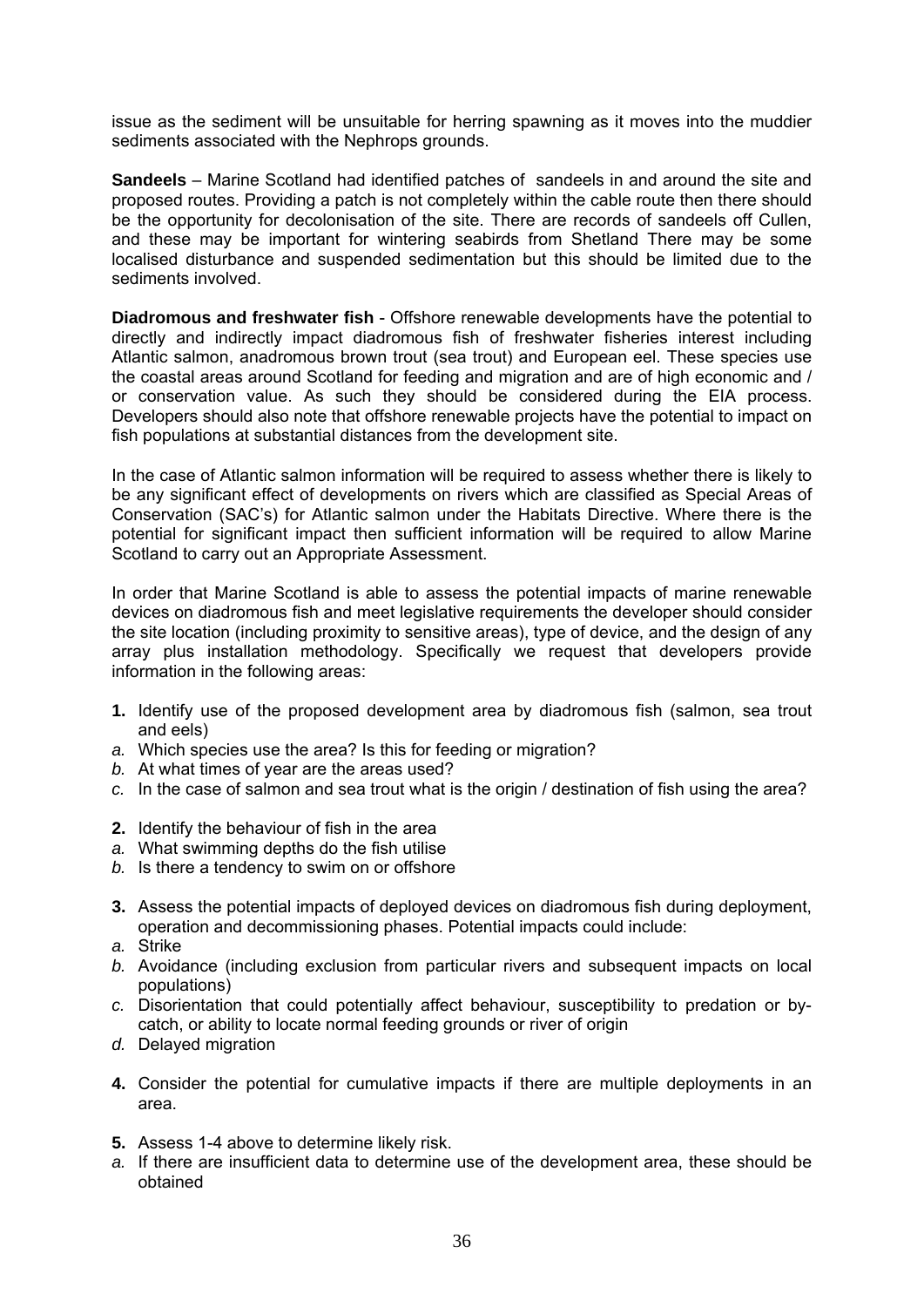- *b.* If there are insufficient data on the origin / destination of fish using the area then these should be obtained
- *c.* Where it is not possible to obtain site specific data, the developer should make a convincing argument why this is the case and apply appropriate expert judgement based on published information.
- **6.** If there is any remaining doubt as to the potential impacts of a particular development, then the developer should recommend a scientifically robust monitoring strategy to assess any impacts either on stocks as a whole, or on particular rivers as necessary.

Marine Scotland Science has just completed a review of migratory routes for Atlantic salmon, sea trout and eels relevant to Scotland. The review is available from <http://www.scotland.gov.uk/Resource/Doc/295194/0111162.pdf>. This will assist the developers in identifying what pre-existing information is available and what supplementary site specific data will be required.

## **Marine Mammals (section 3.3.4)**

Marine Scotland suggests that there should be some calculations to demonstrate the degree of alteration of natural fields (EMF) that would be caused by the cables. This will involve knowing the current in the cables, whether it is ac or dc, the degree of shielding inherent in the cable, the depth of burial and/or armouring, and the consequential alteration to natural fields at the sediment surface and in the water column. The predicted changes to fields should then be compared with what is known about sensitivity of mammals to EMF. Marine Scotland feel that there are several challenges to overcome as the exact nature of the cabling is unknown. The exact EMF field of ac and dc are not clearly defined in the document and a worst case scenario for EMF should be provided in the ES. In order to mitigate against corkscrew injuries to seals an MMO protocol will be required along with an EMP 3 months prior to work commencing.

#### **Cumulative Impacts (section 5)**

Marine Scotland welcome the idea that a joint approach should be taken from all developments in the area. This should help to establish a coherent approach to the possible impacts and resulting mitigation.

#### **References**

**Witbaard, R, Bergman, M.J.N.** 2003. The distribution and population structure of the bivalve *Arctica islandica* L. in the North Sea: what possible factors are involved?. Journal of Sea Research 50, 11-25.

## **National Air Traffic Services**

The cable installation and operation (I assume also decommissioning) will not have an impact on civil aviation*.* 

## **Northern Lighthouse Board**

With regard to the consultation and the scope of the assessment, we would only comment on any part relating to Shipping and Navigational Safety. We would require that Notice(s) to Mariners, Radio Navigation Warning and publication in appropriate bulletins will be required stating the nature and timescale of any works carried out in the marine environment relating to this project.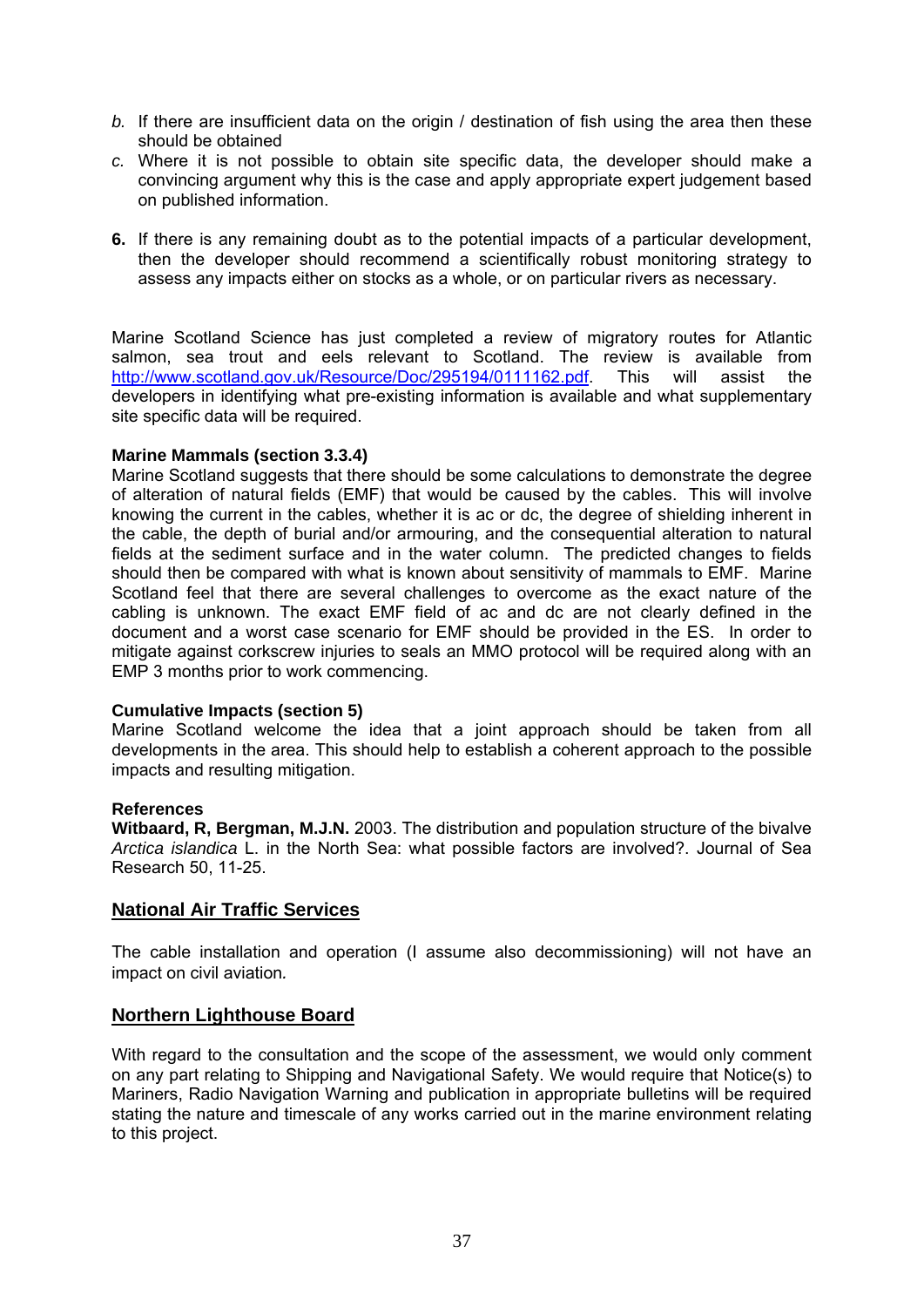It may be necessary to mark the landfall site of the export cable routes depending on the location chosen after the OFTO process has been completed. All navigational marking and lighting of the site or its associated marine infrastructure will require the Statutory Sanction of the Northern Lighthouse Board prior to deployment.

We would also welcome and encourage engagement with any other Offshore Renewable Energy Developers in order to work together to minimise the cumulative impact of site development in the vicinity.

# **Royal Yachting Association**

It seems unlikely that there would be any significant impact of the proposed works on recreational sailing either in the construction or operational phases. Most recreational vessels will pass along the coast and although the small harbours are used by recreational craft, the landfall will presumably not occur at one of them. We draw your attention to the possible opportunities for improving local harbour infrastructure during the construction phase of the project to the benefit of all harbour users.

# **Royal Society for the Protection of Birds**

The proposed content of the EIA scoping contains most of the relevant issues. However, the report recognises a potential impact on fish feeding and spawning patterns as a result of seabed disturbance during installation/decommissioning of the cable. It is noted that the Beatrice Transmission Works Corridor encompasses sprat and sandeel spawning areas, as well as a sandeel nursery area. These fish are an important food source for seabirds and therefore, any impact on such fish species may have a secondary impact on seabirds. Whilst the impact on fish may be localised, given the significant population declines in seabirds in recent years, it is suggested that any potential impact on their food source should be considered within the assessment. Therefore, RSPB Scotland recommends that the impact of construction / decommissioning on demersal and pelagic fish populations in the Moray Firth should not be scoped out from further assessment. In particular, the potential cumulative impact on fish resulting from this proposal and other developments in the area should be assessed.

RSPB Scotland welcomes the stated intention to work in liaison with SHETL, who are planning a high capacity electricity connection between the Scottish mainland and Shetland, regarding assessment of any potential cumulative impacts of the two proposed transmission cables.

It is accepted that the proposal is unlikely to have a significant long-term impact on moulting and overwintering bird species using the Moray Firth, although some temporary displacement will be experienced during the construction and decommissioning of the cable. Breeding and summering birds using the Moray Firth will also experience displacement during these phases of the development. This should be taken into account when considering potential impacts on the various coastal SPAs around the Moray Firth, many of which are designated because of the populations of breeding seabirds which they hold. In recognition of the above, the impact of bird displacement during construction and decommissioning should not be scoped out of the assessment.

We are satisfied that the proposed survey methods are adequate in order to allow the assessment of the impact on terrestrial breeding birds. In addition, RSPB Scotland welcomes the opportunity to be involved in the development of mitigation for the onshore cable and substation.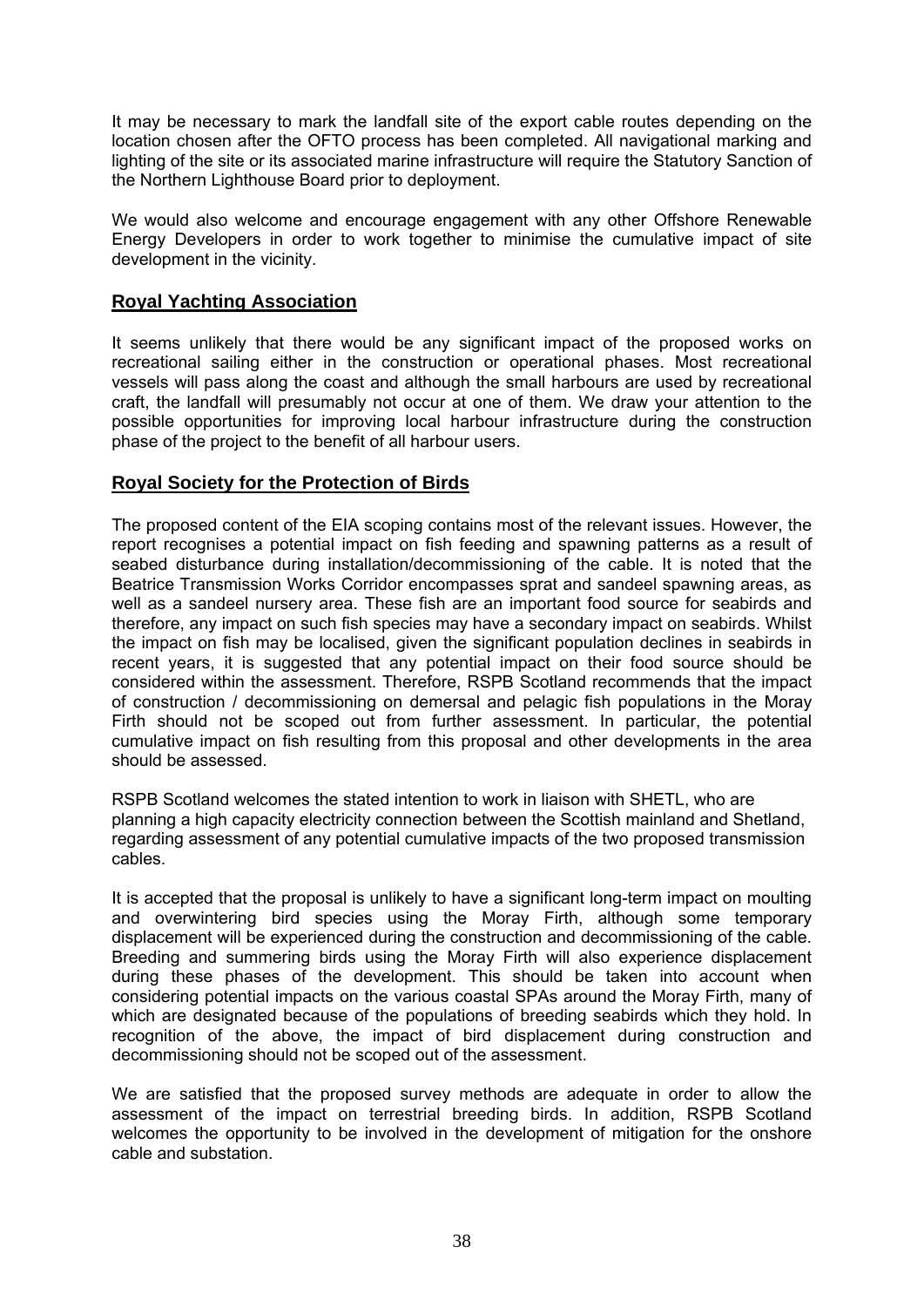# **Scottish Government Planning**

1. The consultation letter refers to the Scottish Executive Planning Circular 15/1999. This Circular has been superseded by Planning Circular 3/2011: The Town and Country Planning (EIA) (Scotland) Regulations 2011. Also, while further practical guidance is contained in Planning Advice Note (PAN) 58 on Environmental Impact Assessment, published in 1999, it is our intention to update PAN 58 in due course, and the 2011 Regulations and Circular 3/2011 take precedence over the advice in that PAN.

2. The scoping report identifies Scottish Planning Policy as a relevant guideline. It also mentions the Moray Development Plan however in limited detail. The relevant development plan covering The Moray Council is the Moray Structure Plan 2007 and the Moray Local Plan 2008 which should be considered throughout the course of the EIA. The developer should be aware that the Moray Local Development Plan Main Issues Report is expected to be published for consultation in January 2012 and that will be a material consideration.

3. The ES should contain a section setting out the national, strategic and local planning policy context. In this case the National Planning Framework (NPF2), SPP and the development plan as described above.

4. The scoping report contains a section on Archaeology. The ES should take into account the recently published Planning Advice Note (PAN) 2/2012: Planning and Archaeology, published 27 July 2011.

5. It may be useful at this stage to highlight the main planning policy areas relating to the application site. Obviously a full assessment of these documents by the developer is required. In summary:-

• National Planning Framework

Recognises that the crown Estate has identified the Moray Firth as a location with potential for the development of offshore windfarms.

• SPP

National planning policy on renewables is set out in Scottish Planning Policy (SPP). Planning authorities should support the development of a diverse range of renewable energy technologies, guide development to appropriate locations and provide clarity on the issues that will be taken into account when specific proposals are assessed. Also where planning control extends offshore, planning authorities should ensure that development will not adversely affect the integrity and setting of scheduled wreck sites or wrecks designated under the Protection of Wrecks Act 1973 or the Protection of Military Remains Act 1986.

• Moray Structure Plan 2007 and Moray Local Plan 2008

Both note that Moray offers the potential for various forms of renewable energy and have policies and a range of criteria to consider applications against.

6. Emerging Advice - The Scottish Government is currently seeking to promote best practice in onshore and offshore wind generation, by leading the European Good Practice (GP) Wind Project. This European EU-funded project, identifies good practice in reconciling objectives on renewable energy with wider environmental objectives and in the active involvement of communities in planning and implementation. By bringing together developers, regional and local government, environmental agencies and NGOs from different countries to share experiences, the study team is developing a guide to good practice and a 'how to' toolkit, which will be used to facilitate deployment of renewable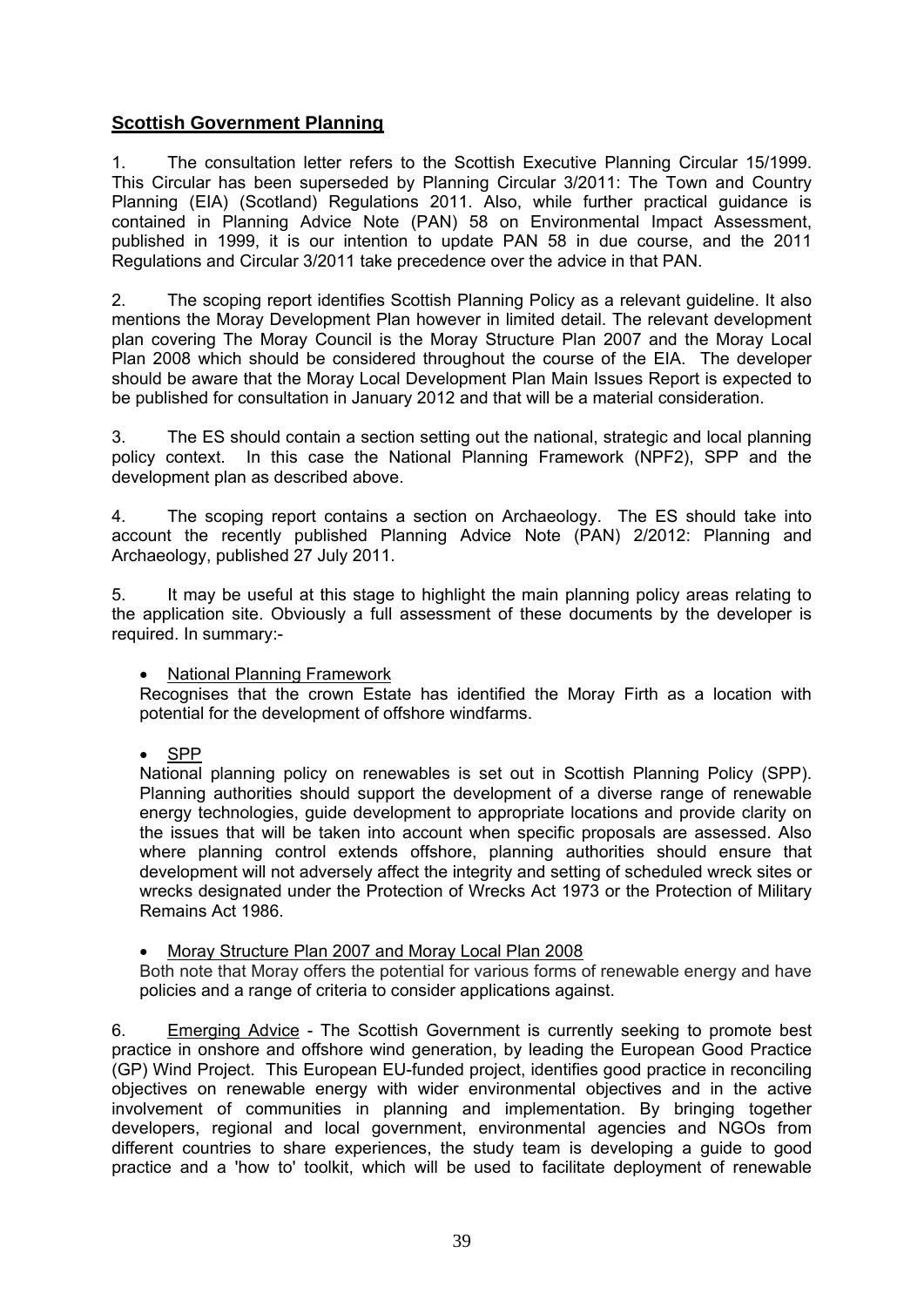energy in support of the 2020 targets. Countries participating in GP WIND are Belgium, Greece Ireland, Italy, Malta, Norway, Scotland and Spain. Sixteen thematic areas will drive the output of GP Wind, including one on 'tackling cumulative impact issues' and a draft paper on this topic is seeking to further define cumulative impact.

#### **Annex 2.**

# DEVELOPER APPLICATION AND ENVIRONMENTAL STATEMENT CHECKLIST

|                                          | Enclosed |
|------------------------------------------|----------|
| 1. Developer cover letter and fee cheque |          |
| 2. Copies of ES and associated OS maps   |          |
| 3. Copies of Non Technical Summary       |          |
| 4. Confidential Bird Annexes             | п        |
| 5. Draft Adverts                         |          |
| 6. E Data - CDs, PDFs and SHAPE files    |          |
|                                          |          |

--------------------------------------------------------------------------------

| <b>Environmental Statement</b>                    | Enclosed | <b>ES Reference</b><br>(Section & Page No.) |
|---------------------------------------------------|----------|---------------------------------------------|
| 7. Development Description                        | П        |                                             |
| Planning Policies, Guidance and Agreements<br>8.  | П        |                                             |
| 9. Economic Benefits                              | п        |                                             |
| 10. Site Selection and Alternatives               | п        |                                             |
| 11. Baseline Assessment data – air emissions      | п        |                                             |
| 12. Design, Landscape and Visual Amenity          | П        |                                             |
| 13. Construction and Operations (outline methods) | $\Box$   |                                             |
| 14. Archaeology                                   | П        |                                             |
| 15. Designated Sites                              | п        |                                             |
| 16. Habitat Management                            | П        |                                             |
| 17. Species, Plants and Animals                   | П        |                                             |
| 18. Water Environment                             | П        |                                             |
| 19. Sub-tidal benthic ecology                     | п        |                                             |
| 20. Hydrology                                     | П        |                                             |
| 21. Waste                                         | П        |                                             |
| 22. Noise                                         | П        |                                             |
| 23. Traffic Management                            | П        |                                             |
| 24. Navigation                                    | п        |                                             |
| 25. Cumulative Impacts                            | П        |                                             |
| 26. Other Issues                                  | П        |                                             |